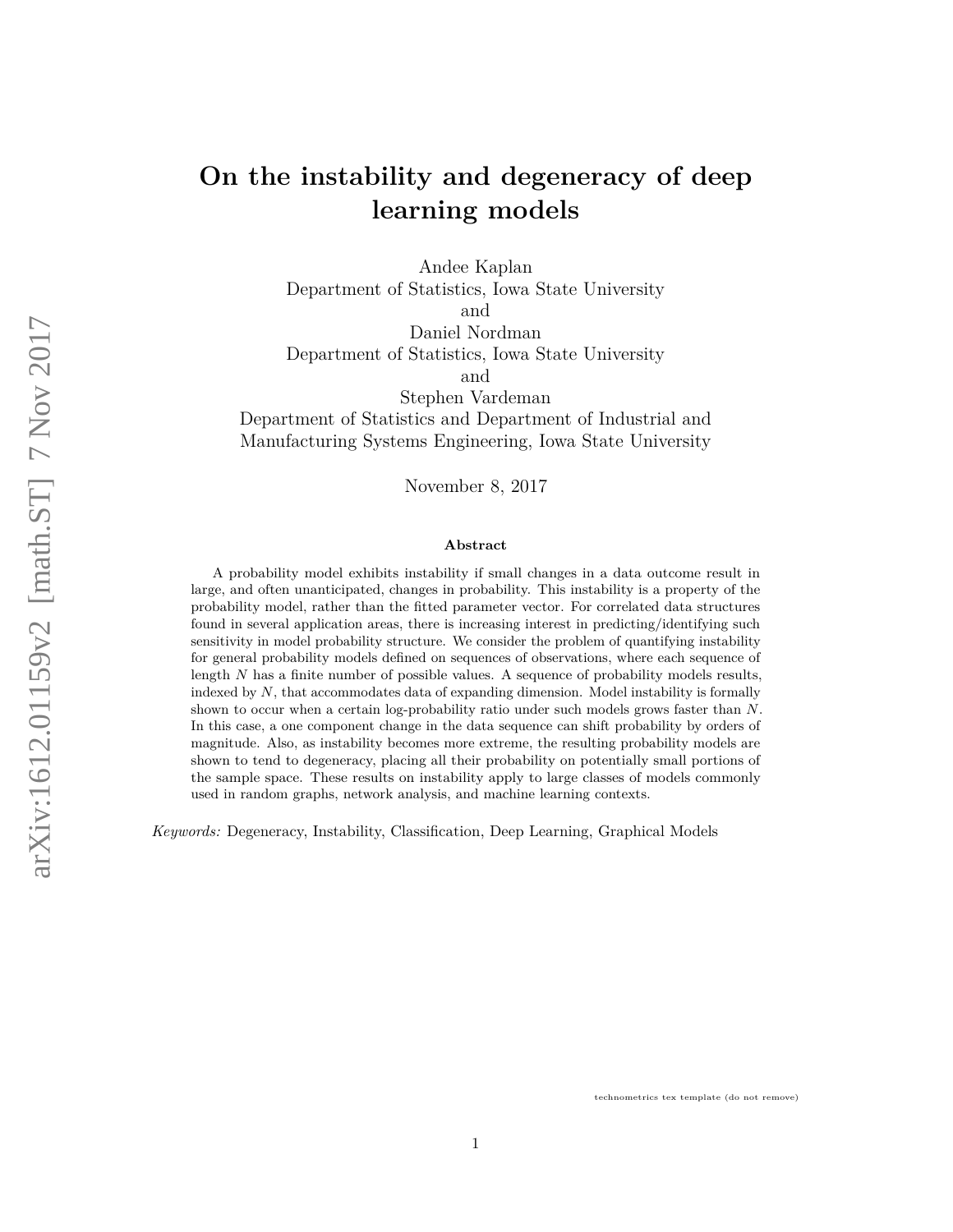### **1 Introduction**

We consider the behavior, and the potential impropriety, of sequences of discrete probability models built to incorporate observations of increasing sample size *N*. Interest is in identifying instability in such models, which is roughly characterized by probabilities with extreme sensitivity to small changes in data configuration. The concept of instability was introduced in the field of statistical physics (i.e., point processes) by Ruelle [\(1999\)](#page-28-0) and then further extended by Schweinberger [\(2011\)](#page-28-1) for a family of exponential models. At issue, models exhibiting instability are typically undesirable as these tend to provide poor representations of data or data-generation. As an example, such models can include near-degenerate distributions that assign essentially all probability mass to only a subset of an overall sample space. The latter issue in connection to degeneracy has been recognized as a concern in that dominant model outcomes may not resemble observed data (cf. Handcock [2003\)](#page-28-2). As a compounding issue, model instability often has direct negative impacts for statistical inference and computations based on likelihood functions. Namely, volatilities in probability structure can potentially hamper the numerical evaluations required for maximum likelihood estimation as well as other model-based simulations via Markov Chain Monte Carlo (MCMC). These reasons motivate our general study of instability for a broad class of probability models, described next.

In the model framework, let  $X_N = (X_1, \ldots, X_N)$  denote a collection of discrete random variables with a finite sample space,  $\mathcal{X}^N$ , represented as some *N*-fold Cartesian product. That is,  $\mathcal{X}$  with  $|\mathcal{X}| < \infty$  denotes the set of potential outcomes for each single variable  $X_i$ , so that the product space  $\mathcal{X}^N$  corresponds to values for the variables  $\mathbf{X}_N = (X_1, \ldots, X_N)$ . For each N, let  $P_{\theta_N}$ denote a probability model on  $\mathcal{X}^N$ , under which  $P_{\theta_N}(x_1,\ldots,x_N) > 0$  is the probability of the data outcome  $(x_1, \ldots, x_N) \in \mathcal{X}^N$ . In this, we assume that the model support of  $P_{\theta_N}$  is the sample space  $\mathcal{X}^N$ . This framework produces probability models  $P_{\theta_N}$ , indexed by a generic sequence of parameters  $\theta_N$ , to describe data  $X_N$  of any given sample size  $N \geq 1$ . For simplicity, we will refer to this distributional class as *Finite Outcome Everywhere Supported (FOES)* models in the following. The dimension and structure of such parameters are generic, without restriction, though natural cases will be seen to include those where  $\theta_N \in \mathbb{R}^{q(N)}$  for some arbitrary integer-valued function  $q(\cdot) \geq 1$ .

Section [2](#page-2-0) provides some examples of FOES models encountered in graph/network analysis and machine learning (i.e., deep learning models). These are used as references for later illustrations. Section [3](#page-6-0) then establishes several formal results for FOES models with regard to instability. Schweinberger [\(2011\)](#page-28-1) originally developed instability results specific to a certain class of discrete exponential models. For similar exponential models with random networks, Handcock [\(2003\)](#page-28-2) studied model degeneracy, where a probability model places near complete mass on modes and may thereby narrow the feasible model outcomes. As findings here and from Schweinberger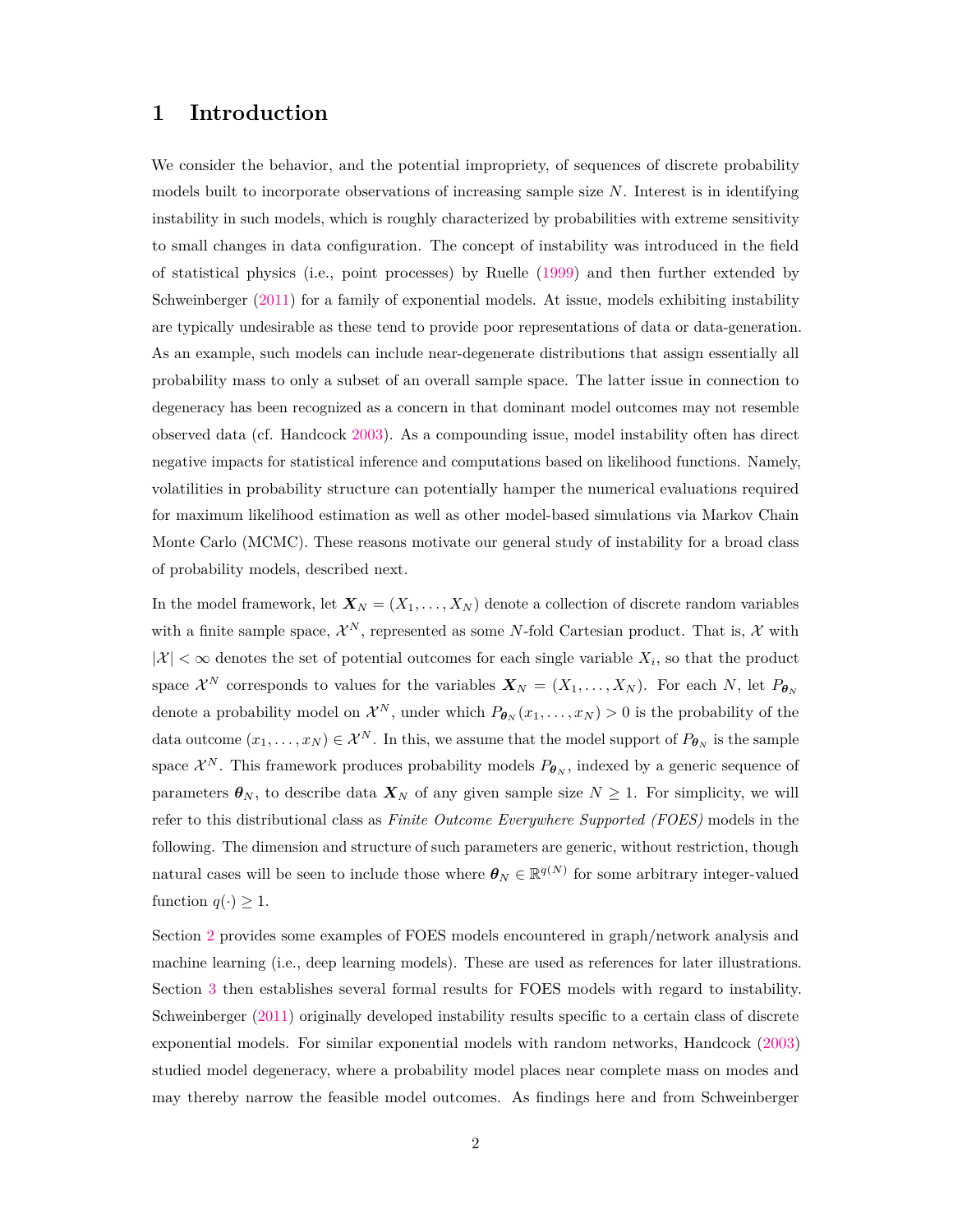[\(2011\)](#page-28-1) suggest, model instability and degeneracy may also be related by viewing degeneracy as an extreme, or limiting form, of instability. Our main results establish a broad characterization of model instability, appropriate across the whole FOES model class, that incorporates results of Schweinberger [\(2011\)](#page-28-1) as a special case. We prescribe a general and simple condition for identifying instability in a FOES model sequence, which quantifies whether certain maximal probabilities in a FOES model are too extreme relative to the sample size *N*. When these conditions are met, the probability structure of a FOES model is shown to exhibit extreme sensitivity, with probability assignments possessing extreme peaks and troughs across nearly identical outcomes. As the measure of model instability increases, probabilities from an unstable FOES model additionally increase in volatility and provably slide into degeneracy. Section [5](#page-20-0) then emphasizes the implications of such model instability, showing that such impropriety can be expected to numerically hinder maximum likelihood estimation and MCMC-based simulations. As one potential remedy, suggestions are given for constraining model parameterizations to avoid the most problematic regions of the parameter space. Proofs of the main results appear in Appendix [A.](#page-24-0)

### <span id="page-2-0"></span>**2 Examples**

Many model families fall under the umbrella of FOES models. For illustration, this section presents three specific examples of FOES models, including models with deep architectures.

#### <span id="page-2-2"></span>**2.1 Discrete Exponential Family Models**

For random variables  $\mathbf{X} \equiv \mathbf{X}_N = (X_1, \ldots, X_N)$  with sample space  $\mathcal{X}^N$ ,  $|\mathcal{X}| < \infty$ , consider an exponential family model for  $X$  with probability mass function given by

<span id="page-2-1"></span>
$$
p_{N,\theta}(\boldsymbol{x}) = \exp\left[\boldsymbol{\eta}^T(\boldsymbol{\theta})\boldsymbol{g}_N(\boldsymbol{x}) - \psi(\boldsymbol{\theta})\right], \qquad \boldsymbol{x} \in \mathcal{X}^N,
$$
 (1)

depending on parameter vector  $\boldsymbol{\theta} \in \Theta_N \subset \mathbb{R}^k$  and natural parameter function  $\boldsymbol{\eta}: \mathbb{R}^k \mapsto \mathbb{R}^L$  with fixed positive integers *k* and *L* denoting their dimensions. Above,  $g_N : \mathcal{X}^N \mapsto \mathbb{R}^L$  is a vector of sufficient statistics, while

$$
\psi(\boldsymbol{\theta}) = \log \sum_{\boldsymbol{x} \in \mathcal{X}^N} \exp \left[ \boldsymbol{\eta}^T(\boldsymbol{\theta}) \boldsymbol{g}_N(\boldsymbol{x}) \right], \qquad \boldsymbol{\theta} \in \Theta_N \equiv \{ \boldsymbol{\theta} \in \mathbb{R}^k : \psi(\boldsymbol{\theta}) < \infty \},
$$

denotes the normalizing function with parameter space  $\Theta_N$ . The natural parameter function *η*(*θ*) has a linear form (i.e.,  $\eta(\theta) = A\theta$  for a given  $L \times k$  matrix *A*) in many common model formulations, though may also be nonlinear (e.g., curved exponential families). In the linear case,  $\eta(\theta) = \theta$  may be generally assumed in the exponential parameterization with a minor modification to the definition of sufficient statistics  $g_N(x)$ .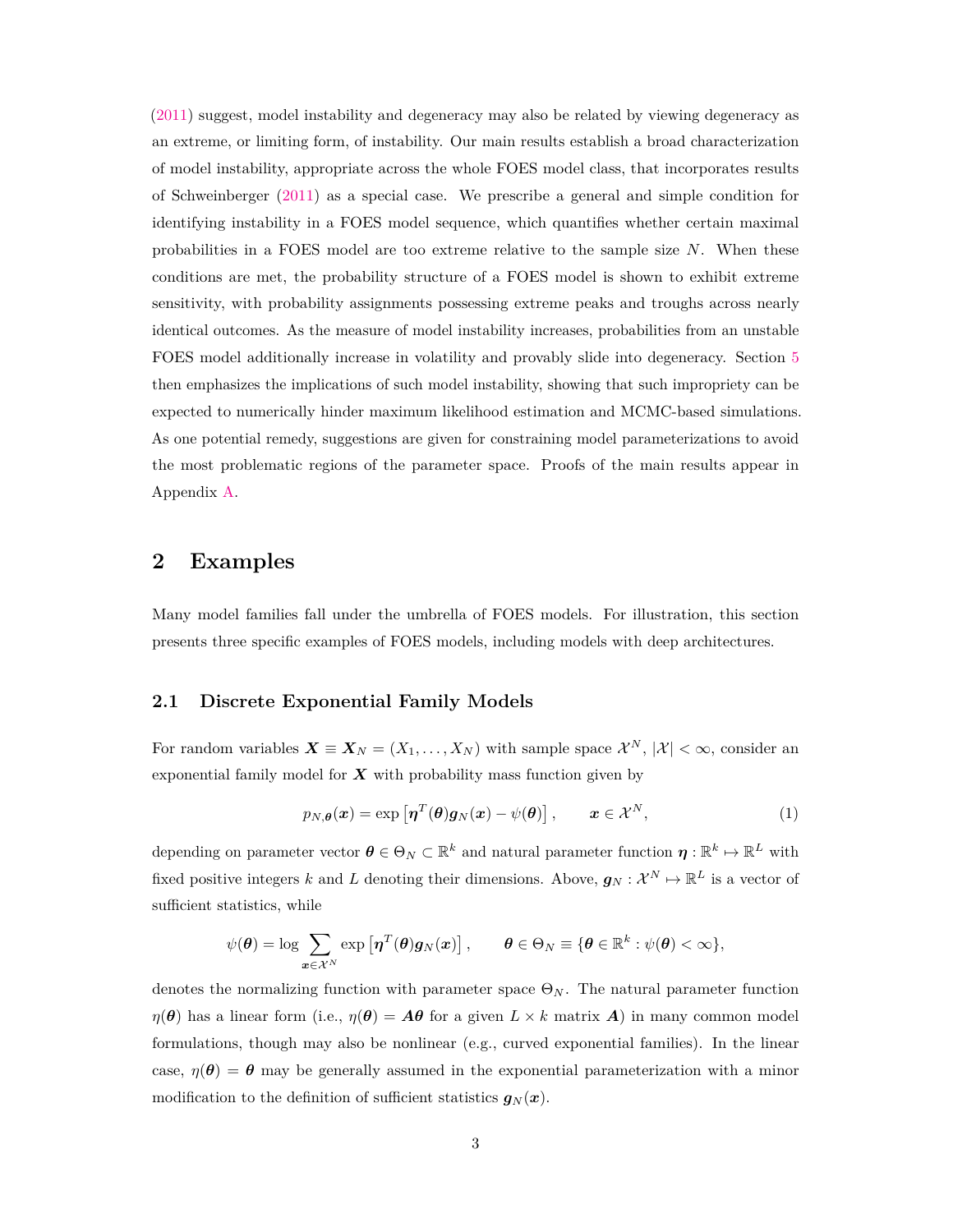Such discrete exponential family models are special cases of the FOES models, as seen by defining  $P_{\boldsymbol{\theta}_N}(\boldsymbol{x}) \equiv p_{N,\boldsymbol{\theta}_N}(\boldsymbol{x}) > 0, \ \boldsymbol{x} \in \mathcal{X}^N$ , based on [\(1\)](#page-2-1) and a parameter sequence  $\boldsymbol{\theta}_N \in \Theta_N \subset \mathbb{R}^k$ . For example, if observations  $\mathbf{X} = (X_1, \ldots, X_N)$  correspond to N independent and identically distributed Bernoulli random variables, each indicating a binary 0-1 outcome, the resulting probabilities have exponential form [\(1\)](#page-2-1) given by

<span id="page-3-1"></span>
$$
P_{\boldsymbol{\theta}_N}(\boldsymbol{x}) \propto \exp\left[\boldsymbol{\theta}_N \sum_{i=1}^N x_i\right], \qquad \boldsymbol{x} = (x_1, \dots, x_N) \in \{0, 1\}^N, \tag{2}
$$

with sufficient statistic  $g_N(x) \equiv \sum_{i=1}^N x_i$  and "log odds ratio" parameter  $\theta_N \equiv \log[P_{\theta_N}(X_i =$  $1)/P_{\theta_N}(X_i = 0) \in \mathbb{R}$ . More generally, supposing  $\mathbf{X} = (X_1, \ldots, X_N)$  represent *N* independent trials, each assuming an outcome {1*, . . . , k*} among *k* possibilities (e.g., a die roll), a multinomial distribution is given by

<span id="page-3-2"></span>
$$
P_{\boldsymbol{\theta}_N}(\boldsymbol{x}) \propto \exp\left[\boldsymbol{\theta}_N^T g_N(\boldsymbol{x})\right] = \exp\left[\sum_{j=1}^k \theta_{j,N} \sum_{i=1}^N \mathbb{I}(x_i = j)\right], \qquad \boldsymbol{x} \in \{1, \dots, k\}^N, \tag{3}
$$

with sufficient statistic  $g_N(x)$  involving a count  $\sum_{i=1}^N \mathbb{I}(x_i = j)$  for each outcome  $j \in \{1, \ldots, k\}$ , where  $\mathbb{I}(\cdot)$  denotes the indicator function, and parameters  $\boldsymbol{\theta}_N = (\theta_{1,N}, \dots, \theta_{k,N}) \in \mathbb{R}^k$  defining log-probability ratios  $\theta_{i,N} - \theta_{j,N} = \log[P_{\theta_N}(X_1 = i)/P_{\theta_N}(X_1 = j)]$ . In addition to such standard models for discrete independent data, exponential models of FOES type commonly arise with dependent spatial data (Besag [1974\)](#page-28-3) and network/relational data (Wasserman and Faust [1994;](#page-28-4) Handcock [2003\)](#page-28-2). For a random graph or network with, say, *n* nodes, consider  $N = \binom{n}{2}$  random edges where the *i*th edge is associated with a pair of nodes  $s_i \equiv \{v_i, u_i\}$  and a binary variable  $X_i \in \{0, 1\}$  indicating presence/absence of an edge among the node pair  $s_i$ ,  $i = 1, ..., N$ . Here the length *N* of the edge variable sequence  $\mathbf{X} = (X_1, \ldots, X_N)$  increases as a function of node number *n* and corresponding exponential models often incorporate graph topographical features derived from *X*. As an example, consider a graph model of exponential/FOES form prescribed by

<span id="page-3-0"></span>
$$
P_{\boldsymbol{\theta}_N}(\boldsymbol{x}) \propto \exp\left[\sum_{j=1}^3 \theta_{j,N} g_{j,N}(\boldsymbol{x})\right], \qquad \boldsymbol{x} = (x_1, \dots, x_N) \in \{0, 1\}^N, \tag{4}
$$

$$
g_{1,N}(\boldsymbol{x})\equiv\sum_{i=1}^Nx_i,\qquad\quad g_{2,N}(\boldsymbol{x})\equiv\sum_{1\leq i
$$

involving the numbers of edges, 2-stars and triangles among an outcome  $x$  given by  $g_{1,N}(x)$ ,  $g_{2,N}(\boldsymbol{x})$  and  $g_{3,N}(\boldsymbol{x})$ , respectively, along with  $k=3$  real parameters  $\boldsymbol{\theta}_N \equiv (\theta_{1,N}, \theta_{2,N}, \theta_{3,N}).$ For this network model [\(4\)](#page-3-0) in particular, as well as for more general models of form [\(1\)](#page-2-1), Schweinberger [\(2011\)](#page-28-1) considered instability in such exponential models with sequences of fixed parameters  $\boldsymbol{\theta}_N = (\theta_1, \dots, \theta_k) \in \mathbb{R}^k$ ,  $N \geq 1$ , of fixed dimension *k*.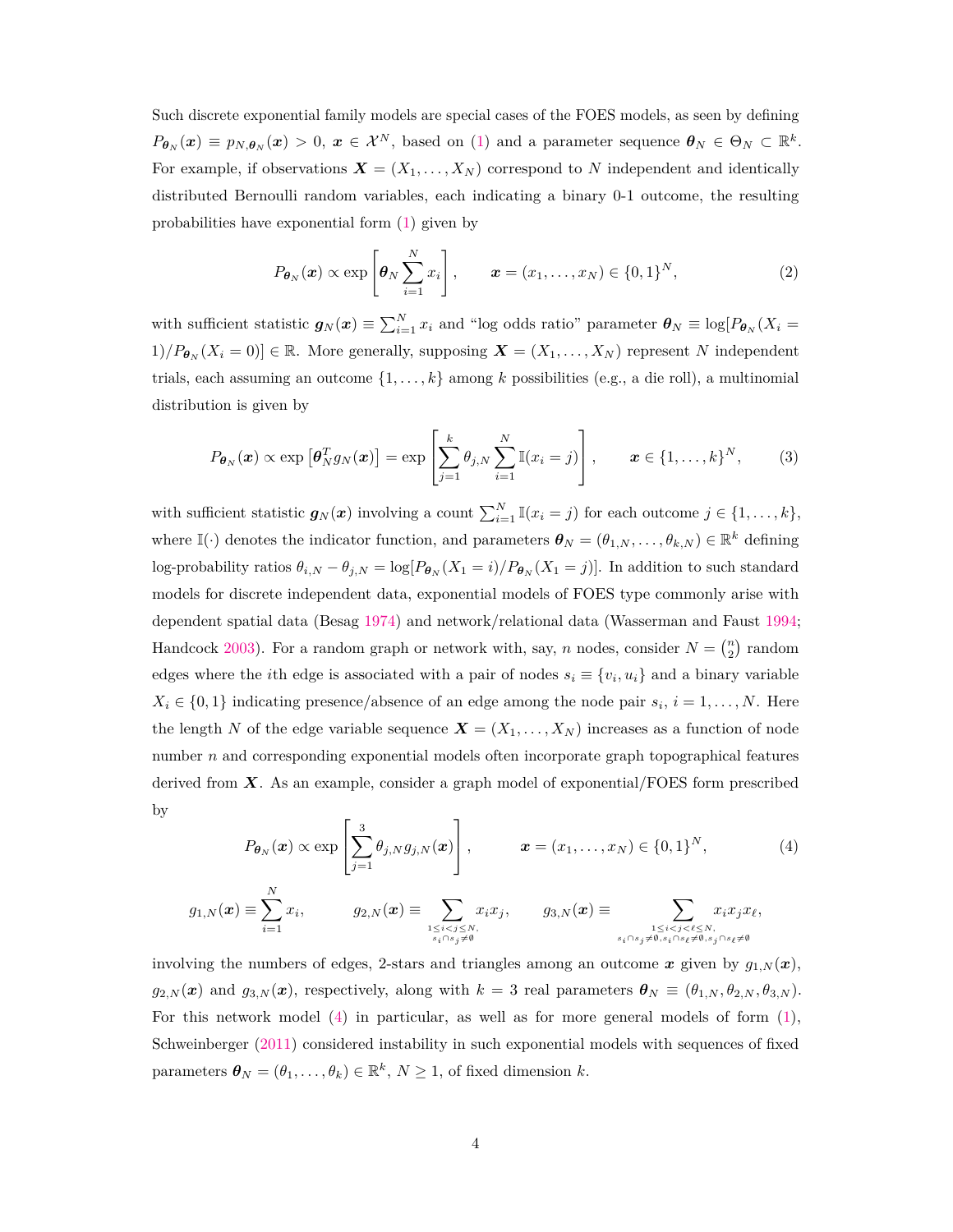For model sequences  $P_{\theta_N}(x) \equiv p_{N,\theta_N}(x)$  of the exponential type [\(1\)](#page-2-1), such as those in [\(2\)](#page-3-1)-[\(4\)](#page-3-0), note that the dimension *k* of the parameter  $\boldsymbol{\theta}_N \in \Theta \subset \mathbb{R}^k$  necessarily remains the same for all sample sizes  $N \geq 1$  as the form of the natural parameter function  $\eta(\cdot)$  in [\(1\)](#page-2-1) and the number of sufficient statistics  $g_N(x)$  do not depend on *N*. Consequently,  $\theta_N$  lies in a parameter space of fixed Euclidean dimension *k*. However, this aspect need not be true for other types of FOES models considered in Sections [2.2](#page-4-0) - [2.3,](#page-5-0) where instead the numbers of parameters and sufficient statistics commonly increase with the sample size *N*.

#### <span id="page-4-0"></span>**2.2 Restricted Boltzmann Machines**

A restricted Boltzmann machine (RBM) is an undirected graphical model specified for discrete or continuous random variables, with binary variables being most common (cf. Smolensky [1986\)](#page-28-5). A RBM architecture has two layers, hidden  $(\mathcal{H})$  and visible  $(\mathcal{V})$ , with conditional independence within each layer. Let  $\mathbf{X} = (X_1, \ldots, X_N)$  denote the *N* random variables for visibles with support  $\mathcal{X}^N$  and  $\mathbf{H} = (H_1, \ldots, H_{N_\mathcal{H}})$  denote the  $N_\mathcal{H}$  random variables for hiddens with support  $\mathcal{X}^{N_{\mathcal{H}}}$  where  $\mathcal{X} = \{-1, 1\}$ . For parameters  $\boldsymbol{\theta}_N^{\mathcal{H}} \in \mathbb{R}^{N_{\mathcal{H}}}$ ,  $\boldsymbol{\theta}_N^{\mathcal{V}} \in \mathbb{R}^N$ , and  $\boldsymbol{\theta}_N^{\mathcal{H}\mathcal{V}}$  as a real matrix with dimension  $N_{\mathcal{H}} \times N$ , the RBM model for  $\tilde{\mathbf{X}} = (\mathbf{X}, \mathbf{H})$  has the joint probability mass function

<span id="page-4-1"></span>
$$
\tilde{P}_{\boldsymbol{\theta}_N}(\tilde{\boldsymbol{x}}) = \exp\left[ (\boldsymbol{\theta}_N^{\mathcal{H}})^T \boldsymbol{h} + (\boldsymbol{\theta}_N^{\mathcal{V}})^T \boldsymbol{x} + \boldsymbol{h}^T \boldsymbol{\theta}_N^{\mathcal{H}\mathcal{V}} \boldsymbol{x} - \psi(\boldsymbol{\theta}_N) \right], \quad \tilde{\boldsymbol{x}} = (\boldsymbol{x}, \boldsymbol{h}) \in \{\pm 1\}^{N + N_{\mathcal{H}}} \tag{5}
$$

with normalizing function

$$
\psi(\boldsymbol{\theta}_N) = \log \sum_{\tilde{\boldsymbol{x}} \in \{\pm 1\}^{N+N_H}} \exp \left[ (\boldsymbol{\theta}_N^{\mathcal{H}})^T \boldsymbol{h} + (\boldsymbol{\theta}_N^{\mathcal{V}})^T \boldsymbol{x} + \boldsymbol{h}^T \boldsymbol{\theta}_N^{\mathcal{H}\mathcal{V}} \boldsymbol{x} \right].
$$

Let  $\theta_N = (\theta_N^{\mathcal{H}}, \theta_N^{\mathcal{V}}, \theta_N^{\mathcal{H}\mathcal{V}}) \in \Theta_N \equiv \mathbb{R}^{q(N)}$ , with  $q(N) = N + N_{\mathcal{H}} + N * N_{\mathcal{H}}$ , denote the parameter vector for the RBM, as indexed by the number *N* of visible random variables (which may differ from the actual lengths of these parameter vectors). The probability mass function for the visible variables  $\mathbf{X} = (X_1, \ldots, X_N)$  follows from marginalizing the joint specification to yield

<span id="page-4-2"></span>
$$
P_{\boldsymbol{\theta}_N}(\boldsymbol{x}) = \sum_{\boldsymbol{h} \in \{\pm 1\}^{N_{\mathcal{H}}}} \tilde{P}_{\boldsymbol{\theta}_N}(\boldsymbol{x}, \boldsymbol{h}), \qquad \boldsymbol{x} \in \{\pm 1\}^N \equiv \mathcal{X}^N. \tag{6}
$$

Here the baseline model [\(5\)](#page-4-1) for hidden/visible variables is a linear exponential one in sufficient statistics  $(\tilde{X}, X^T H)$  using  $\tilde{X} = (X, H)$  from [\(5\)](#page-4-1), but the form differs from the previous exponential models in [\(1\)](#page-2-1) in that the lengths of parameters  $\theta_N$  and statistics  $(\tilde{X}, X^T H)$  increase to incorporate more visible variables. That is, in contrast to [\(1\)](#page-2-1), the natural parameter function involved in the RBM model [\(5\)](#page-4-1), as the identity mapping of the parameters  $\boldsymbol{\theta}_N \in \mathbb{R}^{q(N)}$ , naturally grows in dimension  $q(N) \to \infty$  to accommodate visible variables  $X_1, \ldots, X_N$  of increasing sample size  $N \to \infty$ . Additionally, one may further arbitrarily choose the number  $N_H$  of hidden variables *H* in the joint RBM model [\(5\)](#page-4-1) to define a marginal model [\(6\)](#page-4-2) for the *N* visible variables *X*,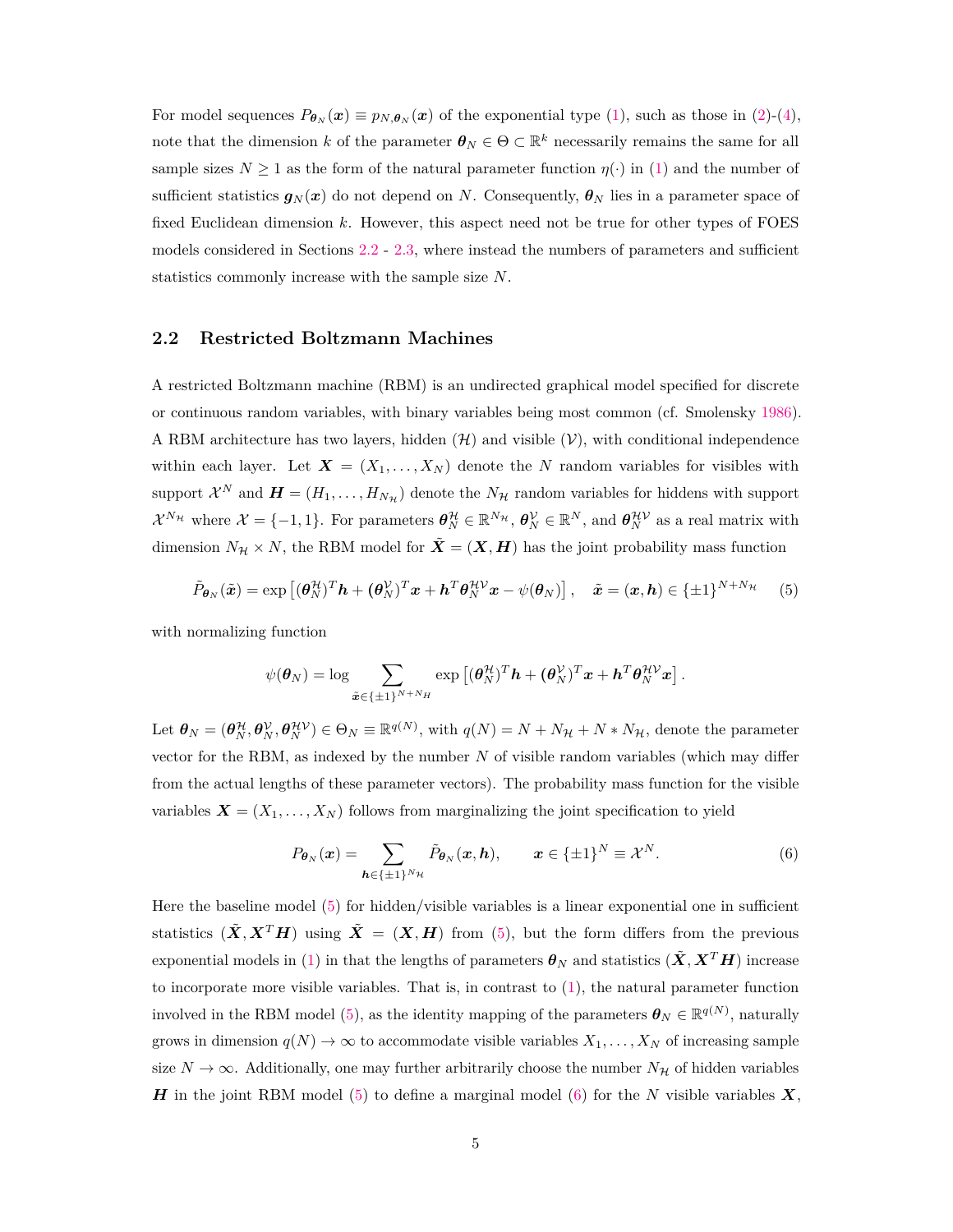and the number  $N_{\mathcal{H}}$  of hiddens may also potentially increase with *N*. Because  $|\mathcal{X}| = 2$  and  $P_{\theta_N}(x) > 0$  for all  $x \in \mathcal{X}^N$ , the RBM specification [\(6\)](#page-4-2) for visibles corresponds to a FOES model, while the joint distribution [\(5\)](#page-4-1) for  $(X, H)$  is also a FOES model. As this example also indicates, any model formed by marginalizing a base FOES model class, such as the RBM joint specification [\(5\)](#page-4-1), is again a FOES model.

#### <span id="page-5-0"></span>**2.3 Deep Learning**

Consider two models with "deep architecture" that contain multiple hidden (or latent) layers in addition to a visible layer of data, namely a deep Boltzmann machine (Salakhutdinov and Hinton [2009\)](#page-28-6) and a deep belief network Hinton, Osindero, and Teh [\(2006\)](#page-28-7)]. Let *M* denote the number of hidden layers included in the model and let  $N_{(H,1)}, \ldots, N_{(H,M)}$  denote the numbers of hidden variables within each hidden layer. Then the random vector  $\tilde{\mathbf{X}} = \{H_1^{(1)}, \ldots, H_{N_{(H,1)}}^{(1)}, \ldots, H_1^{(M)}, \ldots, H_{N_{(H,M)}}^{(M)}, \mathbf{X}\}\$ collects both the hidden variables  $\{H_i^{(j)}\}$ :  $i = 1, \ldots, N_{(H,j)}, j = 1, \ldots, M$  and visible variables  $\boldsymbol{X} = (X_1, \ldots, X_N)$  in a deep probabilistic model. Each variable outcome will again lie in  $\mathcal{X} = \{-1, 1\}.$ 

**Deep Boltzmann machine (DBM).** The DBM class of models maintains conditional independence within all layers in the model by stacking RBM models and only allowing conditional dependence between neighboring layers. The joint probability mass function for a DBM is

$$
\tilde{P}_{\boldsymbol{\theta}_N}(\tilde{\boldsymbol{x}}) = \exp\left[\sum_{i=1}^M \boldsymbol{\alpha}^{(i)T} \boldsymbol{h}^{(i)} + \boldsymbol{\beta}^T \boldsymbol{x} + \boldsymbol{h}^{(1)T} \boldsymbol{\Gamma}^{(0)} \boldsymbol{x} + \sum_{i=1}^{M-1} \boldsymbol{h}^{(i)T} \boldsymbol{\Gamma}^{(i)} \boldsymbol{h}^{(i+1)} - \psi(\boldsymbol{\theta}_N)\right],
$$

for  $\tilde{\bm{x}} = (\bm{h}^{(1)}, \dots, \bm{h}^{(M)}, \bm{x}) \in \mathcal{X}^{N_{(H,1)} + \dots + N_{(H,M)} + N}$  where

$$
\psi(\boldsymbol{\theta}_N) = \log \sum_{\tilde{\boldsymbol{x}} \in \mathcal{X}^{N_{(H,1)}} + \cdots + N_{(H,M)} + N} \exp \left[ \sum_{i=1}^M \boldsymbol{\alpha}^{(i)T} \boldsymbol{h}^{(i)} + \boldsymbol{\beta}^T \boldsymbol{x} + \boldsymbol{h}^{(1)T} \boldsymbol{\Gamma}^{(0)} \boldsymbol{x} + \sum_{i=1}^{M-1} \boldsymbol{h}^{(i)T} \boldsymbol{\Gamma}^{(i)} \boldsymbol{h}^{(i+1)} \right],
$$

is the normalizing function for  $\boldsymbol{\theta}_N = (\boldsymbol{\alpha}^{(1)}, \dots, \boldsymbol{\alpha}^{(M)}, \boldsymbol{\beta}, \Gamma^{(0)}, \dots, \Gamma^{(M-1)}) \in \Theta_N \subset \mathbb{R}^{q(N)}$ , consisting of model parameters  $\beta \in \mathbb{R}^N$ ,  $\alpha^{(i)} \in \mathbb{R}^{N_{(H,i)}}, i = 1, \ldots, M$ , along with a matrix  $\Gamma^{(0)}$  of dimension  $N_{(H,1)} \times N$ , and matrices  $\Gamma^{(i)}$  of dimension  $N_{(H,i)} \times N_{(H,i+1)}$  for  $i = 1, \ldots, M-1$ . The combined parameter vector  $\theta_N$  has total length  $q(N) = N_{(H,1)} + \cdots N_{(H,M)} + N + N_{(H,1)} *$  $N + N_{H,2} * H_{(H,1)} + \cdots + N_{(H,M)} * H_{(H,M)-1}$ . The probability mass function for the visible random variables  $X_1, \ldots, X_N$  follows from this joint specification as

$$
P_{\theta_N}(x) = \sum_{(\bm{h}^{(1)}, ..., \bm{h}^{(M)}) \in \mathcal{X}^{N_{(H,1)} + ... + N_{(H,M)}}} \tilde{P}_{\theta_N}(\bm{h}^{(1)}, ..., \bm{h}^{(M)}, x), \qquad x \in \mathcal{X}^N.
$$

Again like the RBM case, the DBM model specification is an example of a FOES model.

**Deep belief network (DBN).** A DBN resembles a DBM in that there are multiple layers of latent random variables stacked in a deep architecture with no conditional dependence between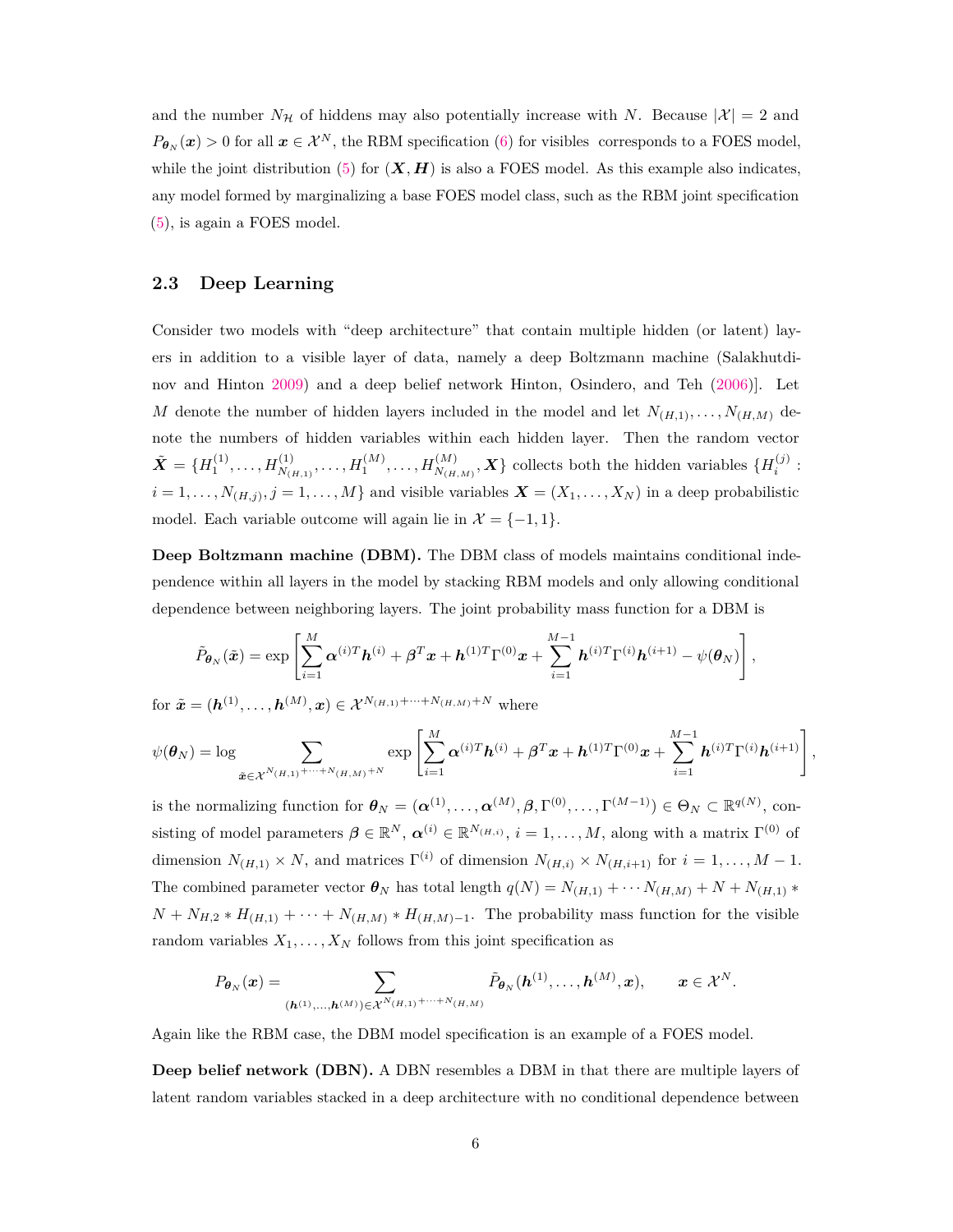layers. The difference between the DBM and DBN models is that all but the last stacked layer in a DBN are Bayesian networks (see Pearl [1985\)](#page-28-8), rather than RBMs. A Bayesian network is a probabilistic graphical model that defines conditional dependence to be directed, rather than undirected (as with the RBM). Thus for visibles  $X_1, \ldots, X_N$  with support  $\mathcal{X}^N, |\mathcal{X}| < \infty$ , a DBN is also a FOES model with  $q(N)$  the length of parameter vector is dependent on the dimension of the visibles because  $P_{\theta_N}(x) > 0$  for all  $x \in \mathcal{X}^N$ . Commonly, as in logistic belief nets (Neal [1992\)](#page-28-9), a "weight" parameter is placed on each interaction between visibles,  $X_1, \ldots, X_N$ , and the first layer of latent variables,  $H_1^{(1)}, \ldots, H_{N_{(H,1)}}^{(1)}$ , satisfying the definition of a FOES model.

### <span id="page-6-0"></span>**3 Main Results on Model Instability**

We now present a formal definition for instability of FOES models as well as a simple condition for identifying instability in a FOES model sequence.

#### <span id="page-6-3"></span>**3.1 A Criterion for Instability**

To define a measure of instability in FOES models, it is useful to consider the behavior of data models  $P_{\theta_N}$ , again supported on a set  $\mathcal{X}^N$  of outcomes for  $\mathbf{X} \equiv \mathbf{X}_N = (X_1, \ldots, X_N)$ , in connection to the sample size *N*. A relevant quantity to this end is a log-ratio of extremal probabilities (LREP), defined as

<span id="page-6-1"></span>
$$
LREF(\boldsymbol{\theta}_{N})=\log\left[\frac{\max\limits_{\boldsymbol{x}\in\mathcal{X}^{N}}P_{\boldsymbol{\theta}_{N}}(\boldsymbol{x})}{\min\limits_{\boldsymbol{x}\in\mathcal{X}^{N}}P_{\boldsymbol{\theta}_{N}}(\boldsymbol{x})}\right],
$$
\n(7)

based on maximum and minimal model probabilities. In what follows, the main idea is that instability, and other negative model features, can be associated with a FOES model formulation for *N* random variables where the LREP [\(7\)](#page-6-1) is overly large relative to the sample size *N*. That is, a sequence of FOES probability models  $P_{\theta_N}$  results in specifying the distribution of observations  $\mathbf{X} = (X_1, \ldots, X_N)$  for each sample size  $N \geq 1$  and instability will generally occur among these models whenever the corresponding LREP [\(7\)](#page-6-1) grows faster than *N*. This leads to the following definition.

**Definition 1** (S-unstable FOES model). A FOES model formulation for  $X_N = (X_1, \ldots, X_N)$  is *Schweinberger-unstable* or *S-unstable* if

<span id="page-6-2"></span>
$$
\lim_{N \to \infty} \frac{1}{N} \text{LREF}(\boldsymbol{\theta}_N) \equiv \lim_{N \to \infty} \frac{1}{N} \log \left[ \frac{\max_{\boldsymbol{x} \in \mathcal{X}^N} P_{\boldsymbol{\theta}_N}(\boldsymbol{x})}{\min_{\boldsymbol{x} \in \mathcal{X}^N} P_{\boldsymbol{\theta}_N}(\boldsymbol{x})} \right] = \infty
$$
\n(8)

as the number of variables increases  $(N \to \infty)$ .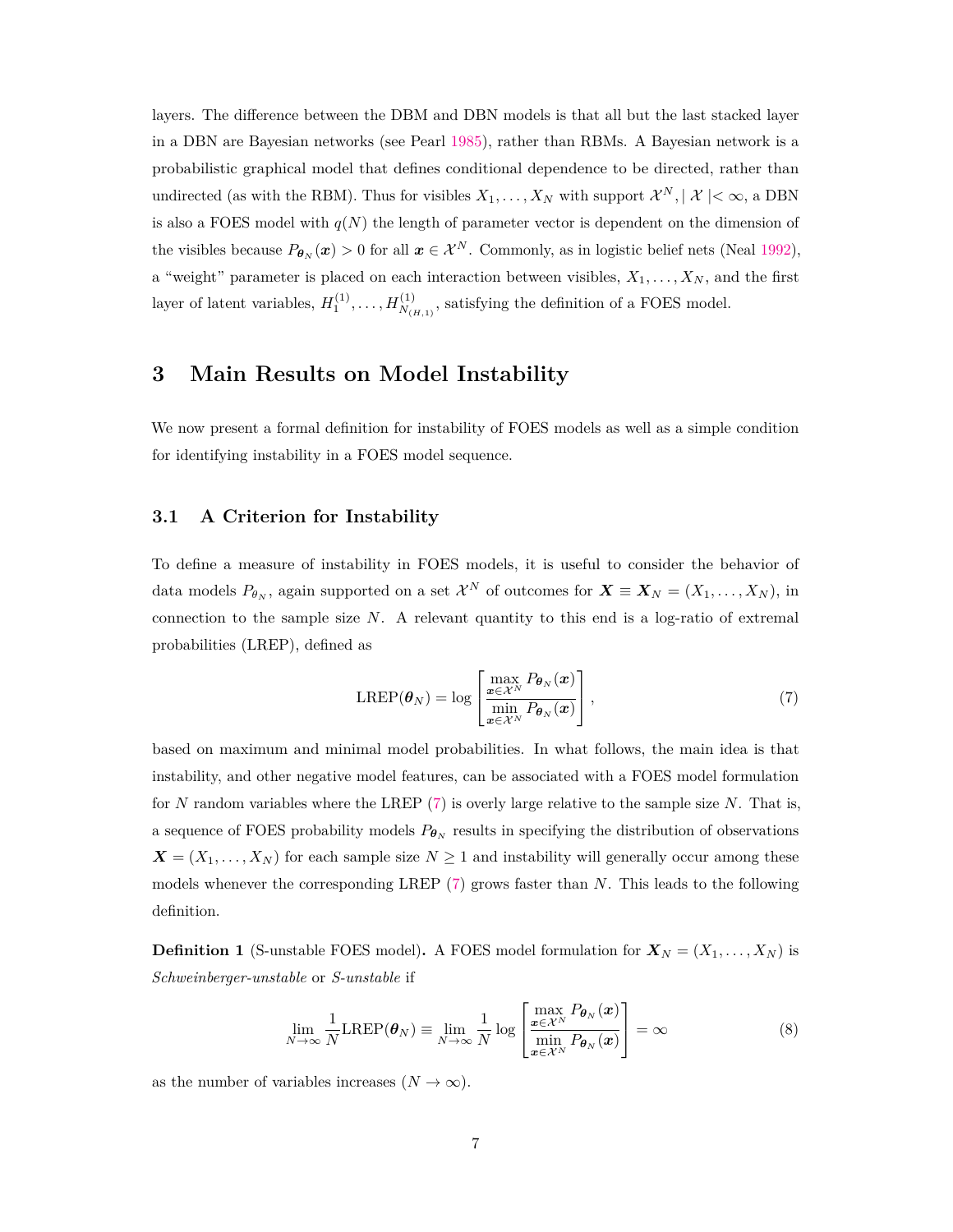In other words, a model is S-unstable if  $LREP(\theta_N)/N$  is an unbounded sequence of sample size *N*; namely, given any  $C > 0$ , there exists an integer  $N_C > 0$  so that  $LREP(\theta_N)/N > C$  holds for all  $N \geq N_C$ . A FOES model formulation may be termed S-stable if it fails to be S-unstable, i.e., if  $\sup_{N>1} \text{LREF}(\theta_N)/N$  is bounded.

This definition of S-unstable is a generalization or reinterpretation of "unstable" used in Schweinberger [\(2011\)](#page-28-1) by allowing possibly non-exponential family models (e.g., RBM and DBM models in Sections [2.2-](#page-4-0)[2.3](#page-5-0) as well as a potentially increasing number  $q(N)$  of parameters through the parameter sequence  $\boldsymbol{\theta}_N \in \mathbb{R}^{q(N)}$ . While this definition differs in form and scope from the original, it does match that in Schweinberger [\(2011\)](#page-28-1) for the special case of exponential models (cf. Section [2.1](#page-2-2) considered there. Section [4](#page-11-0) provides several examples of unstable models as well as causes for model instability, where the latter may often be traced to issues in model form (i.e., data functions) and/or parameterization. We next describe several potentially undesirable features associated with S-unstable FOES models.

**Remark 1.** In the definition [\(8\)](#page-6-2) of S-instability, we note that the numerical measure  $LREP(\theta_N)/N$  of model instability is invariant to *independent replications* of data. That is, let  $M \geq 1$  denote a possible number of replications and consider data  $Y_{N,M} \equiv (X_N^{(1)}, \ldots, X_N^{(M)})$ formed by  ${\{X_N^{(j)}\}}_{j=1}^M$  as *M* iid replications of a random vector  $X_N = (X_1, \ldots, X_N)$ , where the latter follows a FOES model with probabilities  $P_{\theta_N}(x) > 0$ ,  $x \in \mathcal{X}^N$ . This leads to a joint model, say  $P_{\theta_N}(y)$ ,  $y \in \mathcal{X}^{NM}$ , for  $Y_{N,M}$  consisting of  $N * M$  random variables in total. Then, the LREP for  $Y_{N,M}$ , scaled by associated size, is given by

$$
\frac{1}{NM} \text{LREP}_{\mathbf{Y}_{N,M}}(\boldsymbol{\theta}_N) \equiv \frac{1}{NM} \log \left[ \frac{\max_{\boldsymbol{y} \in \mathcal{X}^{NM}} P_{\boldsymbol{\theta}_N}(\boldsymbol{y})}{\min_{\boldsymbol{y} \in \mathcal{X}^{NM}} P_{\boldsymbol{\theta}_N}(\boldsymbol{y})} \right]
$$
\n
$$
= \frac{1}{NM} \log \left[ \frac{\max_{\boldsymbol{x} \in \mathcal{X}^N} P_{\boldsymbol{\theta}_N}(\boldsymbol{x})}{\min_{\boldsymbol{x} \in \mathcal{X}^N} P_{\boldsymbol{\theta}_N}(\boldsymbol{x})} \right]^M \equiv \frac{1}{N} \text{LREP}_{\mathbf{X}_N}(\boldsymbol{\theta}_N),
$$

where  $\text{LREF}_{\mathbf{X}_N}(\boldsymbol{\theta}_N) \equiv \text{LREF}(\boldsymbol{\theta}_N)$  denotes the log-ratio of extremal probabilities for  $\mathbf{X}_N$  defined from [\(7\)](#page-6-1). That is, due to iid properties, the sample-size corrected LREP for  $Y_{N,M}$  equals the analog, LREP( $\theta_N$ )/N, from the underlying common data model for  $X_N$  alone, regardless of the level  $M \geq 1$  of independent replication. Consequently, the definition of an S-unstable model is unaffected by independent replication and all instability properties may be characterized by those of one observation from the common FOES model. For computational purposes, this aspect also implies that if the original data  $\mathbf{X}_N = (X_1, \ldots, X_N)$  in a FOES model consist of *N* iid random variables, then the size-scaled log-ratio [\(7\)](#page-6-1) may be calculated as

$$
\frac{1}{N} \text{LREF}(\boldsymbol{\theta}_N) \equiv \frac{1}{N} \text{LREF}_{\mathbf{X}_N}(\boldsymbol{\theta}_N) = \log \left[ \frac{\max_{x \in \mathcal{X}} P_{\boldsymbol{\theta}_N}(X_1 = x)}{\min_{x \in \mathcal{X}} P_{\boldsymbol{\theta}_N}(X_1 = x)} \right]
$$

based on the extremal probabilities of just one random variable *X*1.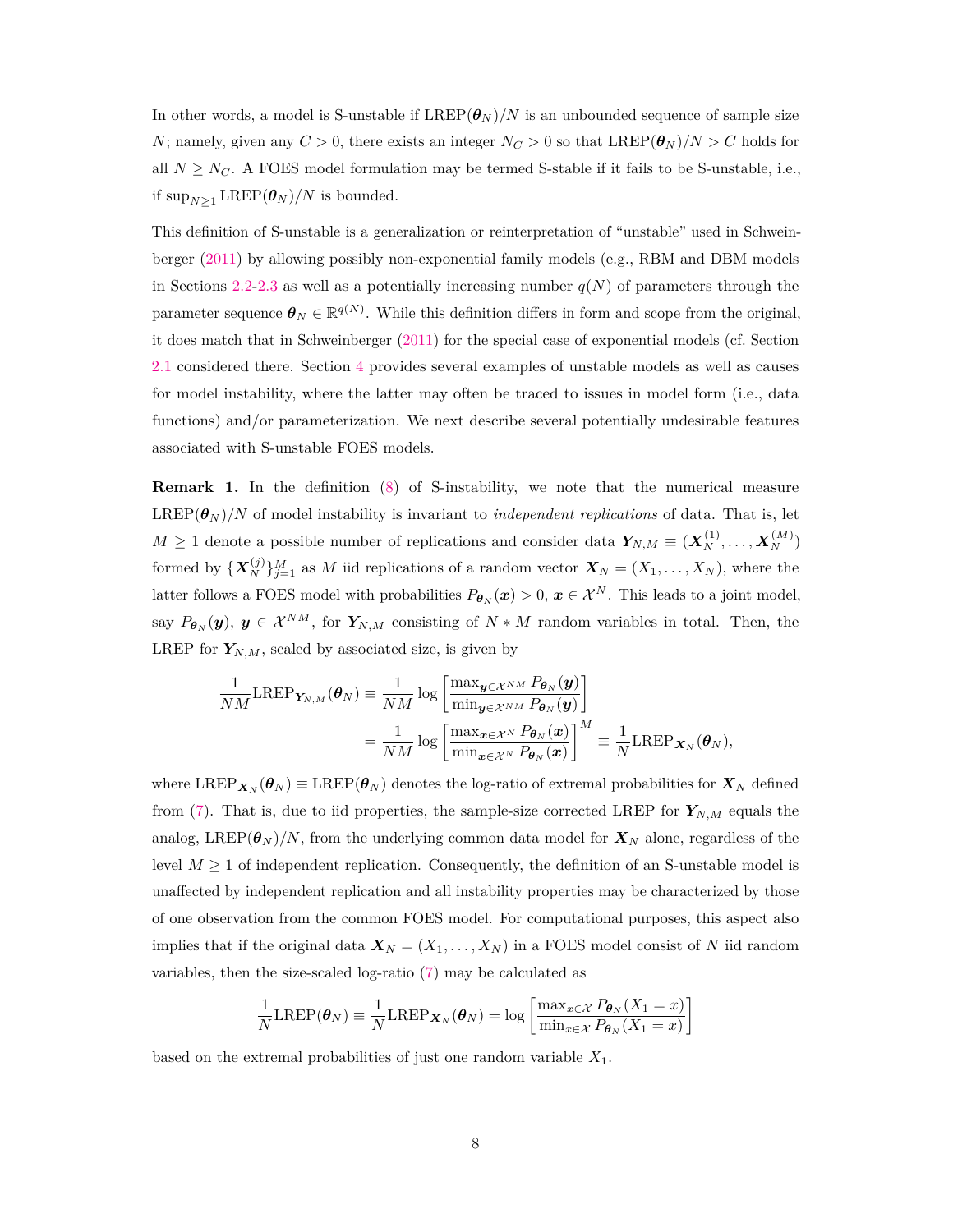#### **3.2 Characterizations and Consequences of Instability**

As a basic characteristic, S-unstable FOES model sequences have extremely sensitive probability structures. One aspect is that small changes in data configuration can lead to very large changes in probability. Consider, for example, the quantity given by

$$
\Delta_N(\boldsymbol{\theta}_N) \equiv \max \left\{ \log \frac{P_{\boldsymbol{\theta}_N}(\boldsymbol{x})}{P_{\boldsymbol{\theta}_N}(\boldsymbol{x}^*)} : \boldsymbol{x} \& \boldsymbol{x}^* \in \mathcal{X}^N \text{ differ in exactly one component} \right\},\
$$

which represents the biggest log-probability ratio for a one-component change in data outcomes in a FOES model with parameter  $\theta_N$ . We then have the following result prescribing the behavior of  $\Delta_N(\boldsymbol{\theta}_N)$  for S-unstable FOES models.

<span id="page-8-0"></span>**Theorem 1.** Let  $P_{\theta_N}$ , with support  $\mathcal{X}^N$ ,  $N \geq 1$ , be a sequence of FOES models.

*(i)* For any integer  $N \geq 1$  and any given  $C > 0$ , if  $\text{LREF}(\theta_N)/N > C$  in [\(7\)](#page-6-1), then

$$
\Delta_N(\boldsymbol{\theta}_N) > C,
$$

*or probabilities from a one-component change in some outcome have log-ratio exceeding C.*

*(ii) Suppose the FOES model sequence is S-unstable. Then, for all large N and given any arbitrary*  $C > 0$ , there exist outcomes  $x, x^* \in \mathcal{X}^N$ , differing by one component, such that

$$
\frac{P_{\boldsymbol{\theta}_N}(\boldsymbol{x})}{P_{\boldsymbol{\theta}_N}(\boldsymbol{x}^*)} > \exp[NC].
$$

Theorem [1\(](#page-8-0)i) is a non-asymptotic result, which connects to the definition of instability in a FOES model through a log-ratio of extreme model probabilities [\(7\)](#page-6-1) being too large relative to the associated sample size *N*. If so, Theorem [1\(](#page-8-0)i) guarantees the FOES model must also exhibit correspondingly large changes in probability for very small differences among some data configurations, a property that intuitively captures a notion of instability. Furthermore, and perhaps more seriously under Theorem [1\(](#page-8-0)ii), S-unstable models can never have universally bounded changes in probability among single component variations in data configurations. While not all one-component changes in data may produce massive changes in probability, unstable models must have some such data outcomes with this property. As a consequence, unstable probability structures may exhibit extreme sensitivity through large peaks and troughs over the sample space.

Additionally, S-unstable FOES model sequences are also connected to degenerate models, where *degeneracy* involves assigning essentially all probability to modes within the sample space, which could potentially represent a small subset among the totality of outcomes. For perspective, note that differing sizes of the scaled log-ratio LREP( $\theta$ *N*)/*N* from [\(7\)](#page-6-1) induce a spectrum of levels of instability/stability and Theorem [1](#page-8-0) indicates increasing sensitivity of model probabilities as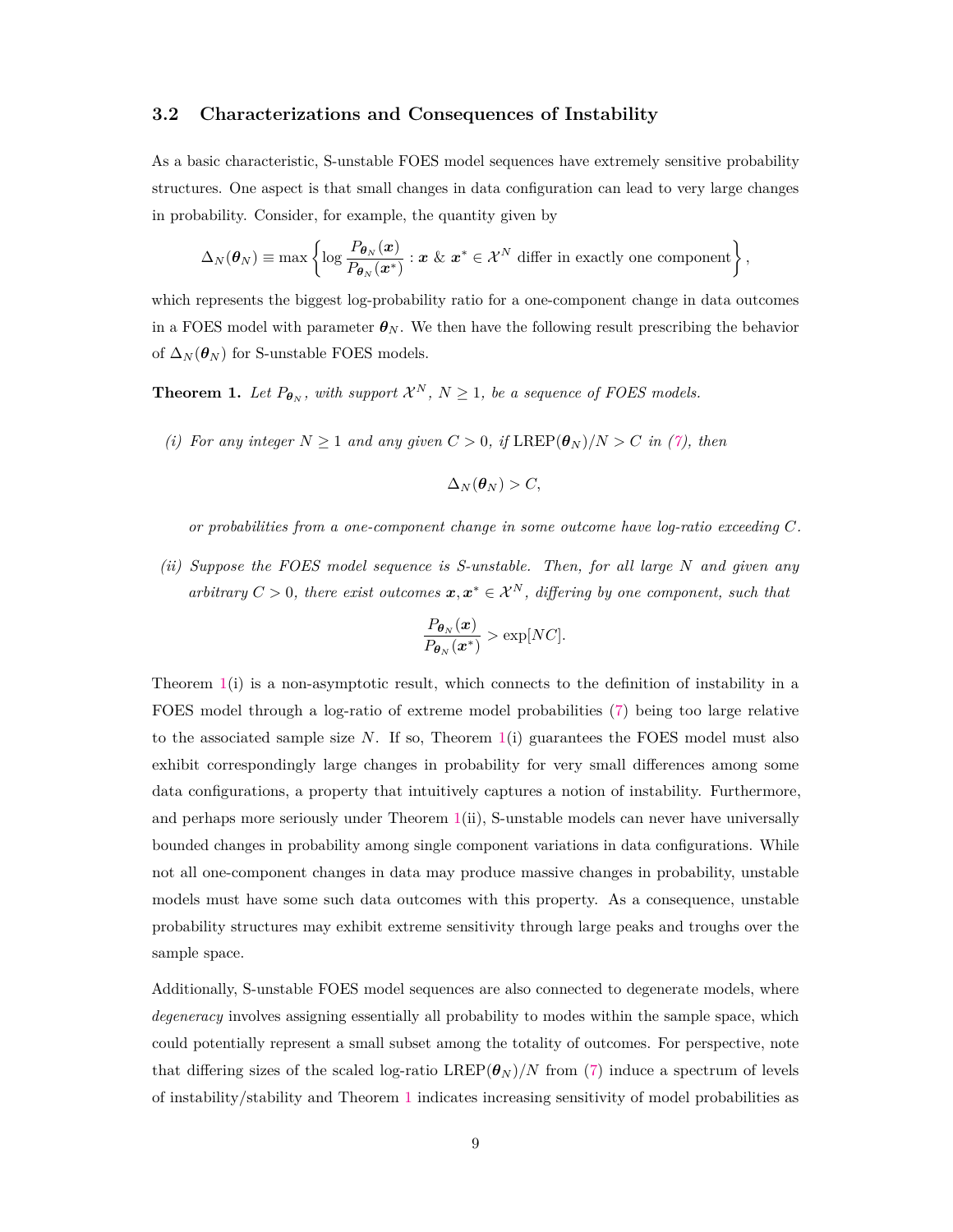[\(7\)](#page-6-1) increases. Furthermore, as the instability measure grows and the log-ratio LREP( $\theta$ *N*)/*N* diverges, as in the definition [\(8\)](#page-6-2) of S-unstable models, then a FOES model sequence will become degenerate. Theorem [2](#page-9-0) provides a formal statement of such degeneracy due to S-instability. For a given  $0 < \epsilon < 1$ , define a  $\epsilon$ -modal set of outcomes as

<span id="page-9-1"></span>
$$
\mathcal{M}_{\epsilon,\theta_N} \equiv \left\{ \boldsymbol{x} \in \mathcal{X}^N : \log P_{\theta_N}(\boldsymbol{x}) > (1-\epsilon) \max_{\boldsymbol{y} \in \mathcal{X}^N} \log P_{\theta_N}(\boldsymbol{y}) + \epsilon \min_{\boldsymbol{y} \in \mathcal{X}^N} \log P_{\theta_N}(\boldsymbol{y}) \right\}.
$$
 (9)

<span id="page-9-0"></span>**Theorem 2.** For any arbitrarily small  $0 < \epsilon < 1$ , an S-unstable FOES model sequence  $P_{\theta_N}$ ,  $N \geq 1$ *, for*  $\mathbf{X}_N = (X_1, \ldots, X_N)$  *satisfies* 

$$
P_{\boldsymbol{\theta}_N}(\boldsymbol{X}_N \in \mathcal{M}_{\epsilon,\boldsymbol{\theta}_N}) \to 1 \text{ as } N \to \infty.
$$

In other words, as the sample size grows in S-unstable FOES models, all probability tends to concentrate mass on an  $\epsilon$ -modal set, where  $\epsilon$  can be made arbitrarily small. Intuitively, the occurrence of such degeneracy can be explained by a type of "reverse" pigeonhole principle for unstable FOES models: if all outcomes should receive positive probability but the maximal probability far exceeds the minimal one in the model, then little probability remains for distribution among remaining model outcomes (i.e., if nearly all available pigeons are stuffed into one hole, the remaining pigeonholes must have few occupants). Degeneracy in unstable models can pose dangers in data modeling as well, particularly when a mode set represents a narrow collection of outcomes among those realistically possible for adequately describing data. In which case, model outcomes may fail to look like data of interest.

Connected to degeneracy, S-unstable FOES models may also exhibit additional kinds of extreme and undesirable sensitivity in probabilities if model parameters  $\theta_N$  can further be "dialed" between positive and negative values. That is, some FOES models naturally involve parameter spaces covering a positive-negative spectrum of parameter possibilities, where the signs of parameters provide a standard device for increasing or decreasing probabilities of outcomes in the model formulation. In fact, for many models, the switch of a parameter sign serves to produce reciprocal probabilities, as outlined in the following model assumption about parameter sign reversal (PSR).

**Model Condition PSR** *(Reciprocal Probabilities from Parameter Sign Reversal)*: Let  $P_{\theta_N}$ , with support  $\mathcal{X}^N$ ,  $N \geq 1$ , represent a sequence of FOES models. For each  $N \geq 1$  and any outcome  $x \in \mathcal{X}^N$ , suppose it holds that

$$
P_{\boldsymbol{\theta}_N}(\boldsymbol{x}) \cdot P_{-\boldsymbol{\theta}_N}(\boldsymbol{x}) = \max_{\boldsymbol{y} \in \mathcal{X}^N} P_{\boldsymbol{\theta}_N}(\boldsymbol{y}) \cdot \min_{\boldsymbol{y} \in \mathcal{X}^N} P_{-\boldsymbol{\theta}_N}(\boldsymbol{y}),
$$

where  $\max_{y \in \mathcal{X}^N} P_{\theta_N}(y)$  and  $\min_{y \in \mathcal{X}^N} P_{-\theta_N}(y)$  denote the maximum and minimum probabilities under parameters  $\boldsymbol{\theta}_N$  and  $-\boldsymbol{\theta}_N$ , respectively.

The above model condition incorporates many standard parameterizations and follows, for instance, whenever  $P_{\boldsymbol{\theta}_N}(\boldsymbol{x})/P_{\boldsymbol{\theta}_N}(\boldsymbol{y}) = [P_{-\boldsymbol{\theta}_N}(\boldsymbol{x})/P_{-\boldsymbol{\theta}_N}(\boldsymbol{y})]^{-1}$  holds for outcomes  $\boldsymbol{x}, \boldsymbol{y} \in \mathcal{X}^N$  in a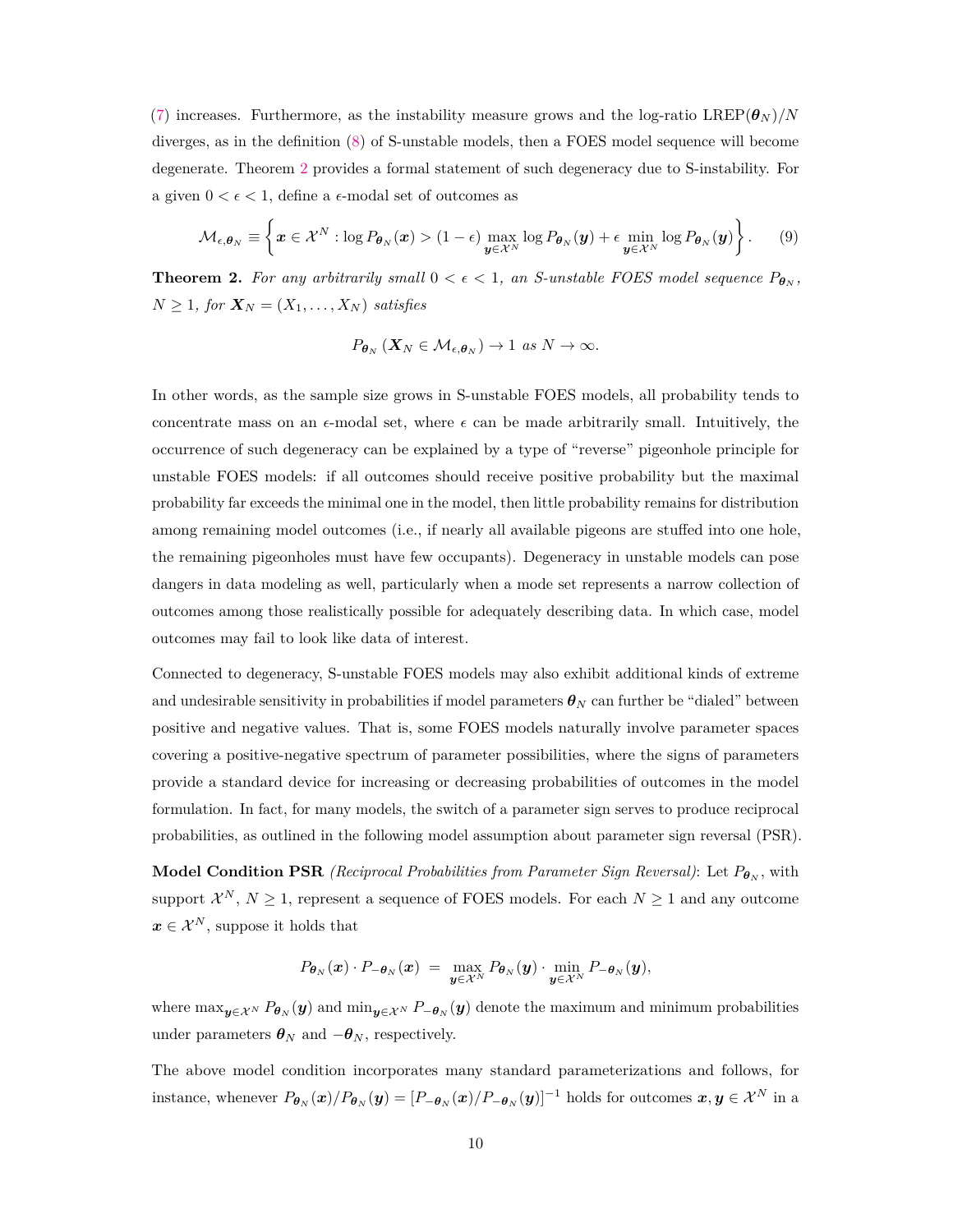FOES model. For instance, this latter condition is fulfilled for all linear exponential families from Section [2.1](#page-2-2) (e.g.,  $(2)-(4)$  $(2)-(4)$  $(2)-(4)$ ) as well as all network models from Sections [2.2-](#page-4-0)[2.3](#page-5-0) (e.g.,  $(5)-(6)$  $(5)-(6)$  $(5)-(6)$ ). When parameters can be tuned in sign with effects prescribed in the model condition PSR, unstable FOES models will exhibit further probability sensitivities, as outlined in the following extension of Theorem [2.](#page-9-0)

<span id="page-10-0"></span>**Corollary 1.** Let  $P_{\theta_N}$ , with support  $\mathcal{X}^N$ ,  $N \geq 1$ , be a sequence of FOES models satisfying model *condition PSR. If the models*  $P_{\theta_N}$  *are additionally S-unstable, then* 

- *(i) the models*  $P_{-\theta_N}$  *defined by*  $-\theta_N$  *are also S-unstable;*
- (ii) and for the complement  $\mathcal{M}_{\epsilon,\theta_N}^c \equiv \mathcal{X}^N \setminus \mathcal{M}_{\epsilon,\theta_N}$  of any mode-set  $\mathcal{M}_{\epsilon,\theta_N}$  under  $\theta_N$  from [\(9\)](#page-9-1), *with*  $0 < \epsilon < 1$ *, it holds under*  $-\theta_N$  *that*

$$
P_{-\theta_N}(\mathbf{X}_N \in \mathcal{M}_{\epsilon,\theta_N}^c) \to 1 \quad \text{as } N \to \infty,
$$

while, by Theorem [2,](#page-9-0)  $P_{\theta_N}(X_N \in \mathcal{M}_{\epsilon,\theta_N}) \to 1$  holds for  $X_N = (X_1,\ldots,X_N)$  under  $\theta_N$ .

For unstable models, Corollary [1](#page-10-0) shows that shifts in parameters around zero (i.e., from  $\theta_N$  to  $-θ$ *N*) can induce extreme changes in probability among subsets of the sample space, as another manifestation of instability and hyper-sensitivity in probability structure. For one-parameter exponential families, involving a fixed real-valued linear parameter  $\theta_N = \theta \in \mathbb{R}$  and sufficient statistic  $g_N(x) \in \mathbb{R}$  in [\(1\)](#page-2-1), Schweinberger [\(2011](#page-28-1) Theorem 3) proved a result similar in spirit, though based on a characterization there in terms of maximum  $U_N \equiv \max_{\mathbf{x} \in \mathcal{X}^N} g_N(\mathbf{x})$  and minimal  $L_N \equiv \min_{\bm{x} \in \mathcal{X}^N} g_N(\bm{x})$  values of the sufficient statistic. For this case in particular, mode sets have specific, and essentially complementary, forms over positive and negative parameters, namely,  $M_{\epsilon,\theta_N} = \{x \in \mathcal{X}^N : g_N(x) > (1-\epsilon)U_N + \epsilon L_N\}$  and  $M_{\epsilon,-\theta_N} = \{x \in \mathcal{X}^N : g_N(x) <$  $\epsilon U_N + (1 - \epsilon)L_N$  for any  $\theta_N > 0$ , and Schweinberger [\(2011](#page-28-1) Theorem 3) showed each mode set collects all mass, under positive and negative parameters, respectively, with unstable models of this exponential type. However, for all unstable FOES models, Corollary [1](#page-10-0) generalizes the same principle that unstable models can push all probability to different, and in fact disjoint, parts of the sample space, depending on how parameters fall with respect to zero. This feature can numerically complicate likelihood manipulations, such as maximization or MCMC-based Bayes posterior sampling, as further discussed in Section [5.](#page-20-0)

**Remark 2.** Under the model condition PSR, Corollary [1](#page-10-0) can also be extended to cases where parameter components  $\theta_N = (\theta_{1,N}, \theta_{N,2})$  (say) are not all changed in sign (e.g.,  $-\theta_N$ ) but, more generally, are instead altered to another parameter configuration  $\theta_N^A = (\theta_{1,N}^A, \theta_{2,N}^A)$  involving a switch in sign only among some dominating model parameters  $\theta_{N,2}^A = -\theta_{N,2}$  with remaining parameters  $\bm{\theta}_{1,N}^A$  being arbitrarily chosen. If a change sign occurs among parameters  $(\pm \bm{\theta}_{N,2})$  which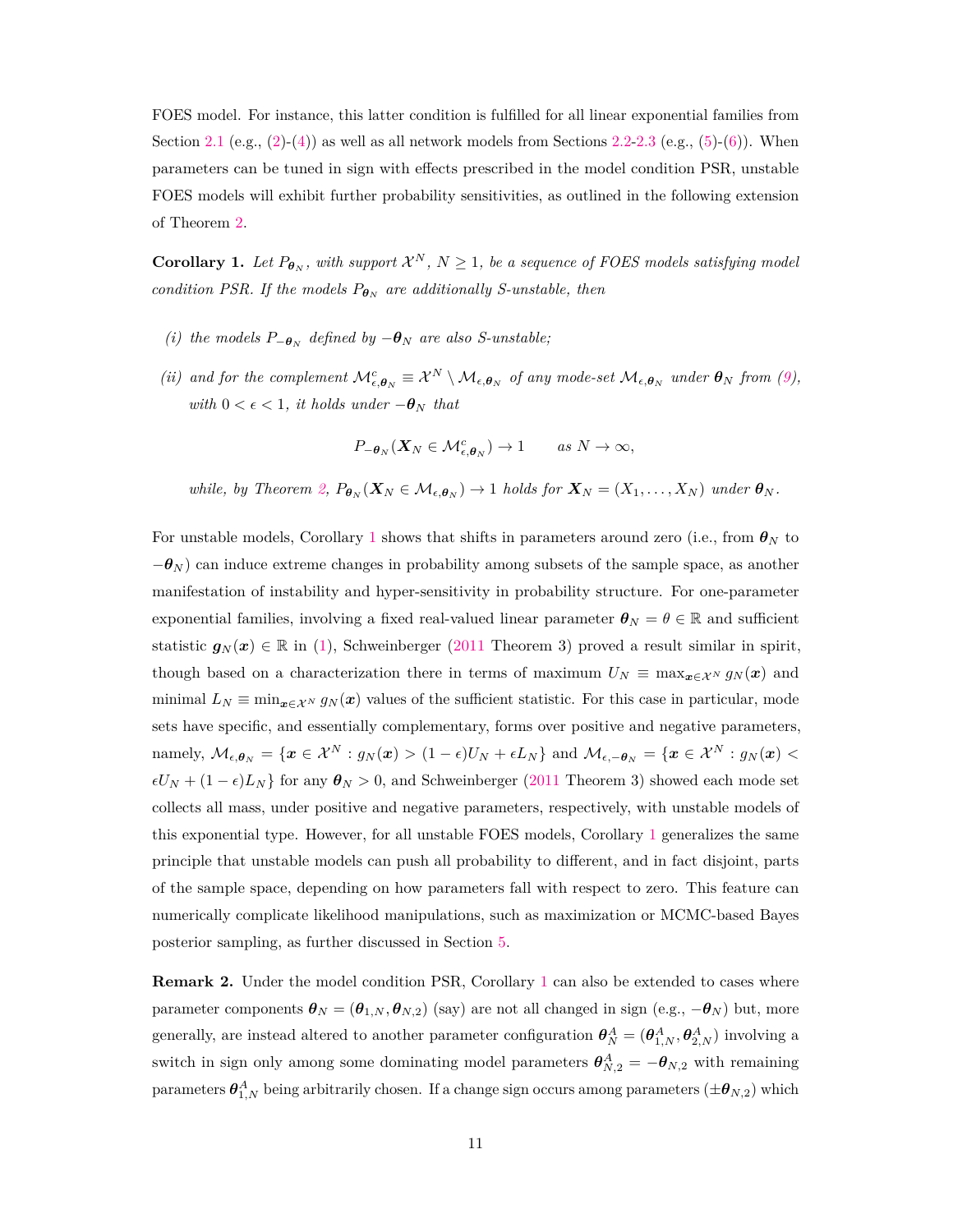dominate the probability structure of the model, then the results of Corollary [1](#page-10-0) can still hold with  $\theta_N^A$  replacing  $-\theta_N$ ; as an example of one sufficient condition, if  $\lim_{N\to\infty} \max_{x\in\mathcal{X}^N} |G_N(x, -\theta_N) G_N(\boldsymbol{x}, \boldsymbol{\theta}_N^A)| = 0$  holds in addition to Corollary [1](#page-10-0) assumptions, where

$$
G_N(\boldsymbol{x}, \boldsymbol{\theta}) = \frac{\log P_{\boldsymbol{\theta}}(\boldsymbol{x}) - \min_{\boldsymbol{y} \in \mathcal{X}^N} \log P_{\boldsymbol{\theta}}(\boldsymbol{y})}{\max_{\boldsymbol{y} \in \mathcal{X}^N} \log P_{\boldsymbol{\theta}}(\boldsymbol{y}) - \min_{\boldsymbol{y} \in \mathcal{X}^N} \log P_{\boldsymbol{\theta}}(\boldsymbol{y})}, \quad \boldsymbol{x} \in \mathcal{X}^N,
$$

represents a standardized form of *θ*-model probabilities, then the results of Corollary [1](#page-10-0) apply to  $\theta_N^A$  in addition to  $-\theta_N$ . As a consequence, an unstable model under  $\theta_N$  can then imply that many more unstable models exist over a broader spectrum of possibilities for variations  $\theta_N^A$  of  $\theta_N$ , which involves some amount of sign change among components of  $\theta_N$ .

### <span id="page-11-0"></span>**4 Illustrations**

Model instability can depend intricately on how functions of parameters and data  $X_N$  =  $(X_1, \ldots, X_n)$  are combined in the formulation of the model probabilities, though some general causes may be identified. As one issue, a broad parameter space (or wide interpretation of this space) may admit some parameters as technically valid that have an undue and often undesirable impact on the model structure for a prescribed data size *N*. In this case, both the size and dimension of model parameters can be problematic and induce instability. In combination to this last point, further causes of instability may also be traced to the magnitude of statistics in the model. Potentially massive, and thereby unstable, statistics were the primary focus of instability studies of Schweinberger [\(2011\)](#page-28-1) for certain discrete exponential models having parameters/statistics of fixed dimension. However, as shown in the following, bounded statistics may still lead to instability if the parameter dimension is high. We next provides some examples to illustrate S-instability in FOES models, which also suggest some potential strategies for preventing unstable models.

#### **4.1 Equi-probability Models**

As a baseline for comparisons, consider a simplistic model for  $X_N = (X_1, \ldots, X_N)$  with uniform probabilities over the sample space, say  $P_{\theta_N}(x) = |\mathcal{X}|^{-N}, x \in \mathcal{X}^N$ , where each random variable has  $|\mathcal{X}| \geq 1$  outcomes. In contrast to instability, model probabilities here are completely insensitive to changes in data outcomes across the sample space, and the associated log-ratio of extreme probabilities [\(7\)](#page-6-1) is

> 1  $\frac{1}{N}$ **LREP**( $\theta_N$ ) = 0 (uniform probability model)*,*

which is as small as possible. In fact, a LREP value of zero can only occur for a FOES model having uniform probabilities, and such equi-probability models are always S-stable.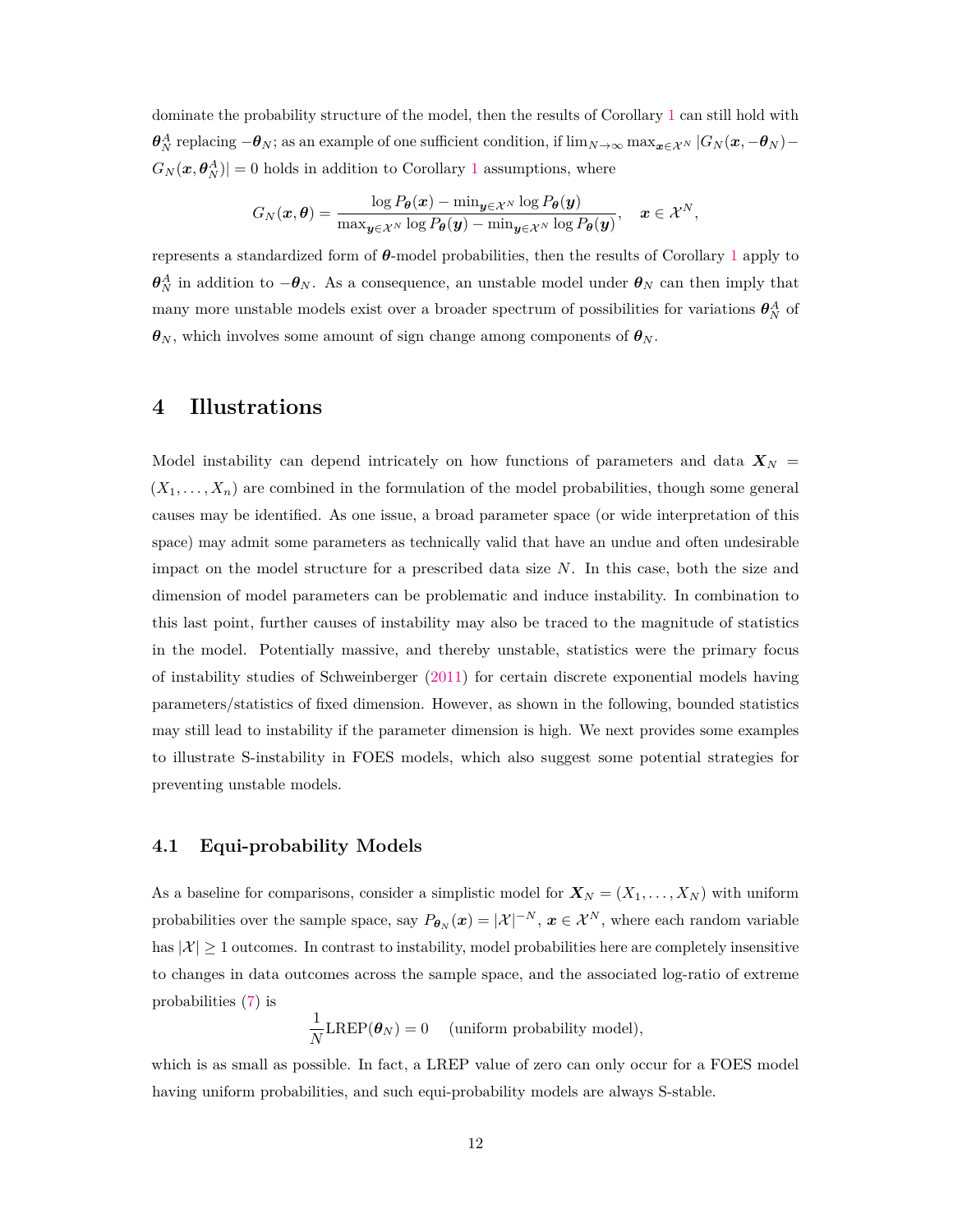#### <span id="page-12-1"></span>**4.2 One-parameter Exponential Models**

A fundamental model considered in the instability work of Schweinberger [\(2011\)](#page-28-1) involves a one-parameter exponential model corresponding to [\(1\)](#page-2-1) with a real-valued parameter, say  $\theta_N =$  $\eta(\theta_N) \in \mathbb{R}$ , and sufficient statistic  $g_N(x) \in \mathbb{R}$ . For such models, upon scaling by sample size *N*, the log-ratio of extreme probabilities in [\(7\)](#page-6-1) for assessing instability becomes

<span id="page-12-0"></span>
$$
\frac{1}{N} \text{LREF}(\boldsymbol{\theta}_N) \equiv |\boldsymbol{\theta}_N| \frac{(U_N - L_N)}{N} \quad \text{(one-parameter exponential model)}, \tag{10}
$$

where  $U_N \equiv \max_{x \in \mathcal{X}^N} g_N(x)$  and  $L_N \equiv \min_{x \in \mathcal{X}^N} g_N(x)$  denote the maximal and minimal values of the single sufficient statistic. In this case, an S-unstable model results, by definition [\(8\)](#page-6-2), whenever  $\lim_{N\to\infty}$   $|\boldsymbol{\theta}_N|(U_N - L_N)/N = \infty$  holds or, in other words, if the combined magnitudes of parameter  $|\theta_N|$  and maximal difference  $U_N - L_N$  in statistic values are overwhelmingly large relative to the sample size *N*. If we further assume that  $\theta_N = \theta \in \mathbb{R} \setminus \{0\}$  is a fixed (non-zero) parameter for all  $N \geq 1$ , as considered in Schweinberger [\(2011\)](#page-28-1), then an S-unstable model results solely if the sufficient statistic admits a value  $U_N - L_N$  too large relative to number *N* of observations, i.e., if  $(U_N - L_N)/N \to \infty$  as  $N \to \infty$ . The latter aspect reflects the definition of Schweinberger [\(2011\)](#page-28-1), for this setting, that a real-valued *statistic*  $g_N(x)$  may be classified as *unstable* when  $\lim_{N\to\infty} |(U_N - L_N)/N| \to \infty$  holds and as *stable* otherwise (e.g., if  $\sup_{N\geq 1} (U_N - L_N)/N < \infty$ ).

For illustration, consider the iid Bernoulli model [\(2\)](#page-3-1) for  $\mathbf{X}_N = (X_1, \ldots, X_N)$  with log-odds ratio parameter  $\theta_N = \log[P_{\theta_N}(X_1 = 1)/P_{\theta_N}(X_1 = 0)] \in \mathbb{R}$ . Remark 1 (Section [3.1\)](#page-6-3) then gives the model instability measure [\(8\)](#page-6-2) directly as

$$
\frac{1}{N} \text{LREF}(\boldsymbol{\theta}_N) = |\boldsymbol{\theta}_N| \quad \text{(iid Bernoulli model)},
$$

so that an unstable (or stable) model results for a divergent (or bounded) parameter sequence  $|\theta_N|$ . The above instability expression for the Bernoulli model follows as well from the *N*-scaled LREP value [\(10\)](#page-12-0) for a one-parameter exponential distribution, using that the sufficient statistic involved  $g_N(x) = \sum_{i=1}^N x_i$ ,  $x = (x_1, \ldots, x_n) \in \{0,1\}^N$ , has maximum and minimum values  $U_N = N$  and  $L_N = 0$ . In this case, Schweinberger [\(2011\)](#page-28-1) has noted that the statistic is stable (i.e., bounded  $(U_N - L_N)/N = 1$ ) and the Bernoulli model is as well when, in particular,  $\theta_N = \theta \in \mathbb{R}$ is fixed for  $N \geq 1$ .

Alternatively, considering a random graph with  $N = \binom{n}{2}$  edges among *n* nodes, the exponential graph model from [\(4\)](#page-3-0), when based purely on the number of  $g_{2,N}(x)$  of 2-stars or solely the number  $g_{3,N}(\boldsymbol{x})$  of triangles,  $\boldsymbol{x} \in \{0,1\}^N$ , has an measure of instability from [\(8\)](#page-6-2) as

$$
\frac{1}{N} \text{LREF}(\boldsymbol{\theta}_N) = \begin{cases} \ |\boldsymbol{\theta}_N| (n-2) & (2\text{-star graph model}) \\ \ |\boldsymbol{\theta}_N| (n-2)/3 & \text{(triangle graph model)}, \end{cases}
$$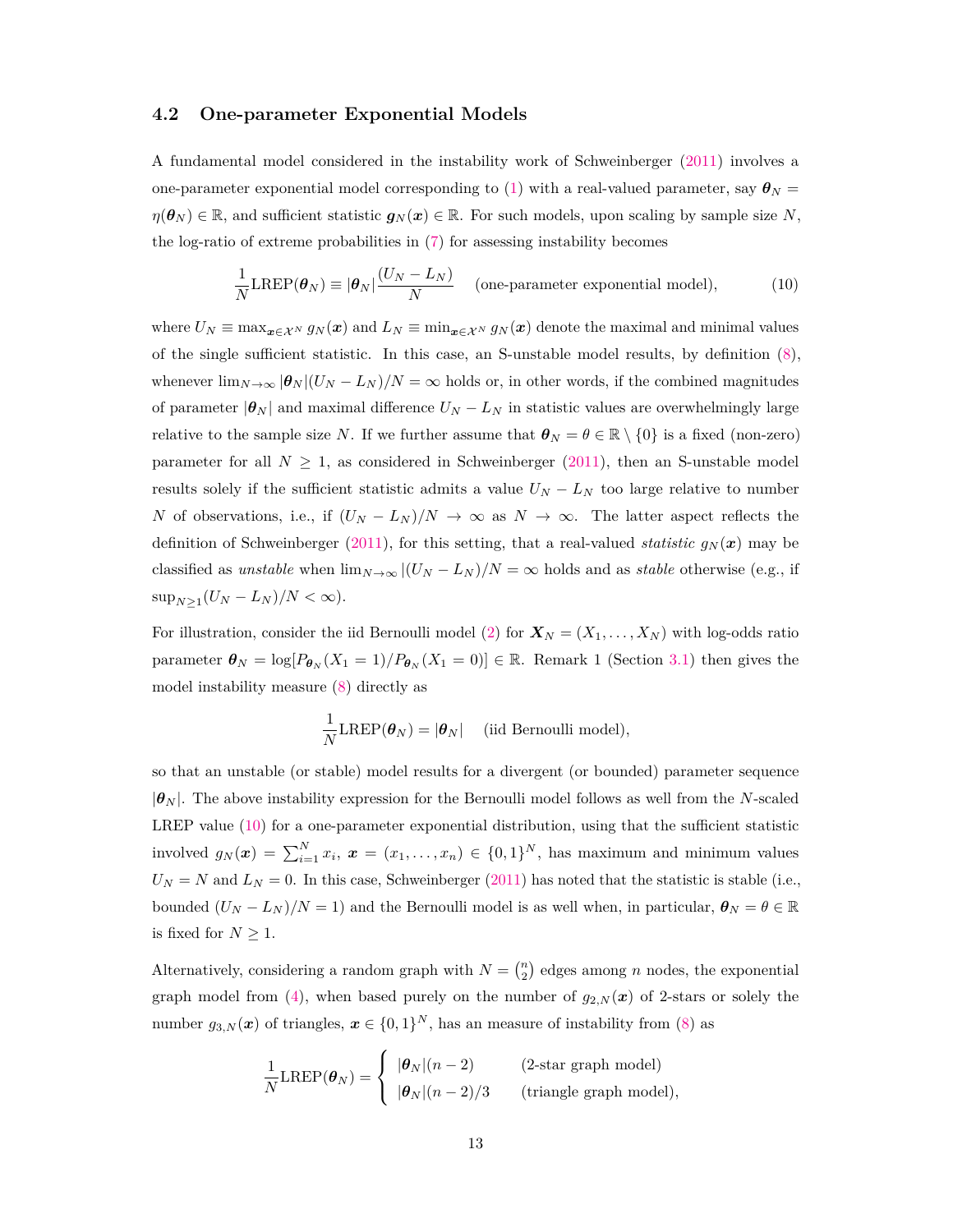by using the (one-parameter exponential) LREP formula [\(10\)](#page-12-0) with statistic maximums  $U_N =$  $N(n-2)$  for 2-stars or  $U_N = N(n-2)/3$  for triangles and with minimums  $L_N = 0$  in both cases. Because the variable number  $N \to \infty$  as the node number  $n \to \infty$ , both counts of 2-stars and triangles are unstable statistics in the sense of Schweinberger [\(2011\)](#page-28-1) (i.e.,  $\lim_{N\to\infty} (U_N - L_N)/N =$ ∞). Furthermore, both types of graph models are always S-unstable for all possible of parameter sequences  $\boldsymbol{\theta}_N \in \mathbb{R}$  that are bounded away from zero (i.e.,  $\lim_{N \to \infty} \text{LREF}(\boldsymbol{\theta}_N)/N = \infty$  then holds, including the fixed parameter case  $\boldsymbol{\theta}_N = \theta \in \mathbb{R} \setminus \{0\}$  from Schweinberger [\(2011\)](#page-28-1)).

#### <span id="page-13-2"></span>**4.3 Fixed-dimensional Linear Exponential Models**

As a generalization of the one-parameter exponential case, we next consider linear exponen-tial families [\(1\)](#page-2-1) with *k* parameters  $\boldsymbol{\theta}_N = (\theta_{1,N}, \dots, \theta_{k,N})'$  and *k* sufficient statistics  $\boldsymbol{g}_N(\boldsymbol{x}) =$  $(g_{1,N}(\boldsymbol{x}),\ldots,g_{k,N}(\boldsymbol{x}))'$ . Here the dimension *k* of model parameters/statistics is fixed, and we next prescribe a condition helpful to avoiding instability in such models. For this, define  $U_{i,N} = \max_{\mathbf{x} \in \mathcal{X}^N} g_{i,N}(\mathbf{x})$  and  $L_{i,N} = \min_{\mathbf{x} \in \mathcal{X}^N} g_{i,N}(\mathbf{x})$  as the maximal and minimal values of the *i*th statistic,  $i = 1, ..., k$ , based on observations  $\mathbf{X}_N = (X_1, ..., X_N)$ .

<span id="page-13-1"></span>**Proposition 1.** *Let*  $P_{\theta_N}$ ,  $N \geq 1$ , *denote linear exponential models [\(1\)](#page-2-1) with parameters*  $\theta_N =$  $(\theta_{1,N},\ldots,\theta_{k,N})' \in \mathbb{R}^k$  and statistics  $g_N(x) = (g_{1,N}(x),\ldots,g_{k,N}(x))' \in \mathbb{R}^k$ , for fixed  $k \geq 1$ . Then, *the models*  $P_{\theta_N}$  *are S-stable if* 

<span id="page-13-0"></span>
$$
\sup_{N\geq 1} \frac{1}{N} \max_{1 \leq i \leq k} |\theta_{i,N}| (U_{i,N} - L_{i,N}) < \infty
$$
\n(11)

*holds, i.e., if*  $\max_{1 \le i \le k} |\theta_{i,N}|(U_{i,N} - L_{i,N})/N$  *is bounded sequence of sample size N.* 

**Remark 3.** In the one-parameter exponential case  $k = 1$ , recall the exponential model is stable/unstable depending on whether LREP( $\theta_N$ )/N =  $|\theta_{1,N}|(U_{1,N} - L_{1,N})/N \equiv |\theta_N|(U_N L_N$ )/N in [\(10\)](#page-12-0) is convergent/divergent. Hence, for  $k = 1$  $k = 1$ , the condition [\(11\)](#page-13-0) of Proposition 1 captures the same notion of S-stability based on [\(10\)](#page-12-0).

Proposition [1](#page-13-1) provides a sufficient condition for the stability of linear exponential models with fixed parameter dimension  $k \geq 1$ , whereby an S-stable model is guaranteed if the compounded magnitude of each combination of parameter  $\theta_{i,N}$  and sufficient statistic value  $(U_{i,N} - L_{i,N})$  is bounded by the sample size  $N$ ,  $i = 1, \ldots, k$ . This supports the findings of Schweinberger [\(2011\)](#page-28-1), who showed degeneracy follows in such models under one type of violation of the condition [\(11\)](#page-13-0) in Proposition [1](#page-13-1) (namely, involving  $k > 1$  non-zero parameters with  $k - 1$  statistics being  $O(N)$ ) bounded while one statistic diverges in maximal size faster than the number *N* of observations). To further illustrate the result in Proposition [1,](#page-13-1) consider the multinomial distribution [\(3\)](#page-3-2) for  $\mathbf{X}_N = (X_1, \ldots, X_N)$  having  $k \geq 2$  categories  $\{1, \ldots, k\}$  and  $k$  parameters  $\boldsymbol{\theta}_N = (\theta_{1,N}, \ldots, \theta_{k,N})'$ .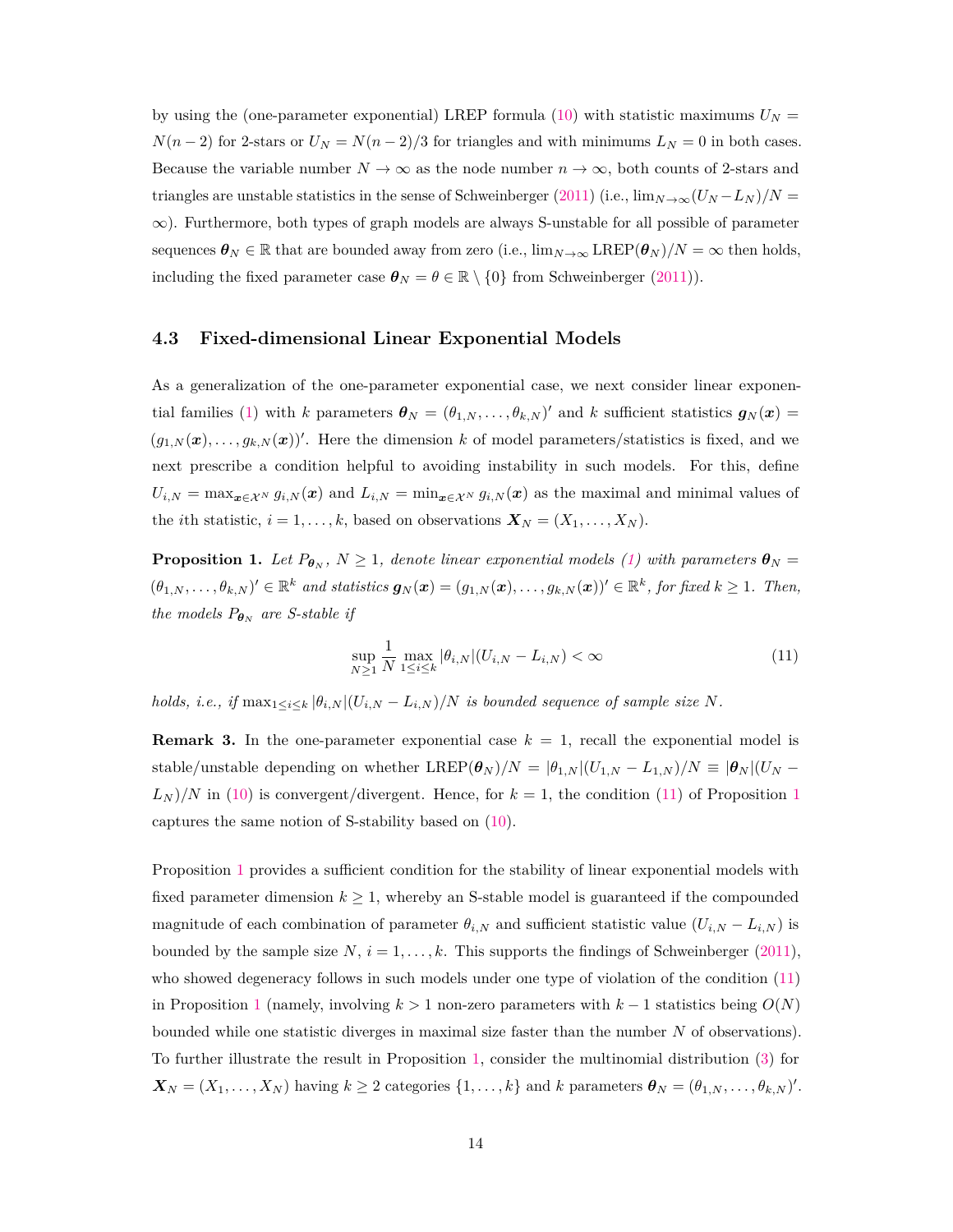The variables are iid under this model so that Remark 1 (Section [3.1](#page-6-3) yields the corresponding *N*-scaled log-ratio of extreme probabilities [\(7\)](#page-6-1) as

$$
\frac{1}{N} \text{LREF}(\theta_N) = \frac{\max_{1 \le i \le k} P_{\theta_N}(X_1 = i)}{\min_{1 \le i \le k} P_{\theta_N}(X_1 = i)}
$$
\n
$$
= \max_{1 \le i \le k} \theta_{i,N} - \min_{1 \le i \le k} \theta_{i,N} \qquad \text{(iid multinomial model)}.
$$

Hence, a multinomial model sequence is unstable (or stable) depending on whether (or not) the maximal parameter difference  $\max_{1 \leq i \leq k} \theta_{i,N} - \min_{1 \leq i \leq k} \theta_{i,N}$  diverges. Furthermore, using that each of the  $k$  sufficient (count) statistics from the multinomial model  $(3)$  satisfies  $(U_{i,N} - L_{i,N})/N = 1$  $(U_{i,N} - L_{i,N})/N = 1$ , we see that [\(11\)](#page-13-0) of Proposition 1 becomes purely a parameter condition,  $\sup_{N>1} \max_{1 \leq i \leq k} |\theta_{i,N}| < \infty$ , for ensuring that  $\text{LREP}(\boldsymbol{\theta}_N)/N = \max_{1 \leq i \leq k} \theta_{i,N} - \min_{1 \leq i \leq k} \theta_{i,N}$ is bounded and stability follows for the multinomial distribution. Additionally, a stable multinomial sequence (i.e., bounded LREP $(\theta_N)/N$ ) turns out to be nearly equivalent to [\(11\)](#page-13-0) (e.g., these are the same if the smallest parameter  $\min_{1 \leq i \leq k} |\theta_{i,N}|$  remains bounded).

When the condition  $(11)$  of Proposition [1](#page-13-1) is violated, this aspect suggests a potentially unstable model that may be investigated more closely. For example, consider the exponential graph model from [\(4\)](#page-3-0) involving counts of edges, 2-stars and triangles with fixed parameters  $\theta_N =$  $(\theta_1, \theta_2, \theta_3)' \in \mathbb{R}^3$  for  $N \geq 1$ . If either the 2-star parameter  $\theta_2 \neq 0$  or triangle parameter  $\theta_3 \neq 0$  is non-zero, then  $\max_{1 \leq i \leq 3} |\theta_i| (U_{i,N} - L_{i,N})/N \propto (n-2) \to \infty$  holds in [\(11\)](#page-13-0) by  $(U_{2,N} - L_{2,N})/N = 3(U_{3,N} - L_{3,N})/N = (n-2)$  for 2-star and triangle statistics  $(i = 2, 3)$ , so that Proposition [1](#page-13-1) hints that an unstable model may result when  $|\theta_2| + |\theta_3| \neq 0$ . Relatedly, a result from Schweinberger [\(2011](#page-28-1) Result 3) states that this model is unstable for all fixed parameters excluding cases  $\theta_2 = \theta_3 = 0$  or  $\theta_2 = -\theta_3/3$ . However, more is true in line with the instability suggested by Proposition [1](#page-13-1) whenever  $|\theta_2| + |\theta_3| \neq 0$  (i.e., excluding  $\theta_2 = \theta_3 = 0$ ).

To see this, consider an even number  $n > 2$  of nodes and let  $x_0$  denote the data outcome in  $\mathcal{X}^N \equiv \{0,1\}^N$  with all  $N = \binom{n}{2}$  edges being zero, let  $x_1$  denote the outcome with all edges being 1, and let  $x_2$  denote the edge configuration from dividing the nodes into two equal groups, with no edges within a group and all edges between the groups (so that no triangles exist in  $x_2$ ). Then, the *N*-scaled log-ratio [\(7\)](#page-6-1) for the exponential graph model [\(4\)](#page-3-0) can, by definition, be bounded below by

$$
\frac{1}{N} \text{LREP}_N(\theta_N) \ge \max_{i=1,2} \frac{1}{N} \left| \log \left[ \frac{P_{\theta_N}(x_i)}{P_{\theta_N}(x_0)} \right] \right|
$$
\n
$$
= (n-2) \max \left\{ \left| \theta_2 + \frac{\theta_3}{3} + \frac{\theta_1}{n-2} \right|, \frac{n}{4(n-1)} \left| \theta_2 + \frac{8\theta_1}{n-2} \right| \right\};
$$

a similar expression also holds for an odd node number  $n > 2$ . Consequently, for all fixed parameters excluding  $\theta_2 = \theta_3 = 0$ ,  $\lim_{N \to \infty} \text{LREP}_N(\theta_N)/N = \infty$  then follows and the graph model with 2-stars and triangles is S-unstable, as suggested by the breach of Proposition [1](#page-13-1) for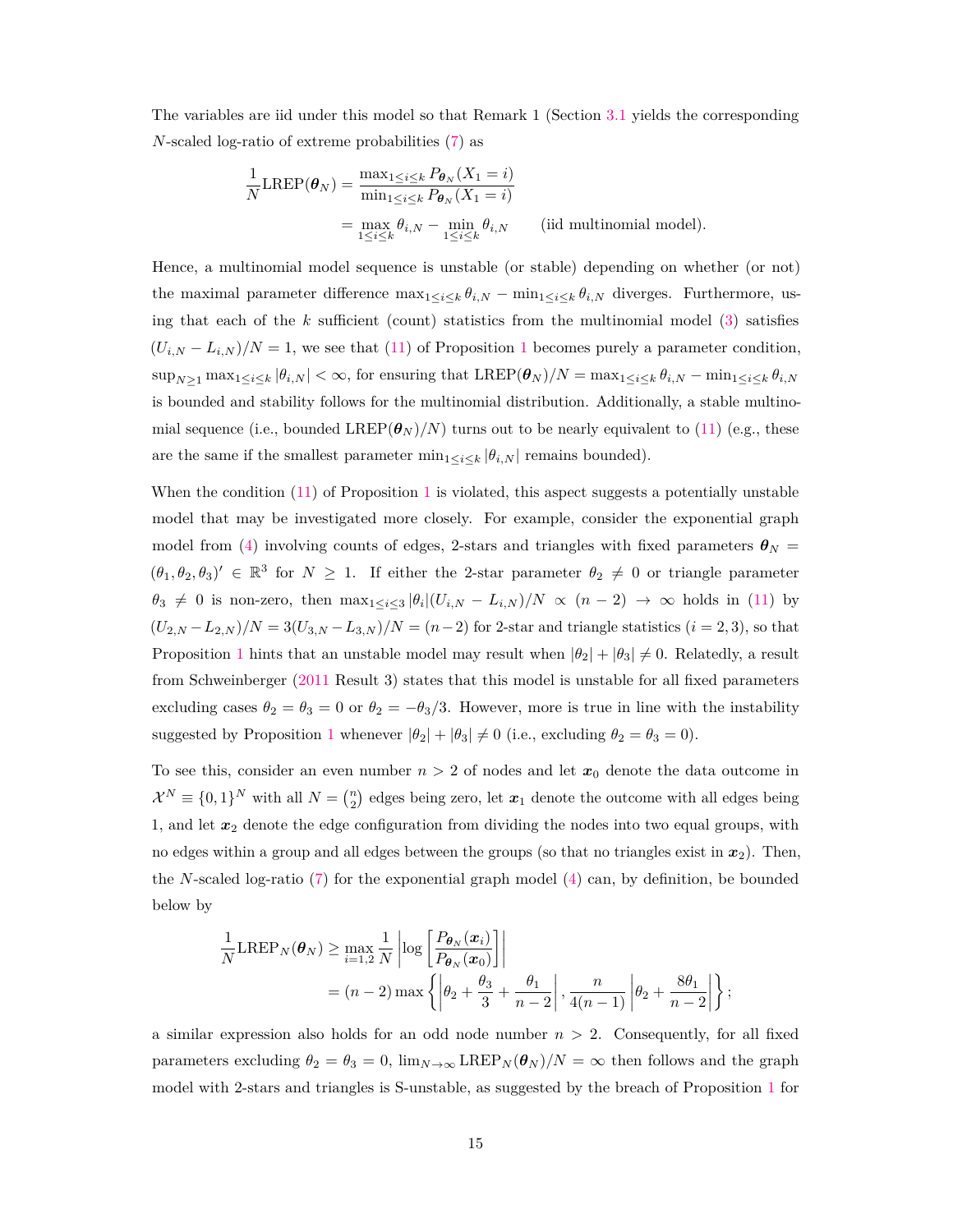this model when  $|\theta_2| + |\theta_3| \neq 0$ . That is, instability holds even under  $\theta_2 = -\theta_3/3$  case potentially allowed by Schweinberger's [\(2011\)](#page-28-1) results.

#### **4.4 Latent Variable Models of Increasing Parameter Dimension**

We next consider instability of discrete data models based on exponential formulations involving hidden, or latent, variables, such as those probabilistic graphical models described in Sections [2.2](#page-4-0)[-2.3.](#page-5-0) We will focus on restricted Boltzmann machine (RBM) models (Section [2.2,](#page-4-0) having one layer of latent variables for simplicity, though the same instability concepts may be extended to other deep learning models (Section [2.3.](#page-5-0) For *N* visible variables  $\mathbf{X} \equiv \mathbf{X}_N = (X_1, \ldots, X_n)$ as data, each observation  $X_i \in \{\pm 1\}$  being binary, the RBM-based model [\(6\)](#page-4-2) for *X* is again of FOES-type, though not an exponential model. However, the distribution of visible variables is induced by an underlying joint exponential model [\(5\)](#page-4-1) for both visible and latent variables  $(X, H)$ , where  $\mathbf{H} = (H_1, \ldots, H_{N_{\mathcal{H}}} )$  denotes a vector of  $N_{\mathcal{H}}$  hidden variables (similarly binary). The joint model is of linear exponential form involving  $q(N) \equiv N + N_H + N*N_H$  sufficient statistics given by  $(X, H, X^T H)$  and parameters  $\theta_N = (\theta_N^{\mathcal{V}}, \theta_N^{\mathcal{H}}, \theta_N^{\mathcal{V}H}) \in \mathbb{R}^{q(N)}$  corresponding to the N visible variables  $\boldsymbol{X}$  (i.e.,  $\boldsymbol{\theta}_{N}^{\mathcal{V}} \in \mathbb{R}^{N}$ ), the  $N_{\mathcal{H}}$  hidden variables  $\boldsymbol{H}$  (i.e.,  $\boldsymbol{\theta}_{N}^{\mathcal{H}} \in \mathbb{R}^{N_{\mathcal{H}}}$ ), and the  $N*N_{\mathcal{H}}$ cross-product variables  $X^T H$  (i.e.,  $\theta_N^{\gamma H} \in \mathbb{R}^{N*N_H}$ ). However, unlike some previous exponential models considered in Sections [4.2-](#page-12-1)[4.3](#page-13-2) (cf. Proposition [1,](#page-13-1) note that the RBM formulation always associates parameters with *bounded* statistics (i.e., the components of  $(X, H, X<sup>T</sup>H)$ ) so that model instability cannot arise here due to the magnitude of sufficient statistics exceeding the sample size *N*. Instead, RBM instability may be linked solely to parameter configuration and the fact that the number  $q(N) \geq N$  of parameters necessarily increases with the number N of observations *X*, in contrast to previous exponential cases of fixed parameter dimension.

To highlight the instability issues for the RBM model, consider a simple model for *N* visibles *X* with no hidden variables  $(N<sub>H</sub> = 0)$ , for which model statements [\(5\)](#page-4-1)-[\(6\)](#page-4-2) coincide. An independence model then results for variables in *X*, which has  $q(N) = N$  parameters  $\boldsymbol{\theta}_N^{\mathcal{V}} = (\theta_{1,N}^{\mathcal{V}}, \dots, \theta_{N,N}^{\mathcal{V}}) \in$  $\mathbb{R}^N$ , and the measure of model instability becomes

$$
\frac{1}{N} \text{LREF}(\boldsymbol{\theta}_N) = \frac{2}{N} \sum_{i=1}^N |\theta_{i,N}^{\mathcal{V}}| \quad \text{(RBM model, no hiddens)}.
$$

Hence, this model sequence for *X* will be S-unstable model if the aggregation of absolute parameters grows faster than the number *N* of parameters/visible variables. Consequently, even for a simplest RBM model involving independence, preventing instability requires careful choice of parameters, particularly with regard to how a parameter configuration differs from zero. For more general RBM models, the number  $N_{\mathcal{H}}$  of hidden variables  $H$  can also be chosen arbitrarily (i.e., as some function  $N_{\mathcal{H}} \equiv N_{N,\mathcal{H}}$  of *N*), which can substantially inflate the number  $q(N)$  of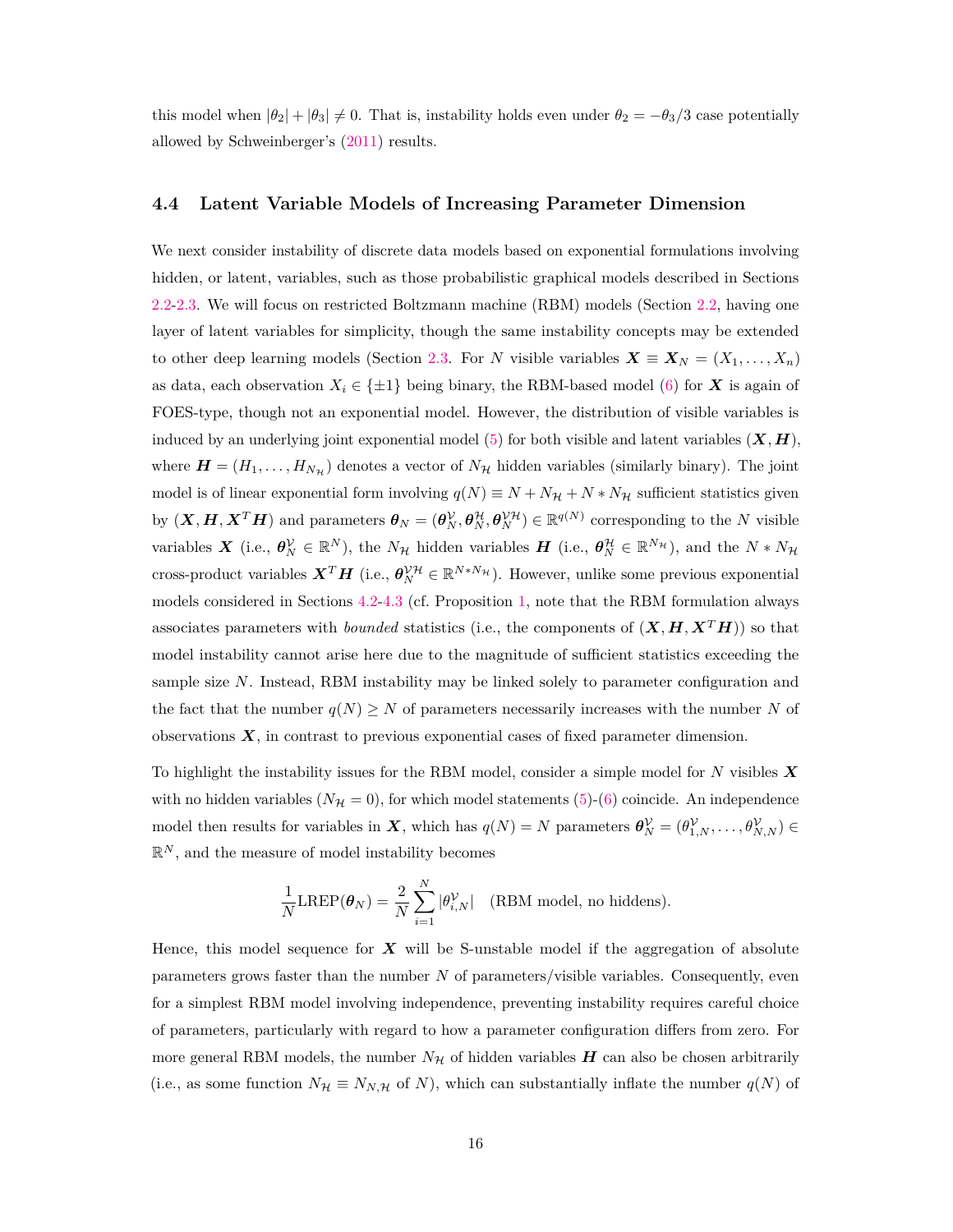model parameters and further impact model instability through accumulated parameters. To better understand the effects of instability in the RBM structure, Proposition [2](#page-16-0) next frames the general behavior of extreme probabilities in the joint RBM model [\(5\)](#page-4-1) for  $(X, H)$  and the implied RBM data model [\(6\)](#page-4-2) for *X* alone. Specifically, critical measures of instability may be closely connected in both models through tight bounds on their respective LREP values [\(7\)](#page-6-1). As a result, Proposition [2](#page-16-0) shows how an unstable distribution for observations *X* may be traced to sources of instability in the original joint distribution for  $(X, H)$ . This also suggests a device for avoiding instability, as provided next.

To state the result, let  $\text{LREF}_{\mathbf{X}}(\theta_N) \equiv \text{LREF}(\theta_N)$  denote the LREP value [\(7\)](#page-6-1) from the marginal distribution  $P_{\theta_N}$  of visibles  $X$  in [\(6\)](#page-4-2) and write the LREP for the joint distribution  $\tilde{P}_{\theta_N}$  of  $(X, H)$ from  $(5)$  as

$$
\text{LREP}_{(\boldsymbol{X},\boldsymbol{H})}(\boldsymbol{\theta}_{N}) = \log \left[ \frac{\max_{(\boldsymbol{x},\boldsymbol{h}) \in \{\pm 1\}^{N+N_{\mathcal{H}}}} \tilde{P}_{\boldsymbol{\theta}_{N}}(\boldsymbol{x},\boldsymbol{h})}{\min_{(\boldsymbol{x},\boldsymbol{h}) \in \{\pm 1\}^{N+N_{\mathcal{H}}}} \tilde{P}_{\boldsymbol{\theta}_{N}}(\boldsymbol{x},\boldsymbol{h})} \right] \qquad \text{(joint RBM model)}
$$

$$
= \left( \max_{(\boldsymbol{x},\boldsymbol{h}) \in \{\pm 1\}^{N+N_{\mathcal{H}}}} f_{\boldsymbol{\theta}_{N}}(\boldsymbol{x},\boldsymbol{h}) - \min_{(\boldsymbol{x},\boldsymbol{h}) \in \{\pm 1\}^{N+N_{\mathcal{H}}}} f_{\boldsymbol{\theta}_{N}}(\boldsymbol{x},\boldsymbol{h}) \right),
$$

written as a function

<span id="page-16-1"></span>
$$
f_{\boldsymbol{\theta}_N}(\boldsymbol{x}, \boldsymbol{h}) \equiv \sum_{i=1}^N x_i \theta_{i,N}^{\mathcal{V}} + \sum_{j=1}^{N_{\mathcal{H}}} h_j \theta_{j,N}^{\mathcal{H}} + \sum_{i=1}^N \sum_{j=1}^{N_{\mathcal{H}}} x_i h_j \theta_{ij,N}^{\mathcal{V}\mathcal{H}}
$$
(12)

of outcomes  $\mathbf{x} = (x_1, \ldots, x_N) \in \{\pm 1\}^N$ ,  $\mathbf{h} = (h_1, \ldots, h_{N_\mathcal{H}}) \in \{\pm 1\}^{N_\mathcal{H}}$  and parameters  $\boldsymbol{\theta}_N \equiv$  $(\theta_N^{\mathcal{V}}, \theta_N^{\mathcal{H}}, \theta_N^{\mathcal{V}\mathcal{H}})$ , with  $\theta_{i,N}^{\mathcal{V}}, \theta_{j,N}^{\mathcal{H}}$  and  $\theta_{ij,N}^{\mathcal{V}\mathcal{H}}$  denoting respective parameter components,  $1 \leq i \leq N$ ,  $1 \leq j \leq N_H$ . Due to the marginalization steps in defining the distribution [\(6\)](#page-4-2) of **X**, note that LREP<sub>*X*</sub>( $\theta$ <sub>*N*</sub>) has no immediate analytical expression similar to that of LREP<sub>(*X,H*)( $\theta$ <sub>*N*</sub>). For</sub> clarity, recall also that S-instability [\(8\)](#page-6-2) in each model type refers to a respective divergence (i.e.,  $\lim_{N\to\infty} \text{LREP}_{(\mathbf{X},\mathbf{H})}(\boldsymbol{\theta}_N)/(N+N_{\mathcal{H}}) = \infty$ ,  $\lim_{N\to\infty} \text{LREP}(\boldsymbol{\theta}_N)/N = \infty$ ) upon scaling by the corresponding number of variables in a distribution. In the following, let  $|y|_1 = \sum_{i=1}^d |y_i|$  denote the L1 norm of a generic vector  $y = (y_1, \ldots, y_d), d \ge 1$ .

<span id="page-16-0"></span>**Proposition 2.** Let  $P_{\theta_N}$  denote a RBM-based data model [\(6\)](#page-4-2) for  $N \geq 1$  visible variables  $X = X_N$  *derived from*  $\tilde{P}_{\theta_N}$  *as the joint RBM distribution* [\(5\)](#page-4-1) *of*  $(X, H)$  *involving some* number  $N_{\mathcal{H}} \equiv N_{N,\mathcal{H}} \geq 0$  of hidden variables  $\boldsymbol{H} \equiv \boldsymbol{H}_N$  and parameters  $\boldsymbol{\theta}_N \equiv (\boldsymbol{\theta}_N^{\mathcal{V}}, \boldsymbol{\theta}_N^{\mathcal{H}}, \boldsymbol{\theta}_N^{\mathcal{V}\mathcal{H}}) \in$  $\mathbb{R}^N \times \mathbb{R}^{N_H} \times \mathbb{R}^{N*N_H}$ . Then,

*(i) the instability measure*  $\text{LREF}(\theta_N)$  *for the marginal model*  $P_{\theta_N}$  *of*  $X$  *satisfies* 

$$
|\text{LREP}(\boldsymbol{\theta}_N) - A_N(\boldsymbol{\theta}_N)| \leq N_{\mathcal{H}} \log 2
$$

*for*

$$
A_N(\theta_N) \equiv \max_{\mathbf{x}} \max_{\mathbf{h}} f_{\theta_N}(\mathbf{x}, \mathbf{h}) - \min_{\mathbf{x}} \max_{\mathbf{h}} f_{\theta_N}(\mathbf{x}, \mathbf{h})
$$
  
based on  $f_{\theta_N}$  from (12) with components  $\mathbf{x} \in \{\pm 1\}^N$ ,  $\mathbf{h} \in \{\pm 1\}^{N_H}$ .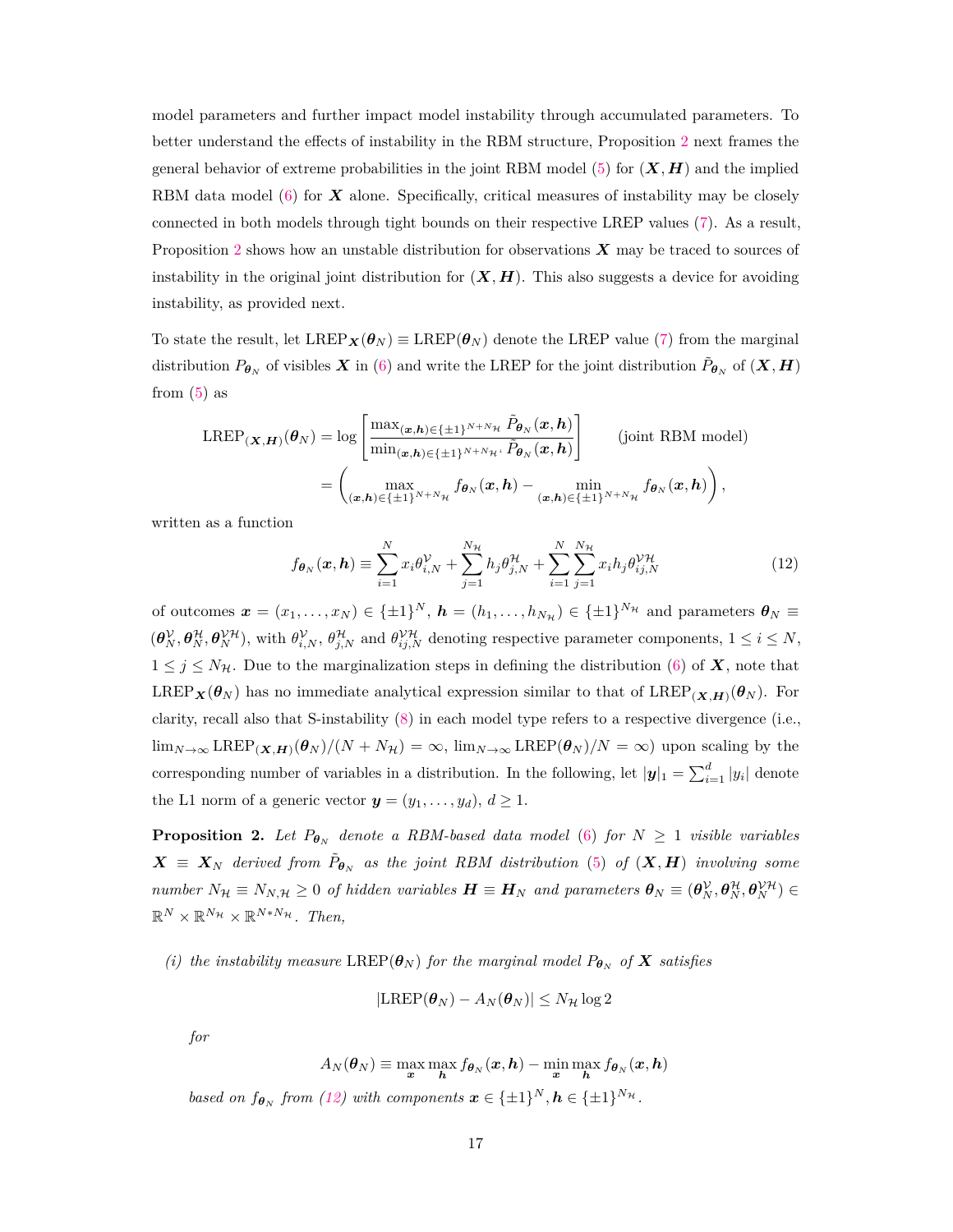(ii) The instability measure  $\text{LREF}_{(\mathbf{X},\mathbf{H})}(\theta_N)\equiv(\max_{\mathbf{x}}\max_{\mathbf{h}}f_{\theta_N}(\mathbf{x},\mathbf{h})-\min_{\mathbf{x}}\min_{\mathbf{h}}f_{\theta_N}(\mathbf{x},\mathbf{h}))$ *for the joint model*  $\tilde{P}_{\boldsymbol{\theta}_N}$  *of*  $(\boldsymbol{X}, \boldsymbol{H})$  *satisfies* 

$$
2B_N(\theta_N) + 2|\theta_N^{\mathcal{H}}|_1 \ge \text{LREF}_{(\mathbf{X},\mathbf{H})}(\theta_N) \ge 2 \max \left\{ B_N(\theta_N), |\theta_N^{\mathcal{H}}|_1 \right\}
$$
  

$$
\ge 2B_N(\theta_N)
$$
  

$$
\ge A_N(\theta_N)
$$
  

$$
\ge \max \left\{ C_N(\theta_N), B_N(\theta_N) - 2|\theta_N^{\mathcal{H}}|_1 \right\}
$$

*for*

$$
B_N(\boldsymbol{\theta}_N) \equiv \max_{\boldsymbol{h}} k_{\boldsymbol{\theta}_N}(\boldsymbol{h}) \geq |\boldsymbol{\theta}_N^{\mathcal{V}}|_1, \qquad k_{\boldsymbol{\theta}_N}(\boldsymbol{h}) \equiv \sum_{i=1}^N \left| \theta_{i,N}^{\mathcal{V}} + \sum_{j=1}^{N_{\mathcal{H}}} h_j \theta_{ij,N}^{\mathcal{V}\mathcal{H}} \right|,
$$

*and*  $C_N(\theta_N) \equiv \min_h k_{\theta_N}(h)$  based on a function  $k_{\theta_N}(h)$  of hidden variable outcomes  $\boldsymbol{h} = (h_1, \ldots, h_{N_{\mathcal{H}}})$  and visible-related parameters  $\boldsymbol{\theta}_N^{\mathcal{V}}$  and  $\boldsymbol{\theta}_N^{\mathcal{V}\mathcal{H}}$ .

*(iii)* Assuming  $\sup_{N\geq 1} N_{\mathcal{H}}/N < \infty$  additionally, then the following properties 1.-7. hold:

- *1. an S-unstable visible model*  $P_{\theta_N}$  *is equivalent to the condition*  $\lim_{N\to\infty} A_N(\theta_N)/N = \infty$ ; *further,*  $P_{\boldsymbol{\theta}_N}$  *is stable when*  $A_N(\boldsymbol{\theta}_N)/N$ ,  $N \geq 1$ *, is bounded.*
- *2. an S*-unstable joint model  $P_{\theta_N}$  is equivalent to the condition  $\lim_{N\to\infty} \max\{|\theta_N^{\mathcal{H}}|_1, B_N(\theta_N)\}/N =$  $\infty$ *; further,*  $\tilde{P}_{\boldsymbol{\theta}_N}$  *is stable when*  $[|\boldsymbol{\theta}_N^{\mathcal{H}}|_1 + B_N(\boldsymbol{\theta}_N)]/N$ ,  $N \geq 1$ *, is bounded.*
- *3. if the visible model*  $P_{\theta_N}$  *is S-unstable, then the joint model*  $\tilde{P}_{\theta_N}$  *is also S-unstable.*
- *4.* when  $\lim_{N\to\infty}(|\theta_N^{\mathcal{Y}}|_1 2|\theta_N^{\mathcal{H}}|_1)/N = \infty$ , both  $P_{\theta_N}$  and  $\tilde{P}_{\theta_N}$  are necessarily S-unstable.
- *5.* when  $\lim_{N\to\infty} |\theta_N^{\mathcal{H}}|_1/N = \infty$ , the joint model  $\tilde{P}_{\theta_N}$  is necessarily S-unstable.
- 6. when  $\sup_{N\geq 1} |\theta_N^{\mathcal{H}}|_1/N < \infty$ , the visible model  $P_{\theta_N}$  being S-stable or S-unstable is equiv*alent to the joint model*  $\tilde{P}_{\boldsymbol{\theta}_N}$  *being stable or unstable.*
- *7. an S-stable visible model*  $P_{\theta_N}$  *results if*

$$
|\theta_N^{\mathcal{V}}|_1 + |\theta_N^{\mathcal{V}\mathcal{H}}|_1 \le CN, \quad N \ge 1,
$$

*for some*  $C > 0$ *, while an S-stable joint model*  $\tilde{P}_{\boldsymbol{\theta}_N}$  *results if* 

$$
|\boldsymbol{\theta}_N|_1 \equiv |\boldsymbol{\theta}_N^{\mathcal{V}}|_1 + |\boldsymbol{\theta}_N^{\mathcal{H}}|_1 + |\boldsymbol{\theta}_N^{\mathcal{V}\mathcal{H}}|_1 \leq CN, \quad N \geq 1.
$$

**Remark 4.** The condition  $\sup_{N\geq 1} N_{\mathcal{H}}/N < \infty$  in Proposition [2\(](#page-16-0)iii) is often mild in practice (i.e., the number  $N<sub>H</sub>$  of hidden variables is typically not excessively larger than the number N of visible observations). This allows instability results for both marginal and joint RBM models to be more readily stated together, as the numbers  $N$  and  $N + N_H$  of variables in these models become asymptotically equivalent.

In Proposition [2\(](#page-16-0)iii), the relationships between RBM models with regard to instability, and the effects of different parameter types, follow from the bounds on model instability measures in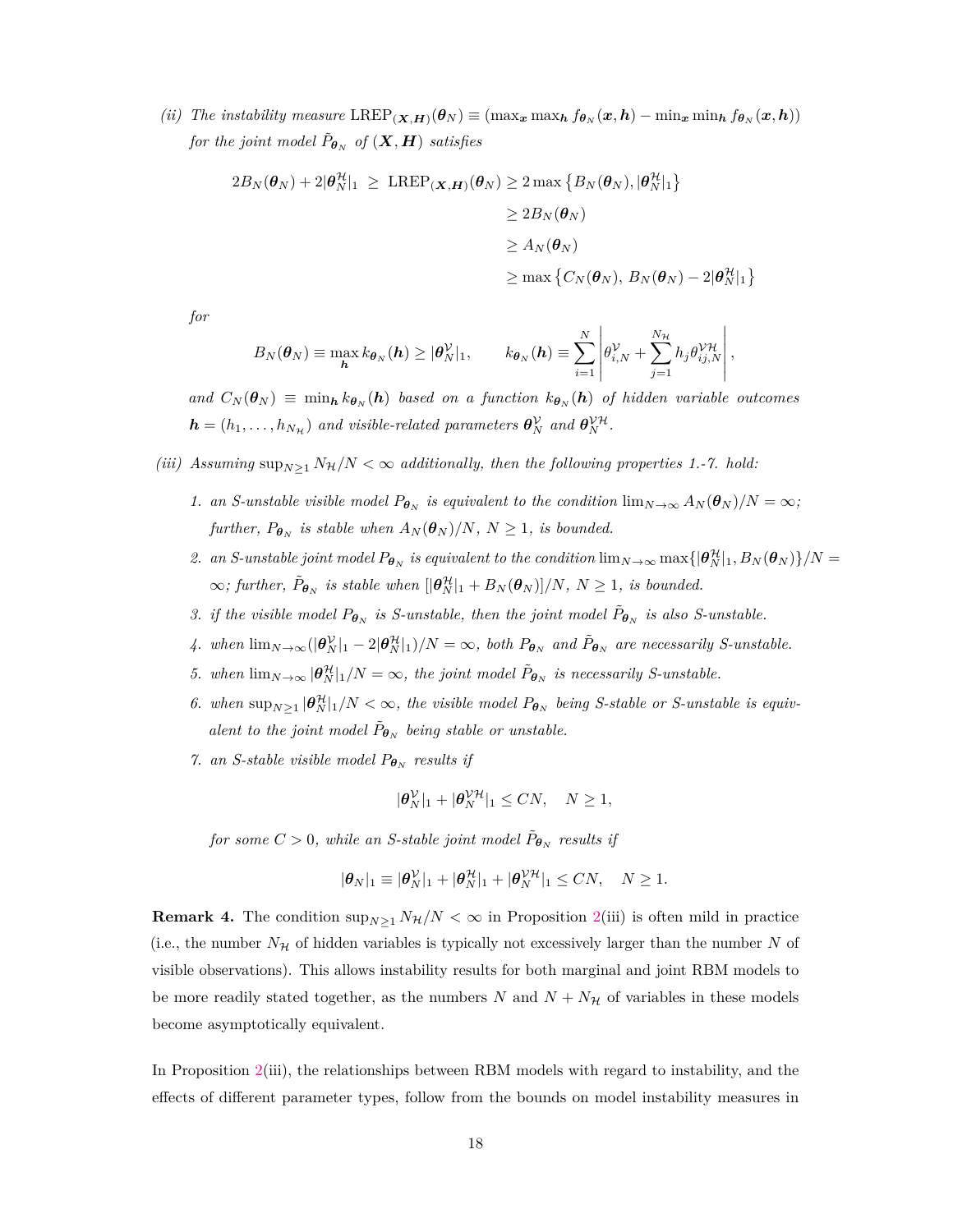Proposition [2\(](#page-16-0)i)-(ii). Generally speaking, all instability in the marginal RBM model for the data *X* can be attributed to an excessively large model quantity  $A_N(\theta_N)$ , which predominantly follows when main  $\theta_N^{\cal V}$  and interaction  $\theta_N^{\cal VH}$  parameters related to visible variables are too large in magnitude (e.g., upon accumulation in terms such as  $|\theta_N^{\mathcal{V}}|_1$ ,  $B_N(\theta_N)$  or  $C_N(\theta_N)$ ). For example, for any bounded sequence  $|\theta_N^{\mathcal{H}}|/N$  of hidden parameters, if main visible parameters  $\theta_N^{\mathcal{V}}$  are too extreme  $(|\theta_N^{\mathcal{V}}|_1/N \to \infty)$ , this aspect will guarantee instability in the visible model  $(A_N(\theta_N)/N \to \infty)$  $\infty$ ). In fact, the instability measure  $A_N(\theta_N) \equiv \max_x \max_h f_{\theta_N}(x,h) - \min_x \max_h f_{\theta_N}(x,h)$ for marginal/visible model represents a clearly smaller portion of the instability measure  $LREF_{(\mathbf{X},\mathbf{H})}(\theta_N)\equiv\max_{\mathbf{x}}\max_{\mathbf{h}}f_{\theta_N}(\mathbf{x},\mathbf{h})-\min_{\mathbf{x}}\min_{\mathbf{h}}f_{\theta_N}(\mathbf{x},\mathbf{h})$  in the joint RBM model, implying that an unstable marginal model (i.e., due to  $\theta_N^{\cal V}, \theta_N^{\cal VH}$ ) must always translate to an unstable joint model and that further potential causes of instability exist for the joint model, often due to the size  $|\theta_N^{\mathcal{H}}|_1$ . For example, while the joint RBM model for  $(\bm{X}, \bm{H})$  must always be unstable due to a diverging combination of visible and/or interaction parameters  $(|\theta_N^{\cal V}|_1/N \to \infty$ or  $B_N(\theta_N)/N \to \infty$  (Proposition [2\(](#page-16-0)iii.2)), instability for the joint model can also result when the main hidden parameters  $\theta_N^{\mathcal{H}}$  become too large relative to sample size  $(|\theta_N^{\mathcal{H}}|_1/N \to \infty$  in Proposition [2\(](#page-16-0)iii.5)). However, under Proposition [2,](#page-16-0) the main hidden parameters  $\theta_N^{\mathcal{H}}$  do not necessarily entail a source of instability for the marginal visible model. To explain this distinction, consider a joint model where all parameters related to visibles are zero,  $\theta_N^{\cal V} = \theta_N^{\cal VH} = 0$ , but the hidden-related parameters diverge in sum  $|\theta_N^{\mathcal{H}}|_1/N \to \infty$ . Here, the explosive behavior among parameters  $\theta_N^{\mathcal{H}}$  induces instability in the joint model for  $(X, H)$  but the marginal model for  $X$ , however, has a perfectly stable (and in fact uniform) distribution in this case. When the hidden parameters are bounded relative to the sample size  $(\sup_{N\geq 1} |\theta_N^{\mathcal{H}}|_1/N < \infty)$ , then all instability in both the joint and marginal RBM models can be directly linked to excessively large visible  $\theta_N^{\mathcal{V}}$  and/or interaction parameters  $\theta_N^{\mathcal{V}\mathcal{H}}$  so that features of stability/instability must be the same across both models (Proposition [2\(](#page-16-0)iii.6)). Hence, to prevent instability in the joint model, the combined magnitudes of all parameters  $\theta_N$  must be controlled (cf. Proposition [2\(](#page-16-0)iii.7)), while a stable visible data model technically results in constraining only the sizes of visible-related parameters  $\theta_N^{\gamma}, \theta_N^{\gamma\mu}$ . Nevertheless, because the joint model is often employed in practice for purposes of simulation and simulation-based inference, it is still reasonable to consider parameter choices for ensuring a stable joint model (and, consequently, a stable visible model as well). Further evidence of this is seen in the following numerical example.

In our numerical experiment, we allow the two types of terms (main effects terms corresponding to visible and hidden parameters  $\theta_{main} = (\theta_N^{\mathcal{V}}, \theta_N^{\mathcal{H}})$  and interaction parameters  $\theta_N^{\mathcal{V}\mathcal{H}}$  to have varying average magnitudes,  $||\theta_{main}||/(N_{\mathcal{H}} + N_{\mathcal{V}})$  and  $||\theta_{interaction}||/(N_{\mathcal{H}} * N_{\mathcal{V}})$  for a RBM with  $N_V = 9$  visibles and  $N_H = 5$  hiddens. These average magnitudes vary on a grid between 0.001 and 3 with 20 breaks, yielding 400 grid points. At each point in the grid, 100 vectors (*θmain*) are sampled uniformly on a sphere with radius corresponding to the first coordinate in the grid and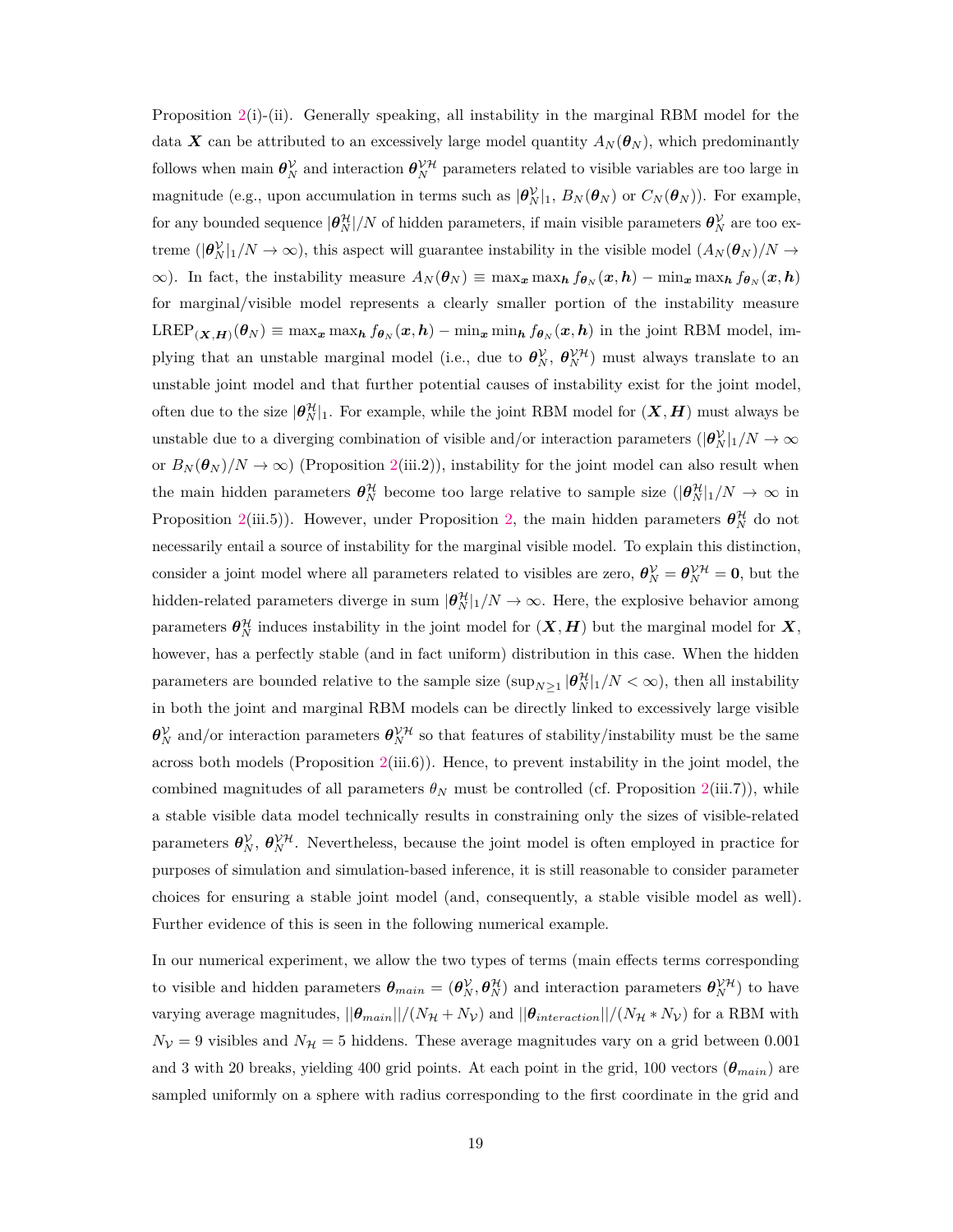<span id="page-19-0"></span>

Figure 1: The sample mean value of  $ELPR(\theta)/N_V$  (left) and  $\Delta_N(\theta)$  at each grid point for each combination of magnitude of  $\theta$ . As the magnitude of  $\theta$  grows, so does the value of these metrics, indicating typical instability in the model.

100 vectors (*θinteraction*) are sampled uniformly on a sphere with radius corresponding to the second coordinate in the grid via sums of squared and scaled iid Normal(0*,* 1) variables. These vectors are then paired to create 100 values of  $\theta_N$  with magnitudes at each point in the grid. The values  $LREP(\theta_N)/N_V$  and  $\Delta_N(\theta_N)$  are then calculated for each  $\theta_N$  and then summarized for each point in the grid using the sample mean. The results of this numerical study are shown in Figure [1.](#page-19-0) From these two plots, it is clear that for larger magnitudes of the parameter vectors, there is evidence of S-instability in that the log-ratio of extremal probabilities scaled by  $N_{\mathcal{V}}$ and the the biggest log-probability ratio for a one-component change in data outcomes are both increasing away from  $\theta_N = 0$ , further supporting [2\(](#page-16-0)iii.2 and iii.5).

In more complicated graphical models involving further or deeper hidden layers, the same issues and causes of instability similarly exist, but are compounded by a greater number of model parameters. S-unstable joint models will similarly follow if the combined sizes of all parameters are too great relative to the total number of variables, while instability in the data model for visible variables will depend only on the main or interaction parameters directly related to visibles and how their accumulated magnitude compares to the observation sample size *N*.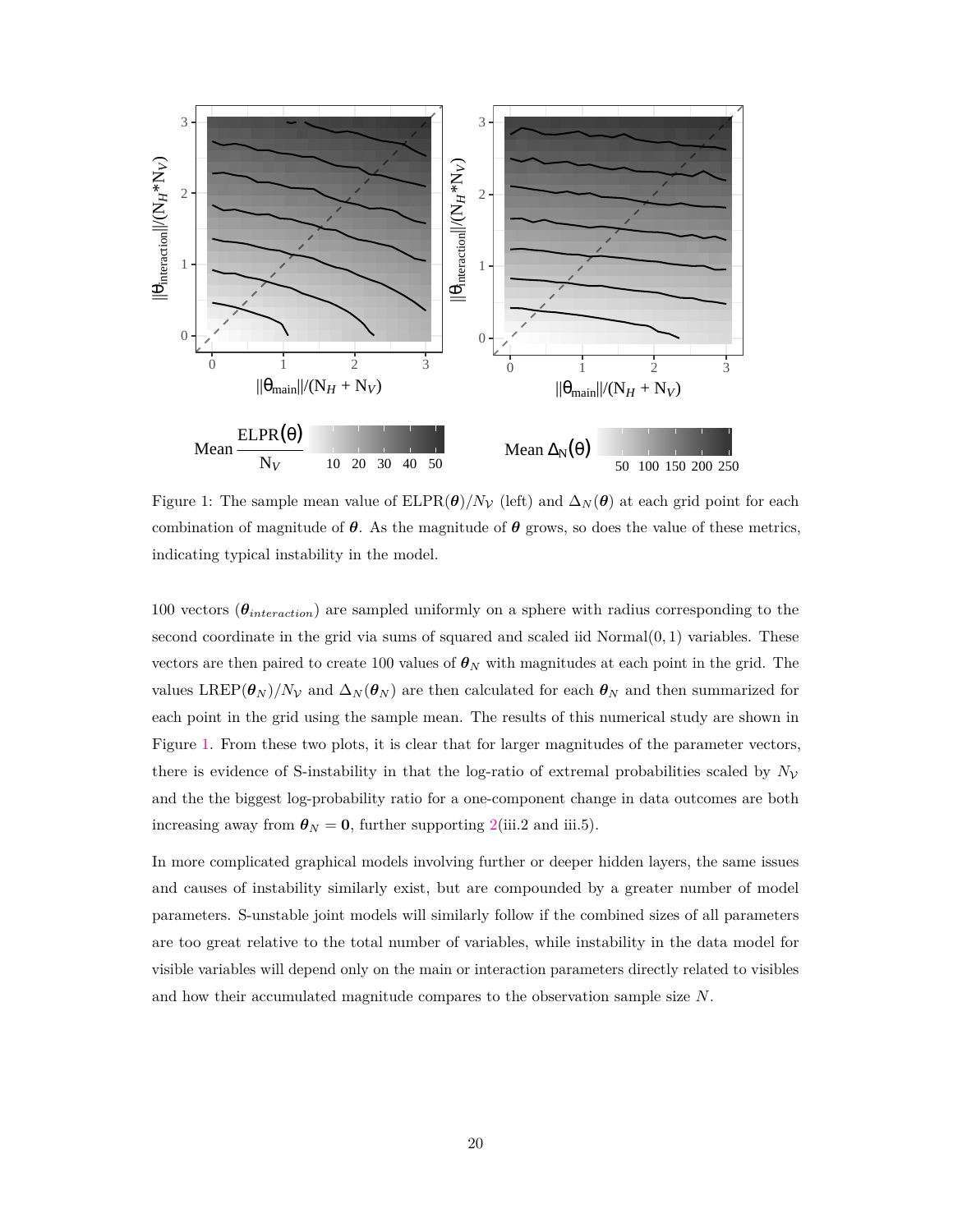# <span id="page-20-0"></span>**5 Statistical Consequences of Instability**

Due to their induced sensitivity in probability structure, S-instability in FOES models may often translate to numerical complications, and in fact obstructions, in both simulation and statistical inference based on likelihoods. We describe these aspects in Sections [5.1-](#page-20-1)[5.3](#page-22-0) with regard to data simulation, maximum likelihood estimation and Bayes inference, respectively.

#### <span id="page-20-1"></span>**5.1 Implications for Simulation**

Suppose one aims to apply MCMC to simulate data  $\mathbf{X} = (X_1, \ldots, X_n)$  from a FOES model  $P_{\theta_N}(x)$ ,  $x \in \mathcal{X}^N$  whereby a chain is constructed with  $P_{\theta_N}$  as the stationary distribution. For an unstable FOES model, one-component changes in outcomes may produce radically different probabilities, which may then impose numerical barriers to MCMC. For example, consider implementation of a Gibbs sampler from the full conditional distributions  $P_{\theta_N}(X_i = x | \mathbf{x}_{-i})$ , *x* ∈ X, of each variable  $X_i$  based on values  $x_{-i} \in \mathcal{X}^{N-1}$  for the remaining variables, say  $\mathbf{X}_{-i}$ , in *X*. If a single change in  $X_i$  from one value  $x_1$  to another  $x_2$  may produce two outcomes  $x^{(1)}$  and  $x^{(2)}$  for *X* with vastly different probabilities under the joint distribution  $P_{\theta_N}$ , then the Gibbs sampler can have extreme log-ratios in its transition probabilities,

$$
\log \left| \frac{P_{\boldsymbol{\theta}_N}(X_i = x_1 | \boldsymbol{x}_{-i}^{(1)})}{P_{\boldsymbol{\theta}_N}(X_i = x_2 | \boldsymbol{x}_{-i}^{(2)})} \right| = \log \left| \frac{P_{\boldsymbol{\theta}_N}(\boldsymbol{x}^{(1)})}{P_{\boldsymbol{\theta}_N}(\boldsymbol{x}^{(2)})} \right|,
$$

as conditional probabilities are proportional to joint probabilities that, with unstable models, can have unbounded log-probability ratios in one-component changes (Theorem [1\)](#page-8-0). This can hinder the ability of a chain to effectively explore the sample space of the observations  $\boldsymbol{X}$ , as the chain may mix poorly by moving rapidly to, and slowly away from, sections of the sample space. In this case, for example, the Markov chain may become entrapped within a mode of the probability function, with rare chance of escaping to adequately mimic the occupation frequencies in the overall sample space. If modes of the unstable model are not unique, then important outcomes may be missed without multiple chains or impractically enormous numbers of MCMC samples. This mixing problem is due to the unstable stationary distribution (unbounded ratios of probabilities under the joint model), rather than in any particulars of the MCMC algorithm, and similar complications can also arise for Metropolis-Hastings algorithms for MCMC. Hence, while an unstable FOES model  $P_{\theta_N}$  may be valid and technically open to simulation by MCMC, the aspect of instability can render applications of MCMC as numerically infeasible for simulation purposes. This result is in line with conclusions of Handcock [\(2003\)](#page-28-2) and Schweinberger [\(2011\)](#page-28-1) for other exponential models.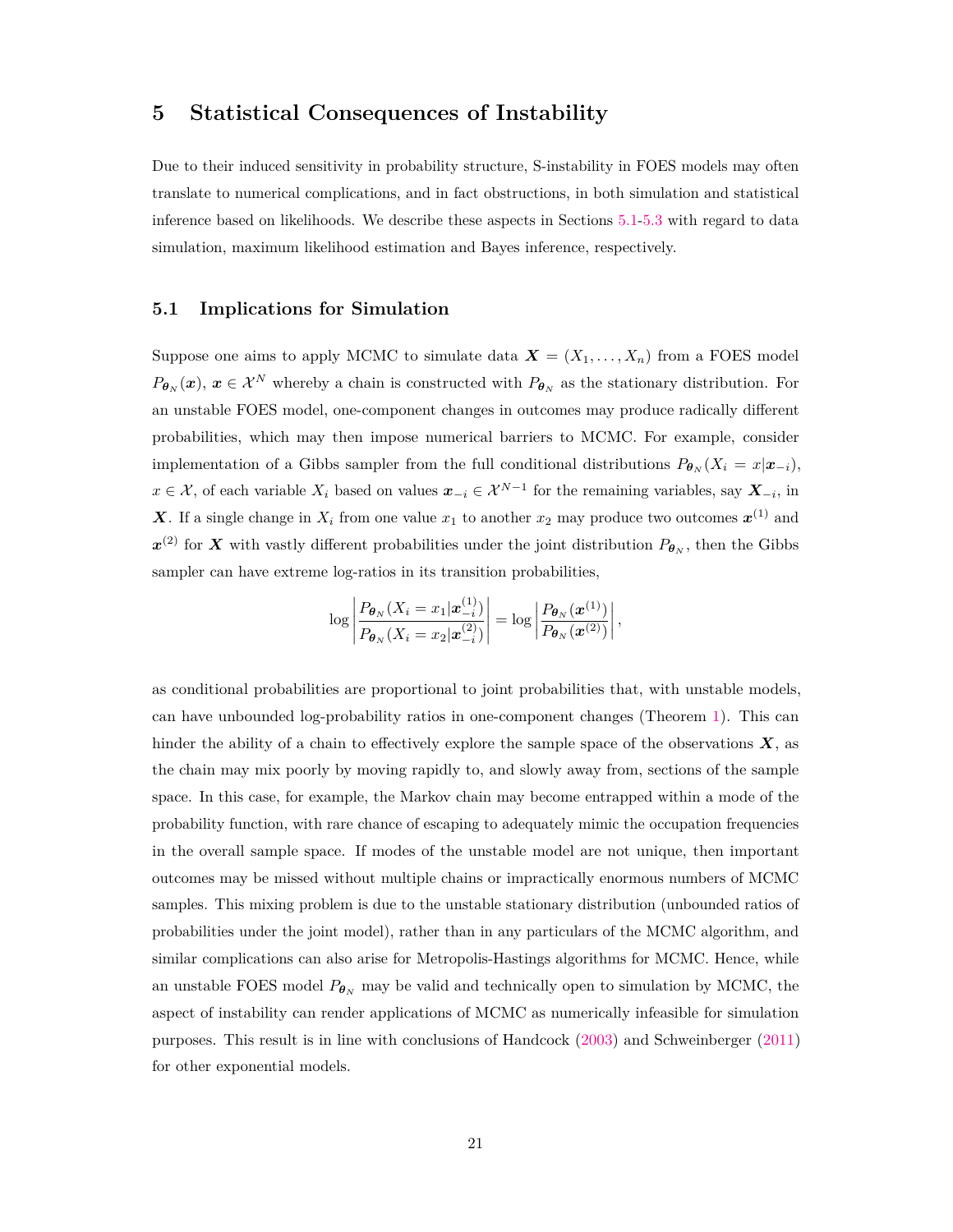#### **5.2 Implications for Maximum Likelihood Inference**

Volatility in the probability structure of an unstable model can also hamper efforts to maximize likelihood functions in statistical inference. When a FOES model is unstable along a parameter sequence  $\theta_N$ , the same model can further be unstable along parameters  $-\theta_N$  in an opposite direction from the origin (model condition PSR and Corollary [1\)](#page-10-0). This can translate into potential sensitivity of the likelihood function around zero, and lead to numerical complications in maximizing the objective function. We next provide a discussion of this issue in a way that builds upon and extends related findings by Schweinberger [\(2011\)](#page-28-1), who largely focused on the case of one-parameter exponential models.

With many probability models, the modes and anti-modes in the probability structure under one parameter  $\theta_N$  are reversed in role when the parameter sign changes  $-\theta_N$ . Because unstable models tend to degeneracy, the opposite signed parameters further push unstable models to assign nearly all probability to extremely opposite data configurations, given by modes/anti-modes. This is made concrete in Theorem [3,](#page-21-0) relating the degeneracy from unstable models to the expected behavior of log-likelihood functions.

<span id="page-21-0"></span>**Theorem 3.** Let  $P_{\theta_N}$ ,  $N \geq 1$ , denote an S-unstable FOES model sequence, which additionally *satisfies model condition PSR. Let*  $\mathbf{x}_{\max,\theta_N}, \mathbf{x}_{\min,\theta_N} \in \mathcal{X}^N$  denote, respectively, a mode and *anti-mode* of the model  $P_{\theta_N}(x)$ ,  $x \in \mathcal{X}^N$ , for *N* observations  $\mathbf{X} = (X_1, \ldots, X_N)$ , whereby  $P_{\theta_N}(\pmb{x}_{\max,\pmb{\theta}_N})=\max_{\pmb{y}\in\mathcal{X}^N}P_{\theta_N}(\pmb{y})\ and\ P_{\theta_N}(\pmb{x}_{\min,\pmb{\theta}_N})=\min_{\pmb{y}\in\mathcal{X}^N}P_{\theta_N}(\pmb{y}).$ 

*Then, letting*  $\stackrel{p,\mathrm{E}}{\longrightarrow}$  *denote convergence in probability and expectation, as*  $N \to \infty$ *,* 

$$
\frac{1}{\text{LREP}(\boldsymbol{\theta}_N)} \log \left[ \frac{P_{\boldsymbol{\theta}_N}(\boldsymbol{X})}{\min\limits_{\boldsymbol{y}\in\mathcal{X}^N} P_{\boldsymbol{\theta}_N}(\boldsymbol{y})} \right] = \frac{\log P_{\boldsymbol{\theta}_N}(\boldsymbol{X}) - \log P_{\boldsymbol{\theta}_N}(\boldsymbol{x}_{\min,\boldsymbol{\theta}_N})}{\log P_{\boldsymbol{\theta}_N}(\boldsymbol{x}_{\max,\boldsymbol{\theta}_N}) - \log P_{\boldsymbol{\theta}_N}(\boldsymbol{x}_{\min,\boldsymbol{\theta}_N})} \xrightarrow{p,\text{E}} 1
$$

 $under \theta_N$  *while* 

$$
\frac{1}{\text{LREP}(-\boldsymbol{\theta}_N)}\log\left[\frac{P_{-\boldsymbol{\theta}_N}(\boldsymbol{X})}{\min\limits_{\boldsymbol{y}\in\mathcal{X}^N}P_{-\boldsymbol{\theta}_N}(\boldsymbol{y})}\right] = \frac{\log P_{-\boldsymbol{\theta}_N}(\boldsymbol{X}) - \log P_{\boldsymbol{\theta}_N}(\boldsymbol{x}_{\max,\boldsymbol{\theta}_N})}{\log P_{-\boldsymbol{\theta}_N}(\boldsymbol{x}_{\min,\boldsymbol{\theta}_N}) - \log P_{-\boldsymbol{\theta}_N}(\boldsymbol{x}_{\max,\boldsymbol{\theta}_N})} \xrightarrow{p,\text{E}} 1,
$$

 $under -***θ***<sub>N</sub>$ *, where* 

$$
\text{LREF}(\boldsymbol{\theta}_N)\equiv\log\frac{P_{\boldsymbol{\theta}_N}(\boldsymbol{x}_{\max,\boldsymbol{\theta}_N})}{P_{\boldsymbol{\theta}_N}(\boldsymbol{x}_{\min,\boldsymbol{\theta}_N})}=\log\frac{P_{-\boldsymbol{\theta}_N}(\boldsymbol{x}_{\min,\boldsymbol{\theta}_N})}{P_{-\boldsymbol{\theta}_N}(\boldsymbol{x}_{\max,\boldsymbol{\theta}_N})}=\text{LREF}(-\boldsymbol{\theta}_N),\quad N\ge1.
$$

Theorem [3](#page-21-0) entails log-likelihood functions based on unstable models are both inversely related and degenerate at opposited signed parameters  $\theta_N$  or  $-\theta_N$ , so that likelihoods are highest at different extremes in data configuration (e.g.,  $x_{\max,\theta_N}$  under  $\theta$ -probabilities or  $x_{\min,\theta_N}$  under  $-\theta$ probabilities). If the observed outcome  $x$  for data  $X$  is not a mode/anti-mode, then probabilities for the outcome may be small under both parameters  $\theta_N$  and  $-\theta_N$ , in which case associated optimization steps may then shift around zero and struggle to converge.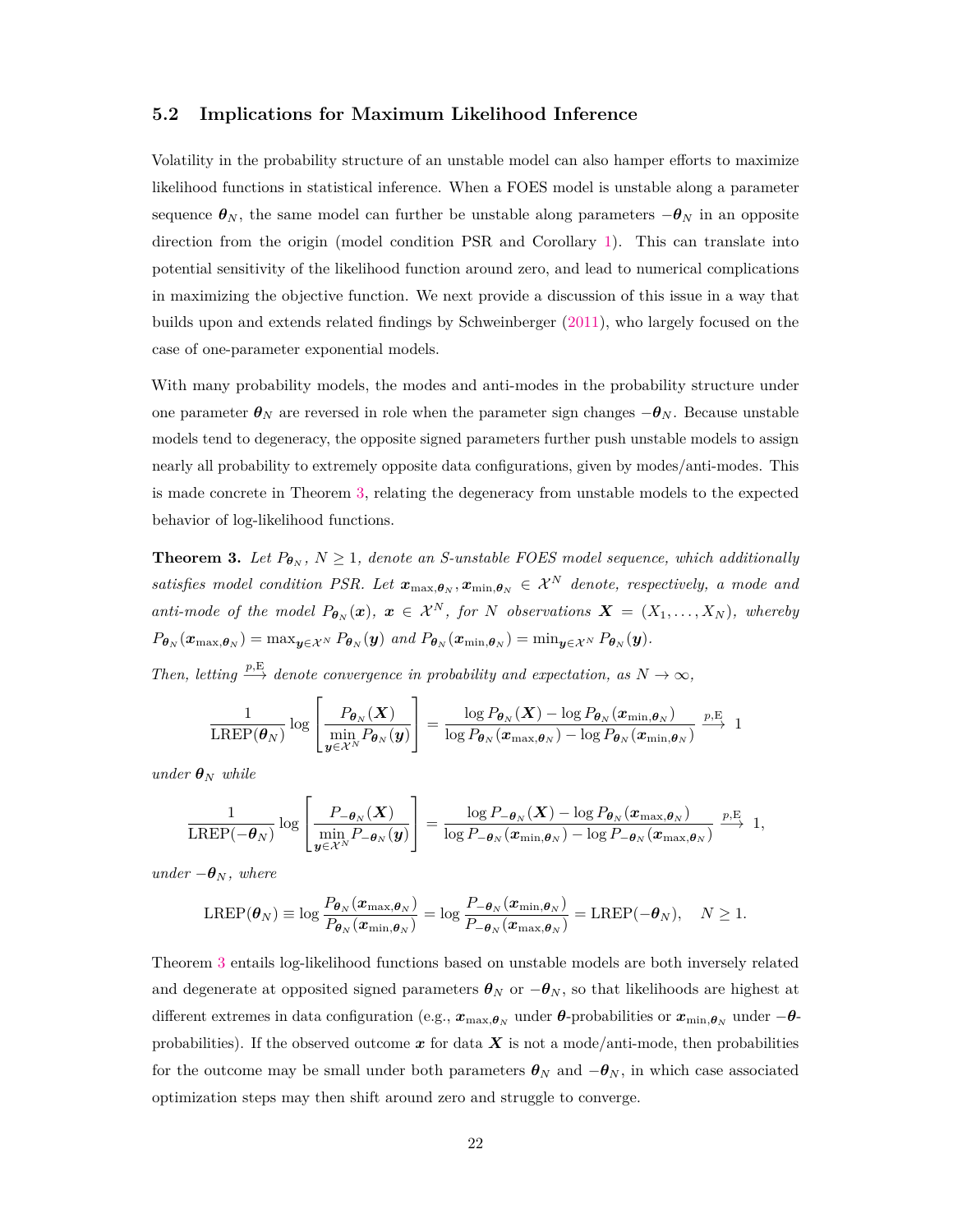In many model formulations, the zero parameter  $\theta_N = 0$  is a "safe" position among parameters, representing a guaranteed stable model (having uniform probabilities among outcomes), which can also tether a broad parameter search attempted among unstable models. Handcock [\(2003\)](#page-28-2) describes similar results for degenerate exponential models, and Theorem [3](#page-21-0) also supports an important finding of Schweinberger [\(2011](#page-28-1) Corollary 1) for one-parameter linear exponential models [\(1\)](#page-2-1). In the latter case, the likelihood score function at  $\theta_N$  is the expected value  $\mu(\theta_N) \equiv E_{\theta_N} g(\mathbf{X})$ of the sufficient statistic  $g(\cdot)$ , and optimization involves solving  $\mu(\cdot) = g(x)$  for an observed outcome *x*. For unstable models in this exponential class, Schweinberger [\(2011](#page-28-1) Corollary 1) shows that

$$
\lim_{N \to \infty} \frac{\mu(\boldsymbol{\theta}_N) - L_n}{U_n - L_N} = \begin{cases} 1 & \text{for } \boldsymbol{\theta}_N > 0, \\ 0 & \text{for } \boldsymbol{\theta}_N < 0, \end{cases}
$$

where again  $U_N$  and  $L_N$  denote the maximum and minimum values of the statistic  $g(x)$ ,  $x \in \mathcal{X}^N$ . As described by Schweinberger [\(2011\)](#page-28-1), the implication for maximum likelihood estimation is that, unless an observed outcome *x* falls at an extreme *U<sup>N</sup> , L<sup>N</sup>* (i.e., modes/anti-modes), optimization steps in the parameter space can iterate in relatively small increments around zero and fail to converge. For unstable one-parameter exponential models, the maximum likelihood results of Schweinberger [\(2011\)](#page-28-1) turn out to be a special case of Theorem [3](#page-21-0) and the LREP expansion [\(10\)](#page-12-0) in this setting; namely, for an unstable model with  $\theta_N > 0$ ,

$$
\frac{1}{\text{LREP}(\boldsymbol{\theta}_N)} \log \left[ \frac{P_{\boldsymbol{\theta}_N}(\boldsymbol{X})}{\min\limits_{\boldsymbol{y}\in\mathcal{X}^N} P_{\boldsymbol{\theta}_N}(\boldsymbol{y})} \right] = \frac{\boldsymbol{g}(\boldsymbol{X})-L_N}{U_N-L_N} \xrightarrow{p,\text{E}} 1
$$

holds as  $N \to \infty$  by Theorem [3,](#page-21-0) while under  $-\theta_N < 0$ 

$$
\frac{1}{\text{LREP}(-\boldsymbol{\theta}_N)}\log\left[\frac{P_{-\boldsymbol{\theta}_N}(\boldsymbol{X})}{\min\limits_{\boldsymbol{y}\in\mathcal{X}^N}P_{-\boldsymbol{\theta}_N}(\boldsymbol{y})}\right] = \frac{U_N - \boldsymbol{g}(\boldsymbol{X})}{U_N - L_N} = 1 - \frac{\boldsymbol{g}(\boldsymbol{X}) - L_N}{U_N - L_N} \xrightarrow{p, E} 1.
$$

Again, when all probability in unstable models may be pushed to opposite extremes in the sample space, due to a combination of degeneracy and parameter sign, numerical complications in likelihood maximization may occur.

#### <span id="page-22-0"></span>**5.3 Implications for Bayes Inference**

The potential numerical difficulties with maximum likelihood with unstable models, as described in the previous section, can naturally carry over to Bayes inference. Considering that the degeneracy issues related to unstable models can cause likelihoods can be flat (e.g., near zero) for many parameters under a given data outcome and that sign changes in parameters can shift tremendous probability to extreme and opposite outcomes in the sample space (e.g., Corollary [1,](#page-10-0) Theorem [3\)](#page-21-0), then numerical complications may arise with Bayes inference in sampling a posterior parameter space based on MCMC. The potential challenges in chain mixing are similar to those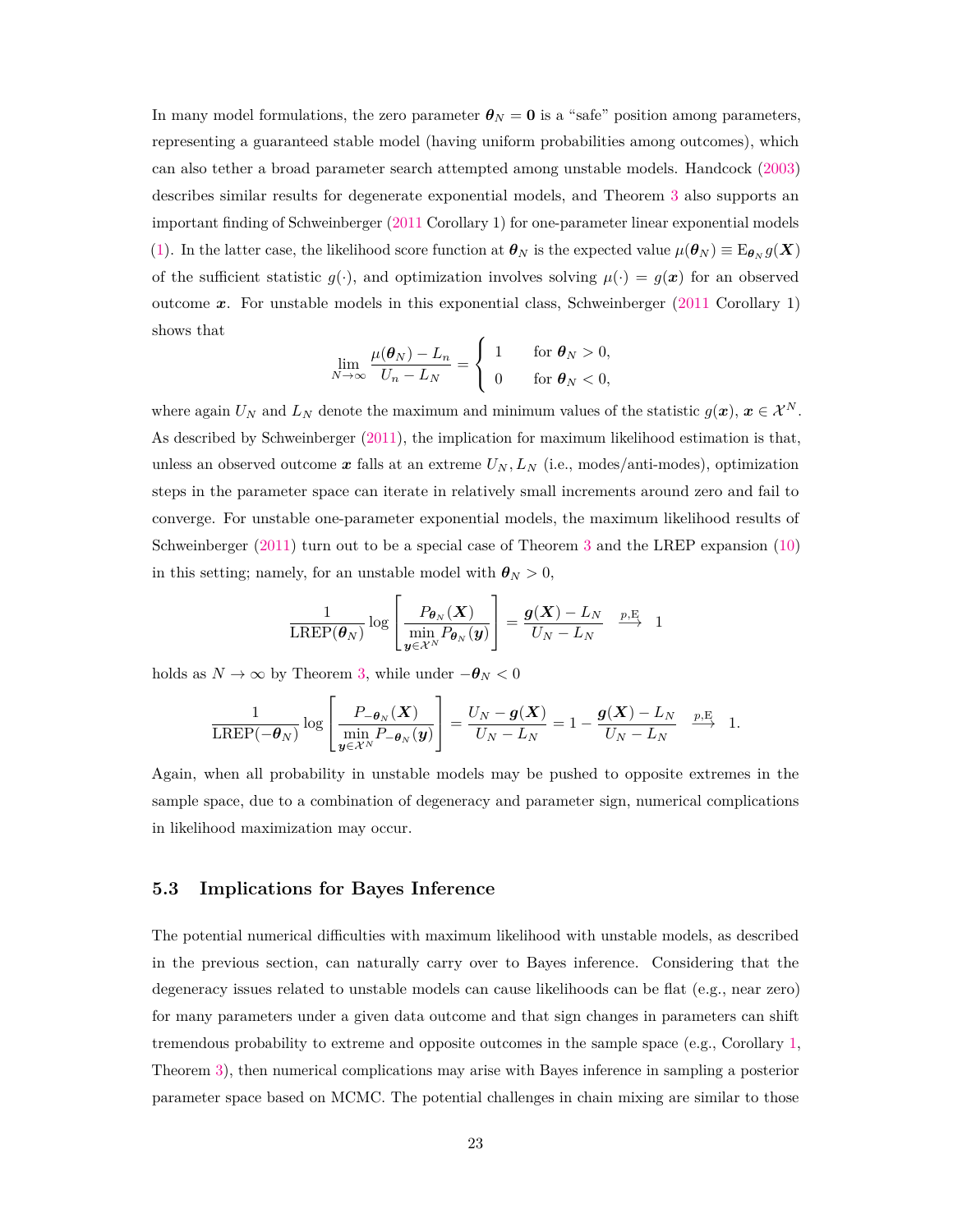presented in Section [5.1,](#page-20-1) though in chain movements through the parameter space as opposed to the sample space in data generation. That is, in the Bayes setting for sampling a posterior distribution for  $\theta_N$ , a chain may unstable to effectively explore the parameter space due partly to extreme and potentially unbounded probability ratios from parameter sign changes, which represents a parameter space analog to how one-component changes in the sample space may impact data simulation with unstable models. For example, if  $\pi(\cdot)$  denotes a prior density for  $\theta_N$ and  $q(\cdot|\cdot)$  denotes a proposal distribution for use in a Metropolis-Hastings (MH) sampler, then MH acceptance probability becomes

$$
\alpha\left(\bm\theta^{(1)}\mid \bm\theta^{(2)}\right)=\min\left\{1,\frac{q(\bm\theta_N^{(2)}\mid \bm\theta_N^{(1)})}{q(\bm\theta_N^{(1)}\mid \bm\theta_N^{(2)})}\frac{P_{\bm\theta_N^{(1)}}(\bm x)\pi(\bm\theta_N^{(1)})}{P_{\bm\theta_N^{(2)}}(\bm x)\pi(\bm\theta_N^{(2)})}\right\},
$$

which indicates how parameter sensitivity in the likelihood  $P_{\theta_N}(x)$  may complicate sampling of the posterior  $P_{\theta_N}(x)\pi(\theta_N)$  (i.e., moving from  $\theta^{(1)}$  to  $\theta^{(2)}$  in the parameter space). Furthermore, the potential for model instability and the size of the parameter space can also become greater with the introduction of latent variables to existing data variables, as involved in some model formulations described in Sections [2.2-](#page-4-0)[2.3.](#page-5-0) As latent variables are often sampled with parameters in a Bayes MCMC approach, this aspect may further compound numerical problems in chain mixing.

### **6 Concluding Remarks**

For a large class of models that covers a broad range of applications (including "deep learning"), we have developed a formal definition of instability in model probability structure and elucidated multiple consequences of instability. We have shown for FOES models that instability manifests through small changes in data leading to potentially large changes in probability as well as the potential to place all probability on certain modal subsections of the sample space, which potentially could be small. Such instability is often due to a complex interaction between the model statistics used (i.e., how numerous and large these may become) and the number and magnitudes of parameters in the model formulation. For many FOES models, the possibility exists, at least in principle, to constraint parameters in a way balances their potential contributions against those of model statistics in order to prevent probability instabilities. The FOES model class is quite broad and, in developing such models for large data sets, some caution should be used in parameter specification to control effects of model instability.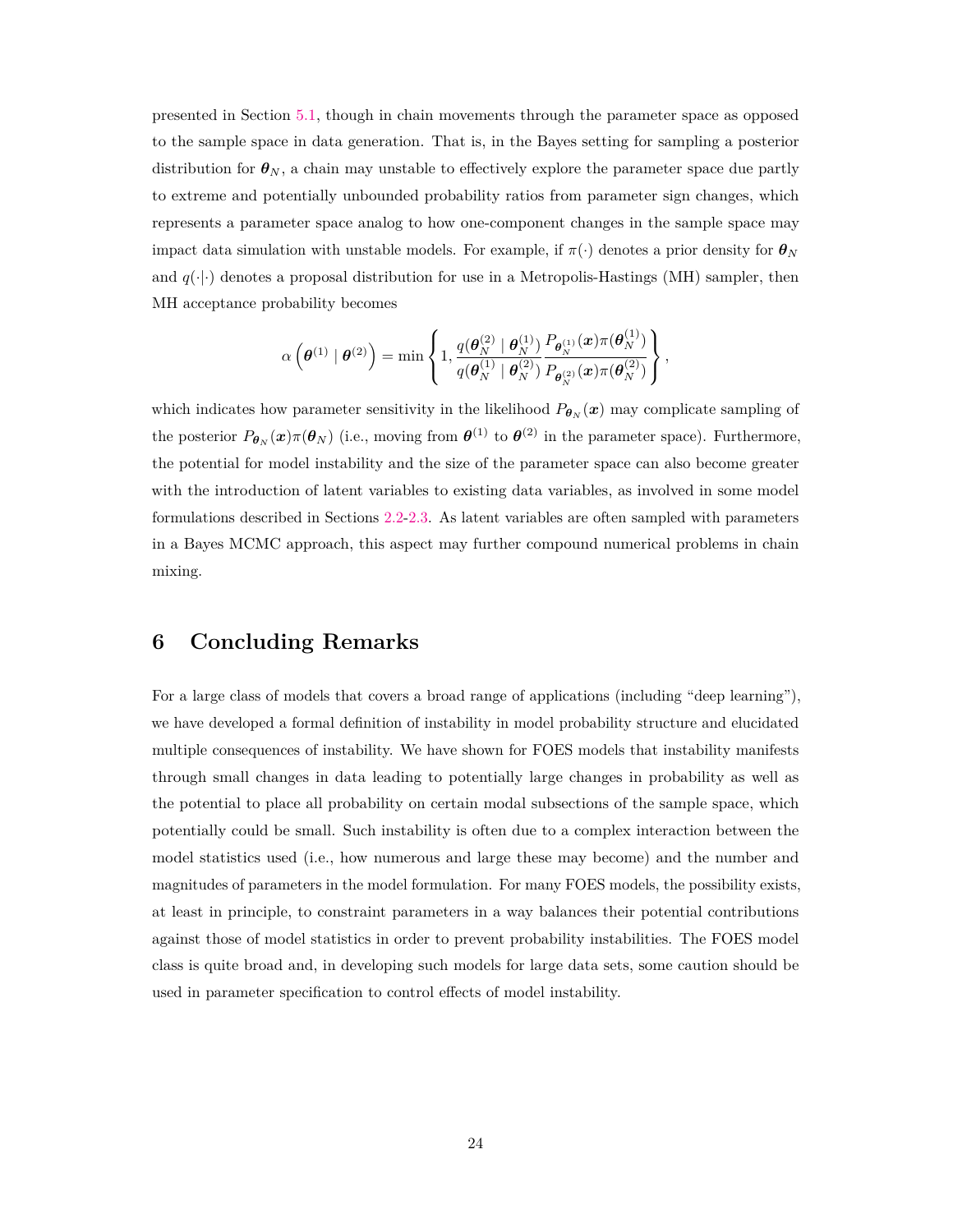### <span id="page-24-0"></span>**A Proofs of instability results**

**Proof of Proposition [1.](#page-8-0)** For part (i), we prove the contrapositive, supposing that  $\Delta_N(\theta_N) \leq C$ holds for some  $C > 0$  and show LREP( $\theta_N$ )  $\le NC$ . Let  $x_{min} \equiv \argmin_{\mathbf{x} \in \mathcal{X}^N} P_{\theta_N}(\mathbf{x})$  and  $x_{max} \equiv$  $\arg \max P_{\bm{\theta}_N}(\bm{x})$ . Note there exists a sequence  $\bm{x}_{min}\equiv \bm{x}_0, \bm{x}_1, \ldots, \bm{x}_k \equiv \bm{x}_{max} \text{ in } \mathcal{X}^N$  of component $x ∈ X<sup>N</sup>$ wise switches to move from  $x_{min}$  to  $x_{max}$  in the sample space (i.e.  $x_i, x_{i+1} \in \mathcal{X}^N$  differ in exactly 1 component,  $i = 0, \ldots, k$  for some integer  $k \in \{0, 1, \ldots, N\}$ . Under the FOES model, recall  $P_{\theta_N}(x) > 0$  holds so that  $\log P_{\theta_N}(x)$  is well-defined for each outcome  $x \in \mathcal{X}^N$ . Then, if  $k > 0$ , it follows that

$$
\begin{aligned} \text{LREF}(\boldsymbol{\theta}_{N}) &= \log \left[ \frac{P_{\boldsymbol{\theta}_{N}}(\boldsymbol{x}_{max})}{P_{\boldsymbol{\theta}_{N}}(\boldsymbol{x}_{min})} \right] = \left| \sum_{i=1}^{k} \log \left( \frac{P_{\boldsymbol{\theta}_{N}}(\boldsymbol{x}_{i})}{P_{\boldsymbol{\theta}_{N}}(\boldsymbol{x}_{i-1})} \right) \right| \\ &\leq \sum_{i=1}^{k} \left| \log \left( \frac{P_{\boldsymbol{\theta}_{N}}(\boldsymbol{x}_{i})}{P_{\boldsymbol{\theta}}(\boldsymbol{x}_{i-1})} \right) \right| \leq k \Delta_{N}(\boldsymbol{\theta}_{N}) \leq NC, \end{aligned}
$$

using  $k \leq N$  and  $\Delta(\theta_N) \leq C$ . If  $k = 0$ , then  $x_{max} = x_{min}$  and the same bound above holds. This establishes part (i). To show part (ii), note the definition of S-instability (i.e.,  $\lim_{N\to\infty} \text{LREF}(\theta_N)/N=\infty$  combined with part (i) implies that  $\lim_{N\to\infty} \Delta_N(\theta_N)=\infty$ .  $\Box$ 

**Proof of Proposition [2.](#page-9-0)** As  $|\mathcal{X}| < \infty$  holds in the FOES model, we may suppose  $|\mathcal{X}| > 1$ ; otherwise,  $\mathcal{X}^N$  has one outcome and the model is trivially degenerate for all  $N \geq 1$ . Fix  $0 < \epsilon < 1$  and write  $x_{min} \equiv \argmin_{\mathbf{x} \in \mathcal{X}^N} P_{\theta_N}(\mathbf{x})$  and  $x_{max} \equiv \argmax_{\mathbf{x} \in \mathcal{X}^N} P_{\theta_N}(\mathbf{x})$ . Then,  $x_{max} \in$  $M_{\epsilon,\theta_N}$ , so  $P_{\theta_N}(M_{\epsilon,\theta_N}) \geq P_{\theta_N}(\boldsymbol{x}_{max}) > 0$ . If  $\boldsymbol{x} \in \mathcal{X}^N \setminus M_{\epsilon,\theta_N}$ , then by definition  $P_{\theta_N}(\boldsymbol{x}) \leq$  $[P_{\boldsymbol{\theta}_N}(\boldsymbol{x}_{max})]^{1-\epsilon}[P_{\boldsymbol{\theta}_N}(\boldsymbol{x}_{min})]^{\epsilon}$  holds so that

$$
1-P_{\boldsymbol{\theta}_N}(M_{\epsilon,\boldsymbol{\theta}_N})=\sum_{\boldsymbol{x}\in\mathcal{X}^N\backslash M_{\epsilon,\boldsymbol{\theta}_N}}P_{\boldsymbol{\theta}_N}(\boldsymbol{x})\leq (|\mathcal{X}|^N)[P_{\boldsymbol{\theta}_N}(\boldsymbol{x}_{max})]^{1-\epsilon}[P_{\boldsymbol{\theta}_N}(\boldsymbol{x}_{min})]^{\epsilon}.
$$

From the lower bound on  $P_{\theta_N}(M_{\epsilon,\theta_N})$  and the upper bound on  $1 - P_{\theta_N}(M_{\epsilon,\theta_N})$ , it follows that

$$
\frac{1}{N} \log \left[ \frac{P_{\theta_N}(M_{\epsilon,\theta_N})}{1 - P_{\theta_N}(M_{\epsilon,\theta_N})} \right] \ge \frac{1}{N} \log \left[ \frac{P_{\theta_N}(x_{max})}{(|\mathcal{X}|^N)[P_{\theta_N}(x_{max})]^{1-\epsilon}[P_{\theta_N}(x_{min})]^{\epsilon}} \right]
$$
\n
$$
= \frac{\epsilon}{N} \log \left[ \frac{P_{\theta_N}(x_{max})}{P_{\theta_N}(x_{min})} \right] - \log |\mathcal{X}| \to \infty
$$

as  $N \to \infty$  by the definition of an S-unstable FOES model [\(8\)](#page-6-2). Consequently,  $P_{\theta_N}(M_{\epsilon,\theta_N}) \to 1$ as  $N \to \infty$  as claimed.

**Proof of Corollary [1.](#page-10-0)** The model condition PSR implies that

<span id="page-24-1"></span>
$$
\frac{\max_{\boldsymbol{y}\in\mathcal{X}^N} P_{\boldsymbol{\theta}_N}(\boldsymbol{y})}{\min_{\boldsymbol{y}\in\mathcal{X}^N} P_{\boldsymbol{\theta}_N}(\boldsymbol{y})} = \frac{\max_{\boldsymbol{y}\in\mathcal{X}^N} P_{-\boldsymbol{\theta}_N}(\boldsymbol{y})}{\min_{\boldsymbol{y}\in\mathcal{X}^N} P_{-\boldsymbol{\theta}_N}(\boldsymbol{y})}
$$
(13)

so that the log-ratio LREP( $\theta_N$ ) = LREP( $-\theta_N$ ) is the same for both  $\theta_N$  and  $-\theta_N$  in [\(7\)](#page-6-1). Now part (i) of Corollary [1](#page-10-0) follows from LREP $(\theta_N)/N = \text{LREF}(-\theta_N)/N \to \infty$  as  $N \to \infty$  in [\(8\)](#page-6-2).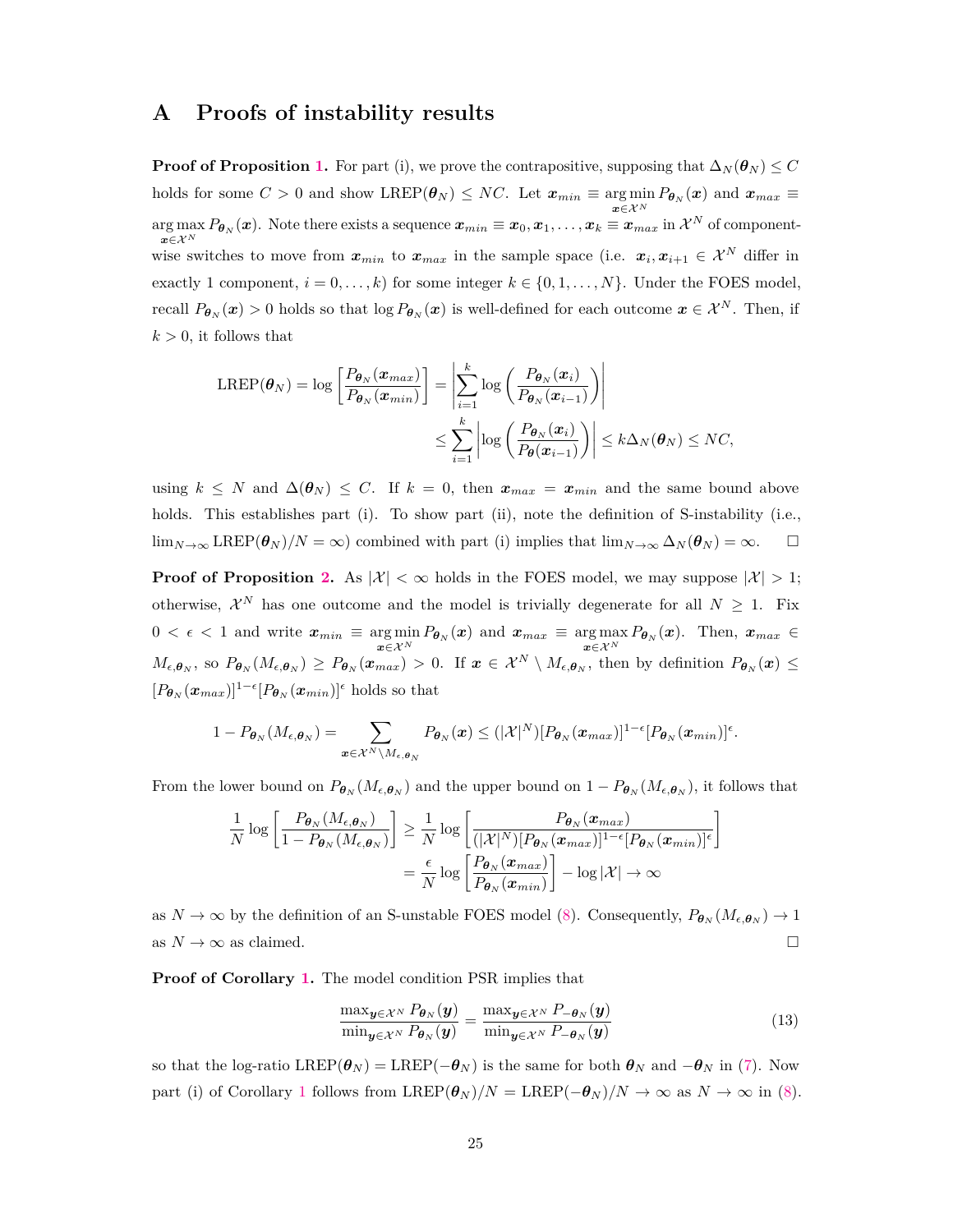To show part (ii), fix  $0 < \epsilon < 1$  and consider a  $\epsilon$ -mode set  $\mathcal{M}_{\epsilon,\theta_N}$  under  $\theta_N$  from [\(9\)](#page-9-1). If  $\boldsymbol{x} \in \mathcal{M}_{\epsilon,\boldsymbol{\theta}_N}^c \equiv \mathcal{X}^N \setminus \mathcal{M}_{\epsilon,\boldsymbol{\theta}_N}$ , then, by definition,

$$
\frac{P_{\boldsymbol{\theta}_N}(x)}{\min_{\boldsymbol{y}\in\mathcal{X}^N}P_{\boldsymbol{\theta}_N}(\boldsymbol{y})} \leq \left[\frac{\max_{\boldsymbol{y}\in\mathcal{X}^N}P_{\boldsymbol{\theta}_N}(\boldsymbol{y})}{\min_{\boldsymbol{y}\in\mathcal{X}^N}P_{\boldsymbol{\theta}_N}(\boldsymbol{y})}\right]^{1-\epsilon}
$$

holds, which is equivalent to

$$
\frac{\max_{\boldsymbol{y}\in\mathcal{X}^N}P_{-\boldsymbol{\theta}_N}(\boldsymbol{y})}{P_{-\boldsymbol{\theta}_N}(\boldsymbol{x})} \le \left[\frac{\max_{\boldsymbol{y}\in\mathcal{X}^N}P_{-\boldsymbol{\theta}_N}(\boldsymbol{y})}{\min_{\boldsymbol{y}\in\mathcal{X}^N}P_{-\boldsymbol{\theta}_N}(\boldsymbol{y})}\right]^{1-\epsilon}
$$

by model condition PSR and [\(13\)](#page-24-1). The latter is in turn equivalent to

<span id="page-25-0"></span>
$$
\log P_{-\theta_N}(\boldsymbol{x}) \ge \epsilon \max_{\boldsymbol{y} \in \mathcal{X}^N} \log P_{-\theta_N}(\boldsymbol{y}) + (1 - \epsilon) \min_{\boldsymbol{y} \in \mathcal{X}^N} \log P_{-\theta_N}(\boldsymbol{y}), \tag{14}
$$

so that  $x \in \mathcal{M}_{\epsilon,\theta_N}^c$  if and only if [\(14\)](#page-25-0) holds. Next consider the  $(1 - \epsilon)$ -mode set  $\mathcal{M}_{1-\epsilon,-\theta_N}$  under  $-\theta_N$  from [\(9\)](#page-9-1). If  $x \in M_{1-\epsilon, -\theta_N}$ , then by definition *x* fulfills [\(14\)](#page-25-0) and so  $x \in M_{\epsilon, \theta_N}^c$ , showing that  $M_{1-\epsilon,-\theta_N} \subset \mathcal{M}_{\epsilon,\theta_N}^c$ . By this and the fact that that Theorem [2](#page-9-0) and Corollary [1\(](#page-10-0)i) entail that  $P_{-\theta_N}(X_N \in \mathcal{M}_{1-\epsilon,-\theta_N}) \to 1$  as  $N \to \infty$  (i.e.,  $P_{-\theta_N}$  is S-unstable), we have

$$
1 = \lim_{N \to \infty} P_{-\theta_N}(\mathbf{X}_N \in \mathcal{M}_{1-\epsilon,-\theta_N}) \leq \lim_{N \to \infty} P_{-\theta_N}(\mathbf{X}_N \in \mathcal{M}_{\epsilon,\theta_N}^c) \leq 1,
$$

proving Corollary [1\(](#page-10-0)ii)  $\Box$ 

**Proof of Proposition [1.](#page-13-1)** For any two outcomes  $x_1, x_2 \in \mathcal{X}^N$ , the log-ratio of probabilities from the linear exponential model [\(1\)](#page-2-1) with *k* parameters/statistics satisfies

$$
\left|\log\left[\frac{P_{\boldsymbol{\theta}_{N}}(\boldsymbol{x}_1)}{P_{\boldsymbol{\theta}_{N}}(\boldsymbol{x}_2)}\right]\right|=\left|\sum_{i=1}^k\theta_{i,N}[g_{i,k}(\boldsymbol{x}_1)-g_{i,k}(\boldsymbol{x}_2)]\right|\leq \sum_{i=1}^k|\theta_{i,N}|(U_{i,N}-L_{i,N});
$$

consequently,  $\text{LREF}(\theta_N) \leq \sum_{i=1}^k |\theta_{i,N}|(U_{i,N} - L_{i,N})$  holds in [\(7\)](#page-6-1) and model stability in Proposi-tion [1](#page-13-1) follows from [\(8\)](#page-6-2).

**Proof of Proposition [2.](#page-16-0)** Writing  $x = (x_1, \ldots, x_N)$  and  $h = (h_1, \ldots, h_{N_H})$  with all components  $x_i, h_j \in \{\pm 1\}$ , probabilities in the joint RBM model [\(5\)](#page-4-1) can be written as  $\tilde{P}_{\theta_N}(x,h) = c(\theta_N) \exp[f_{\theta_N}(x,h)]$  in terms of the function  $f_{\theta_N}(x,h)$  from [\(12\)](#page-16-1) and the normalizing constant  $c(\theta_N) = \exp[-\psi(\theta_N)]$  from [\(5\)](#page-4-1). Let  $x_M, x_m \in {\{\pm 1\}}^N$  be such that  $P_{\theta_N}(x_M) = \max_x P_{\theta_N}(x)$  and  $P_{\theta_N}(x_m) = \min_x P_{\theta_N}(x)$  under the marginal RBM model  $P_{\theta_N}(x) = c(\theta_N) \sum_{h \in \{\pm 1\}^{N_H}} \tilde{P}_{\theta_N}(x, h) = c(\theta_N) \sum_{h \in \{\pm 1\}^{N_H}} \exp[f_{\theta_N}(x, h)]$ from [\(6\)](#page-4-2). Also,  $x_0, x_1 \in {\pm 1}^N$  be such that  $\max_h f_{\theta_N}(x_0, h) = \max_x \max_h f_{\theta_N}(x, h)$ and  $\max_h f_{\theta_N}(x_1, h) = \min_x \max_h f_{\theta_N}(x, h)$ . Then, Proposition [2\(](#page-16-0)i) follows from  $LREF_{(\boldsymbol{X})}(\boldsymbol{\theta}_N) = \log[P_{\boldsymbol{\theta}_N}(\boldsymbol{x}_M)/P_{\boldsymbol{\theta}_N}(\boldsymbol{x}_m)]$  and the lower/upper bounds on  $P_{\boldsymbol{\theta}_N}(\boldsymbol{x}_M)$  and  $P_{\boldsymbol{\theta}_N}(\boldsymbol{x}_m)$  as

$$
c(\boldsymbol{\theta}_N) \exp[\max_{\boldsymbol{h}} f_{\boldsymbol{\theta}_N}(\boldsymbol{x}_0, \boldsymbol{h})] \leq P_{\boldsymbol{\theta}_N}(\boldsymbol{x}_0) \leq P_{\boldsymbol{\theta}_N}(\boldsymbol{x}_M) \leq 2^{N_{\mathcal{H}}} c(\boldsymbol{\theta}_N) \exp[\max_{\boldsymbol{x}} \max_{\boldsymbol{h}} f_{\boldsymbol{\theta}_N}(\boldsymbol{x}, \boldsymbol{h})]
$$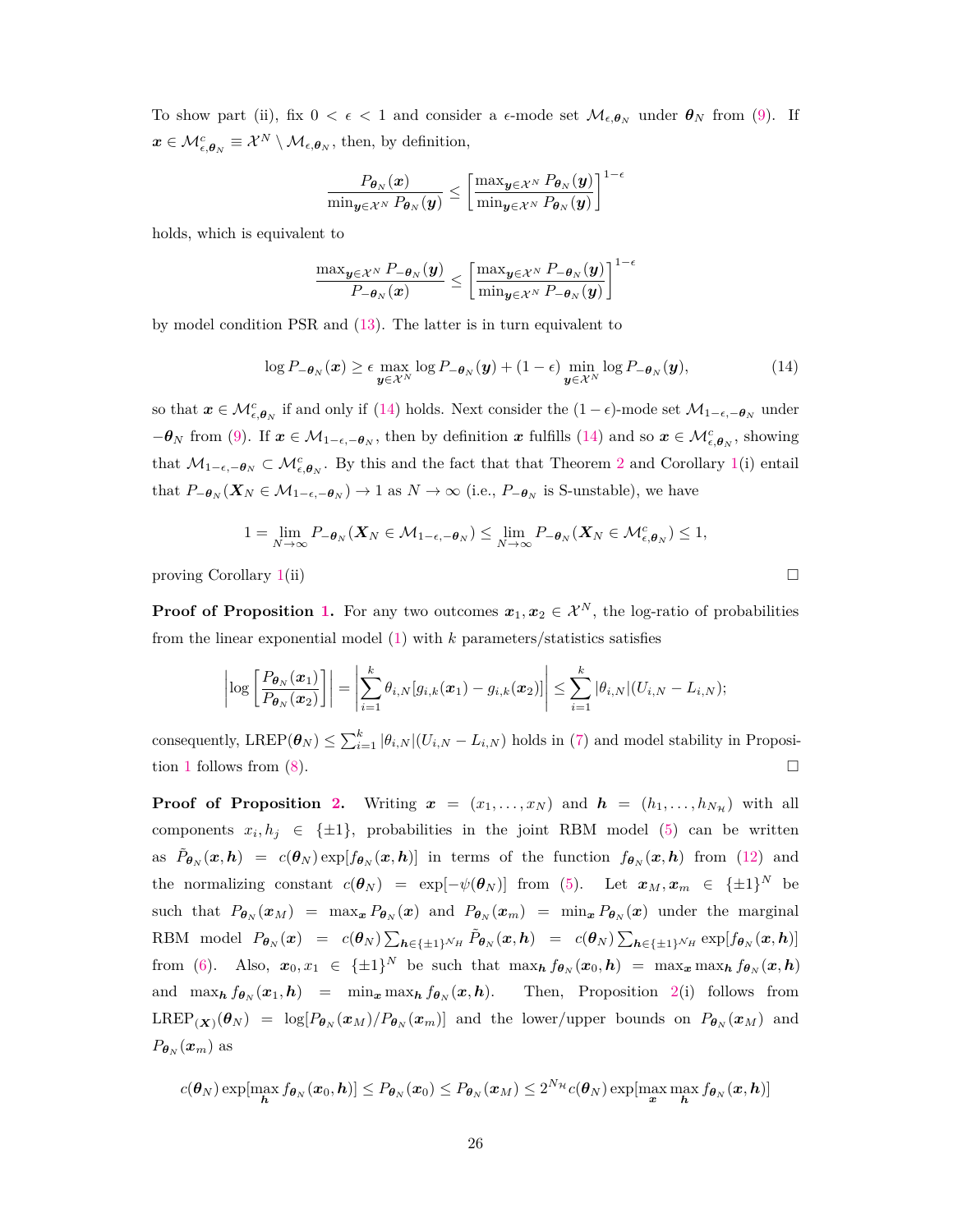and

 $c(\boldsymbol{\theta}_N) \exp[\min_{\boldsymbol{x}} \max_{\boldsymbol{h}} f_{\boldsymbol{\theta}_N}(\boldsymbol{x}, \boldsymbol{h})] \leq c(\boldsymbol{\theta}_N) \exp[\max_{\boldsymbol{h}} f_{\boldsymbol{\theta}_N}(\boldsymbol{x}_m, \boldsymbol{h})]$ 

$$
\leq P_{\theta_N}(x_m)
$$
  
\n
$$
\leq P_{\theta_N}(x_1)
$$
  
\n
$$
\leq 2^{N_{\mathcal{H}}} c(\theta_N) \exp[\max_{\boldsymbol{h}} f_{\theta_N}(x_1, \boldsymbol{h})]
$$
  
\n
$$
= 2^{N_{\mathcal{H}}} c(\theta_N) \exp[\min_{\boldsymbol{x}} \max_{\boldsymbol{h}} f_{\theta_N}(x, \boldsymbol{h})]
$$

To prove Proposition [2,](#page-16-0) we next expand the function  $f_{\theta_N}(x, h)$  from [\(12\)](#page-16-1) as

$$
f_{\boldsymbol{\theta}_N}(\boldsymbol{x}, \boldsymbol{h}) = \sum_{j=1}^{N_{\mathcal{H}}} h_j \theta_{j,N}^{\mathcal{H}} + \sum_{i=1}^N \left( \theta_{i,N}^{\mathcal{V}} + \sum_{j=1}^{N_{\mathcal{H}}} h_j \theta_{ij,N}^{\mathcal{V}\mathcal{H}} \right) x_i = \sum_{i=1}^N x_i \theta_{i,N}^{\mathcal{V}} + \sum_{j=1}^{N_{\mathcal{H}}} \left( \theta_{j,N}^{\mathcal{H}} + \sum_{i=1}^N x_i \theta_{ij,N}^{\mathcal{V}\mathcal{H}} \right) h_j.
$$

By this and the fact that  $x_i, h_j \in {\pm 1}$ , we then have

$$
\max_{\mathbf{x}} f_{\theta_N}(\mathbf{x}, \mathbf{h}) = \sum_{j=1}^{N_H} h_j \theta_{j,N}^{\mathcal{H}} + a_{\theta_N, \mathcal{H}}(\mathbf{h}), \min_{\mathbf{x}} f_{\theta_N}(\mathbf{x}, \mathbf{h}) = \sum_{j=1}^{N_H} h_j \theta_{j,N}^{\mathcal{H}} - a_{\theta_N, \mathcal{H}}(\mathbf{h}),
$$

$$
\max_{\mathbf{h}} f_{\theta_N}(\mathbf{x}, \mathbf{h}) = \sum_{i=1}^{N} x_i \theta_{i,N}^{\mathcal{V}} + b_{\theta_N, \mathcal{V}}(\mathbf{x}), \min_{\mathbf{h}} f_{\theta_N}(\mathbf{x}, \mathbf{h}) = \sum_{i=1}^{N} x_i \theta_{i,N}^{\mathcal{V}} - b_{\theta_N, \mathcal{V}}(\mathbf{x}),
$$

$$
a_{\theta_N, \mathcal{H}}(\mathbf{h}) \equiv \sum_{i=1}^{N} \left| \theta_{i,N}^{\mathcal{V}} + \sum_{j=1}^{N_H} h_j \theta_{ij,N}^{\mathcal{V}\mathcal{H}} \right|, b_{\theta_N, \mathcal{V}}(\mathbf{x}) \equiv \sum_{j=1}^{N_H} \left| \theta_{j,N}^{\mathcal{H}} + \sum_{i=1}^{N} x_i \theta_{ij,N}^{\mathcal{V}\mathcal{H}} \right|,
$$
(15)

where  $\mathbf{h}^T \theta_N^{\mathcal{H}} = \sum_{j=1}^{N_{\mathcal{H}}} h_j \theta_{j,N}^{\mathcal{H}}, \, \mathbf{x}^T \theta_N^{\mathcal{V}} = \sum_{i=1}^{N} x_i \theta_{i,N}^{\mathcal{V}}$  and  $B_N(\theta_N) \equiv \max_{\mathbf{h}} a_{\theta_N, \mathcal{H}}(\mathbf{h})$ . From this, it follows that

<span id="page-26-0"></span>
$$
\begin{aligned} \text{LREP}_{(\boldsymbol{X},\boldsymbol{H})}(\boldsymbol{\theta}_{N}) &= \max_{\boldsymbol{h}} \max_{\boldsymbol{x}} f_{\boldsymbol{\theta}_{N}}(\boldsymbol{x},\boldsymbol{h}) - \min_{\boldsymbol{h}} \min_{\boldsymbol{x}} f_{\boldsymbol{\theta}_{N}}(\boldsymbol{x},\boldsymbol{h}) \\ &= \max_{\boldsymbol{h}_1} \max_{\boldsymbol{h}_2} \left[ (\boldsymbol{h}_1 - \boldsymbol{h}_2)^T \boldsymbol{\theta}_{N}^{\mathcal{H}} + a_{\boldsymbol{\theta}_{N},\mathcal{H}}(\boldsymbol{h}_1) + a_{\boldsymbol{\theta}_{N},\mathcal{H}}(\boldsymbol{h}_2) \right], \end{aligned}
$$

which leads to the upper bound  $\text{LREF}_{(\mathbf{X},\mathbf{H})}(\theta_N) \leq 2B_N(\theta_N) + 2|\theta_N^{\mathcal{H}}|_1$ . Then, taking  $\mathbf{h}_1 = \mathbf{h}_2$ (i.e., before maximization) gives  $\text{LREF}_{(\mathbf{X},\mathbf{H})}(\theta_N) \geq 2B_N(\theta_N)$  and taking  $h_1 = -h_2$ , such that  $h_1^T \theta_N^{\mathcal{H}} = |\theta_N^{\mathcal{H}}|_1$ , gives  $\text{LREP}_{(\mathbf{X}, \mathbf{H})}(\theta_N) \geq 2|\theta_N^{\mathcal{H}}|_1$ ; this yields the lower bound  $\text{LREP}_{(\mathbf{X}, \mathbf{H})}(\theta_N) \geq$  $2 \max\{B_N(\boldsymbol{\theta}_N), |\boldsymbol{\theta}_N^{\mathcal{H}}|_1\}.$ 

We next consider  $A_N(\theta_N)$  and, by [\(15\)](#page-26-0), write

$$
A_N(\boldsymbol{\theta}_N) = \max_{\boldsymbol{h}} \max_{\boldsymbol{x}} f_{\boldsymbol{\theta}_N}(\boldsymbol{x}, \boldsymbol{h}) - \max_{\boldsymbol{h}} \min_{\boldsymbol{x}} f_{\boldsymbol{\theta}_N}(\boldsymbol{x}, \boldsymbol{h})
$$
  
= 
$$
\max_{\boldsymbol{h}_1} \min_{\boldsymbol{h}_2} \left[ (\boldsymbol{h}_1 - \boldsymbol{h}_2)^T \boldsymbol{\theta}_N^{\mathcal{H}} + a_{\boldsymbol{\theta}_N, \mathcal{H}}(\boldsymbol{h}_1) + a_{\boldsymbol{\theta}_N, \mathcal{H}}(\boldsymbol{h}_2) \right].
$$

Taking  $h_1 = h_2$  and maximizing over both  $h_1, h_2$  produces the upper bound  $A_N(\theta_N) \leq$  $2B_N(\boldsymbol{\theta}_N)$ . Then, using  $(h_1 - h_2)^T \boldsymbol{\theta}_N^{\mathcal{H}} + a_{\boldsymbol{\theta}_N, \mathcal{H}}(h_2) \ge -2|\boldsymbol{\theta}_N^{\mathcal{H}}|_1$  and maximizing over  $h_1$  gives  $A_N(\boldsymbol{\theta}_N) \geq B_N(\boldsymbol{\theta}_N) - 2|\boldsymbol{\theta}_N^{\mathcal{H}}|_1$ , while setting  $\boldsymbol{h}_1 = \boldsymbol{h}_2^*$  for  $\boldsymbol{h}_2^*$  such that  $-(\boldsymbol{h}_2^*)^T \boldsymbol{\theta}_N^{\mathcal{H}} + a_{\boldsymbol{\theta}_N,\mathcal{H}}(\boldsymbol{h}_2^*) =$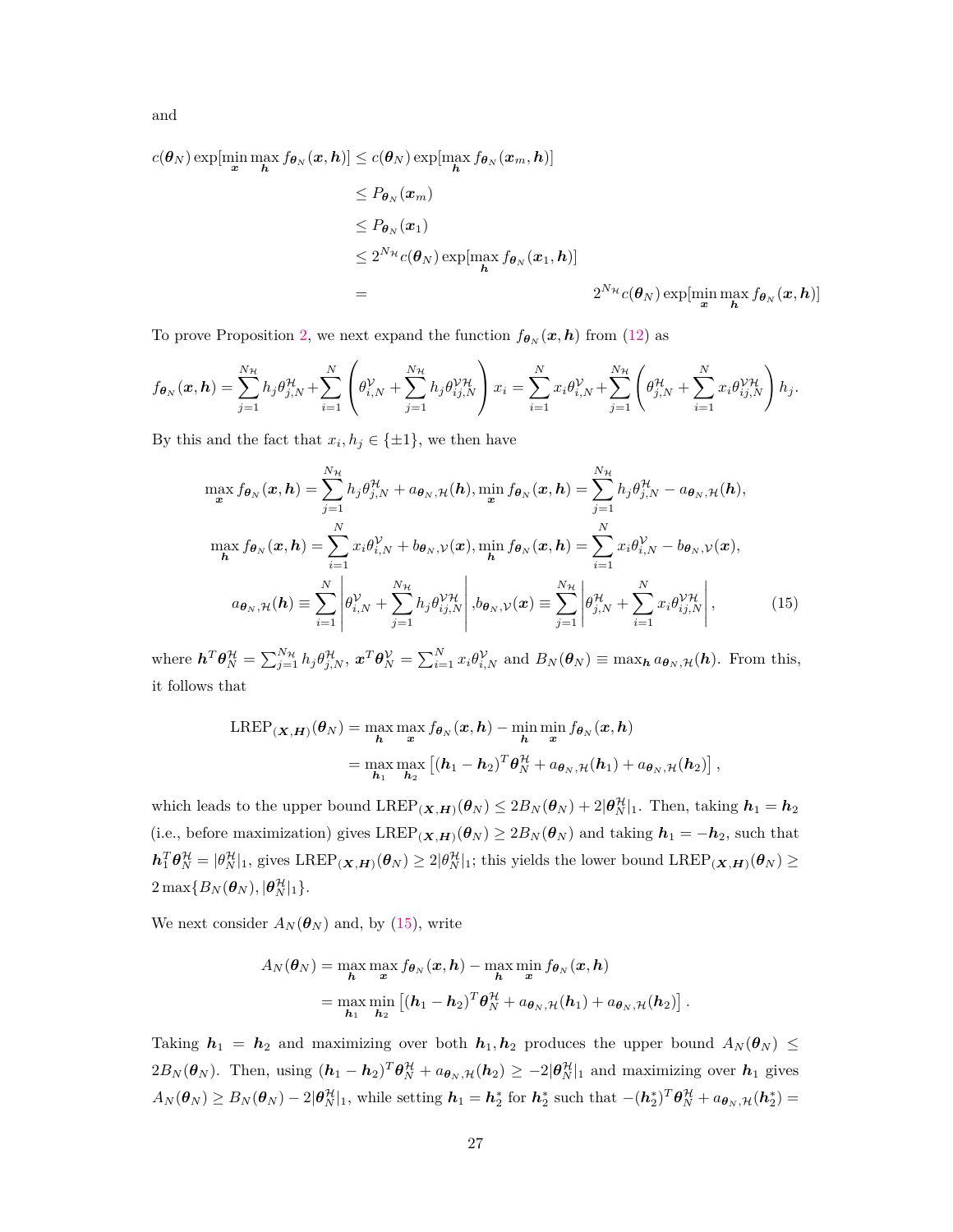$\min_{\mathbf{h}_2}[-\mathbf{h}_2^T\boldsymbol{\theta}_N^{\mathcal{H}} + a_{\boldsymbol{\theta}_N,\mathcal{H}}(\mathbf{h}_2)]$  gives  $A_N(\boldsymbol{\theta}_N) \ge 2a_{\boldsymbol{\theta}_N,\mathcal{H}}(\mathbf{h}_2^*) \ge C_N(\boldsymbol{\theta}_N) \equiv \min_{\mathbf{h}} a_{\boldsymbol{\theta}_N,\mathcal{H}}(\mathbf{h})$ . Finally, note that for any  $h$ , the triangle inequality gives

$$
B_N(\boldsymbol{\theta}_N) \equiv \max_{\boldsymbol{h}_1} a_{\boldsymbol{\theta}_N, \mathcal{H}}(\boldsymbol{h}_1) \geq [a_{\boldsymbol{\theta}_N, \mathcal{H}}(\boldsymbol{h}) + a_{\boldsymbol{\theta}_N, \mathcal{H}}(-\boldsymbol{h})]/2
$$
  

$$
= 2^{-1} \sum_{i=1}^N \left( \left| \theta_{i,N}^{\mathcal{V}} + \sum_{j=1}^{N_{\mathcal{H}}} h_j \theta_{ij,N}^{\mathcal{V}\mathcal{H}} \right| + \left| \theta_{i,N}^{\mathcal{V}} - \sum_{j=1}^{N_{\mathcal{H}}} h_j \theta_{ij,N}^{\mathcal{V}\mathcal{H}} \right| \right)
$$
  

$$
\geq \sum_{i=1}^N |\theta_{i,N}^{\mathcal{V}}| \equiv |\boldsymbol{\theta}_N^{\mathcal{V}}|_1.
$$

 $\Box$ 

**Proof of Theorem [3.](#page-21-0)** Let  $L_{\theta_N}(X) = \log[P_{\theta_N}(X)/\min_{y \in \mathcal{X}^N} P_{\theta_N}(y)]/\text{LREP}(\theta_N)$ , where again  $\mathbf{X} = (X_1, \ldots, X_N)$  and LREP $(\theta_N) = \log[\max_{\mathbf{y} \in \mathcal{X}^N} P_{\theta_N}(\mathbf{y}) / \min_{\mathbf{y} \in \mathcal{X}^N} P_{\theta_N}(\mathbf{y})]$ . As  $L_{\theta_N}(\mathbf{X}) \in$ [0, 1], convergence of  $L_{\theta_N}(X)$  to 1 in probability under  $P_{\theta_N}$  is equivalent to convergence to 1 in expectation under  $P_{\theta_N}$  (i.e., convergence in expectation implies probabilistic convergence by Markov's inequality while probabilistic convergence implies convergence in expectation by uniform integrability/boundedness).

For  $\epsilon \in (0,1)$ , let  $\mathcal{M}_{\epsilon,\theta_N}$  denote a modal set as in [\(9\)](#page-9-1). By Theorem [2,](#page-9-0)  $P_{\theta_N}(X \in \mathcal{M}_{\epsilon,\theta_N}) \to 1$ holds as  $N \to \infty$  and, by definition of [\(9\)](#page-9-1),  $\mathbf{X} \in \mathcal{M}_{\epsilon,\theta_N}$  follows if and only if  $1 - L_{\theta_N}(\mathbf{X}) < \epsilon$ . Hence,  $L_{\boldsymbol{\theta}_N}(\boldsymbol{X}) \stackrel{p,E}{\longrightarrow} 1$  holds under  $\boldsymbol{\theta}_N$  in Theorem [3.](#page-21-0) The convergence  $L_{-\boldsymbol{\theta}_N}(\boldsymbol{X}) \stackrel{p,E}{\longrightarrow} 1$  under  $-\theta_N$  likewise follows from Corollary [1.](#page-10-0)